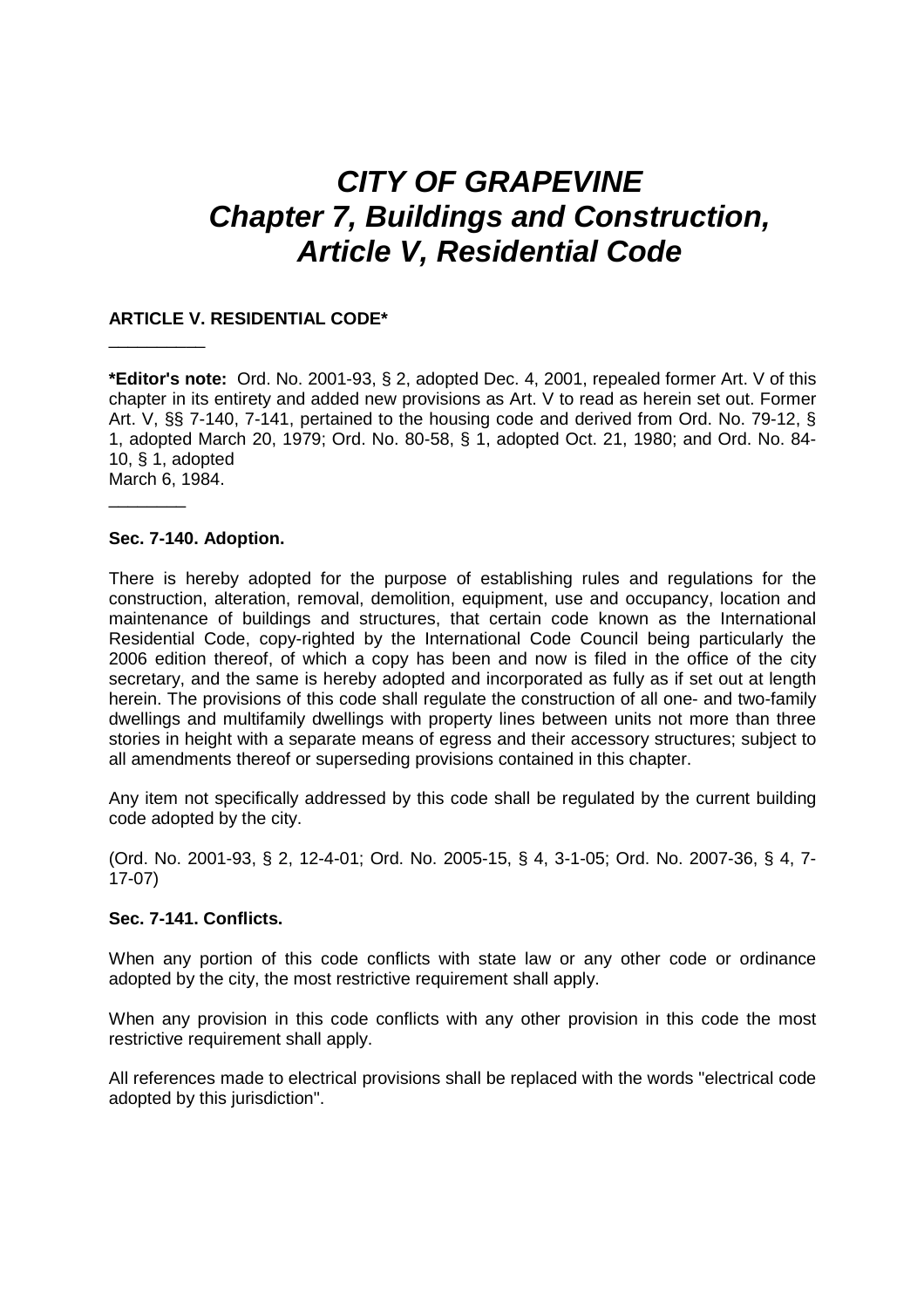All references to the International Building Code shall mean the building code adopted by the city.

All references to the International Plumbing Code shall mean the plumbing code adopted by the city.

All references to the International Mechanical Code shall mean the mechanical code adopted by the city.

All references to the International Existing Building Code shall mean the existing building provisions of the construction codes adopted by the city.

All references to the International Fire Code shall mean the fire code adopted by the city.

Any item not specifically addressed by this code shall be regulated by the current building code adopted by the city.

(Ord. No. 2001-93, § 2, 12-4-01; Ord. No. 2005-15, § 4, 3-1-05)

## **Sec. 7-142. Amendments.**

[The residential code herein adopted is specifically amended as follows:]

Section R101.1 Title is hereby amended to read as follows:

Section R101.1 Title. These provisions shall be know as the Residential Code for Oneand Two-family Dwellings of The City of Grapevine; and shall be cited as such and will be referred to herein as "this code."

Section R101.2 Scope is hereby amended to read as follows:

Section R101.2 Scope. The provisions of the International Residential Code for One- and Two-family Dwellings shall apply to the construction, alteration, movement, enlargement, replacement, repair, equipment, use and occupancy, location, removal and demolition of detached one- and two-family dwellings and townhouses not more than three stories abovegrade in height with a separate means of egress and their accessory structures. All structures three or more stories in height shall be equipped with an approved automatic fire extinguisher system.

Section R102.4 Referenced codes and standards is hereby amended to read as follows:

Section R102.4 Referenced codes and standards. The codes, and standards referenced in this code shall be considered part of the requirements of this code to the prescribed extent of each such reference. Whenever amendments have been adopted to the referenced codes and standards, each reference to said code and standard shall be considered to reference the amendments as well. Any reference made to NFPA 70 or the ICC Electrical Code or any other reference to electrical provisions shall mean the Electrical Code and its amendments as adopted.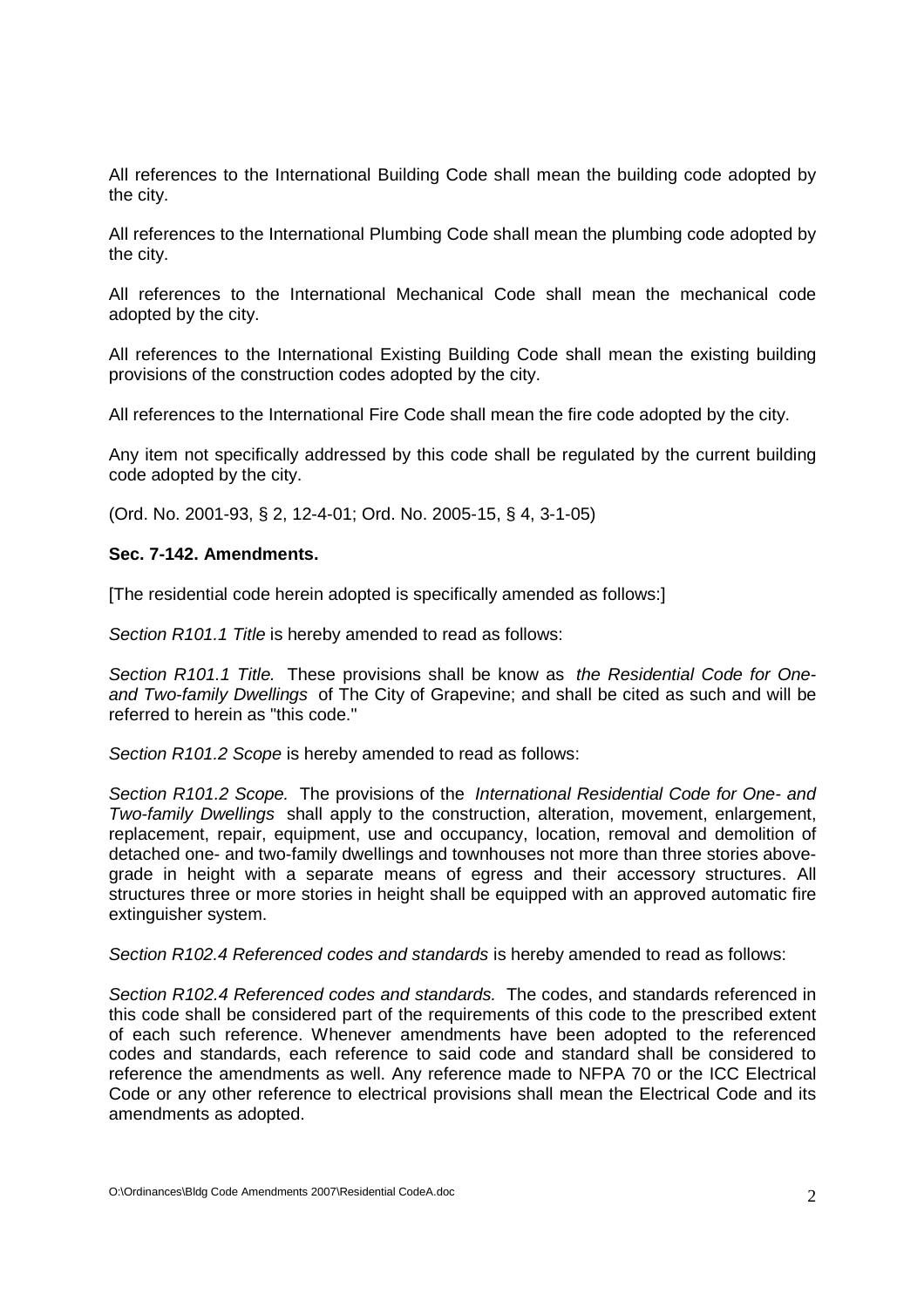Where differences occur between provisions of this code and referenced codes and standards, the provisions of this code shall apply.

## {Exception unchanged}

Section R105.2 Work exempt from permit is amended as follows:

Section R105.2 Work exempt from permit.

{Bulk of section to remain unchanged}

Building:

One-story detached accessory structures used as tool and storage sheds, playhouses and similar uses, not exceeding 120 square feet (11.15 m2 ) in floor area require permits but are exempt from fees.

## {Remainder of section to remain unchanged}

Section R105.3.1.1 Determination of substantially improved or substantially damaged existing buildings in flood hazard areas is hereby deleted in its entirety:

Section R105.3.2 Time limitation of application is hereby amended in its entirety to read as follows:

Section R105.3.2 Time limitation of application. Applications for which no permit is issued within 180 days following the date of application shall expire by limitation, and plans and other data submitted for review may thereafter be returned to the applicant or destroyed by the Building Official. The Building Official may extend the time for action by the applicant for a period not exceeding 180 days on request by the applicant showing that circumstances beyond the control of the applicant have prevented action from being taken. No application shall be extended more than once. In order to renew action on an application after expiration, the applicant shall resubmit plans and pay a new plan review fee.

Section R105.5 Expiration is hereby amended to read as follows:

Section R105.5 Expiration. Every permit issued by the building official under the provisions of this code shall expire by limitation and become null and void if the building or work authorized by such permit is not commenced and an inspection requested within 180 days from the date of such permit, or if the building or work authorized by such permit is suspended or abandoned at any time after the work is commenced for a period of 180 days or if more than 180 days pass between any two inspections of the building or work, including the final inspection. Inspections requested and/or performed on work which is not complete shall not constitute an inspection for the purposes of this section. In the event of an expired permit, before such work can be recommenced, and/or inspections requested, a new permit shall be first obtained to do so, and the fee therefor shall be one-half the amount required for a new permit for such work, provided no changes have been made or will be made in the original plans and specifications for such work; and provided further that such suspension or abandonment has not exceeded 30 days. In order to renew action on a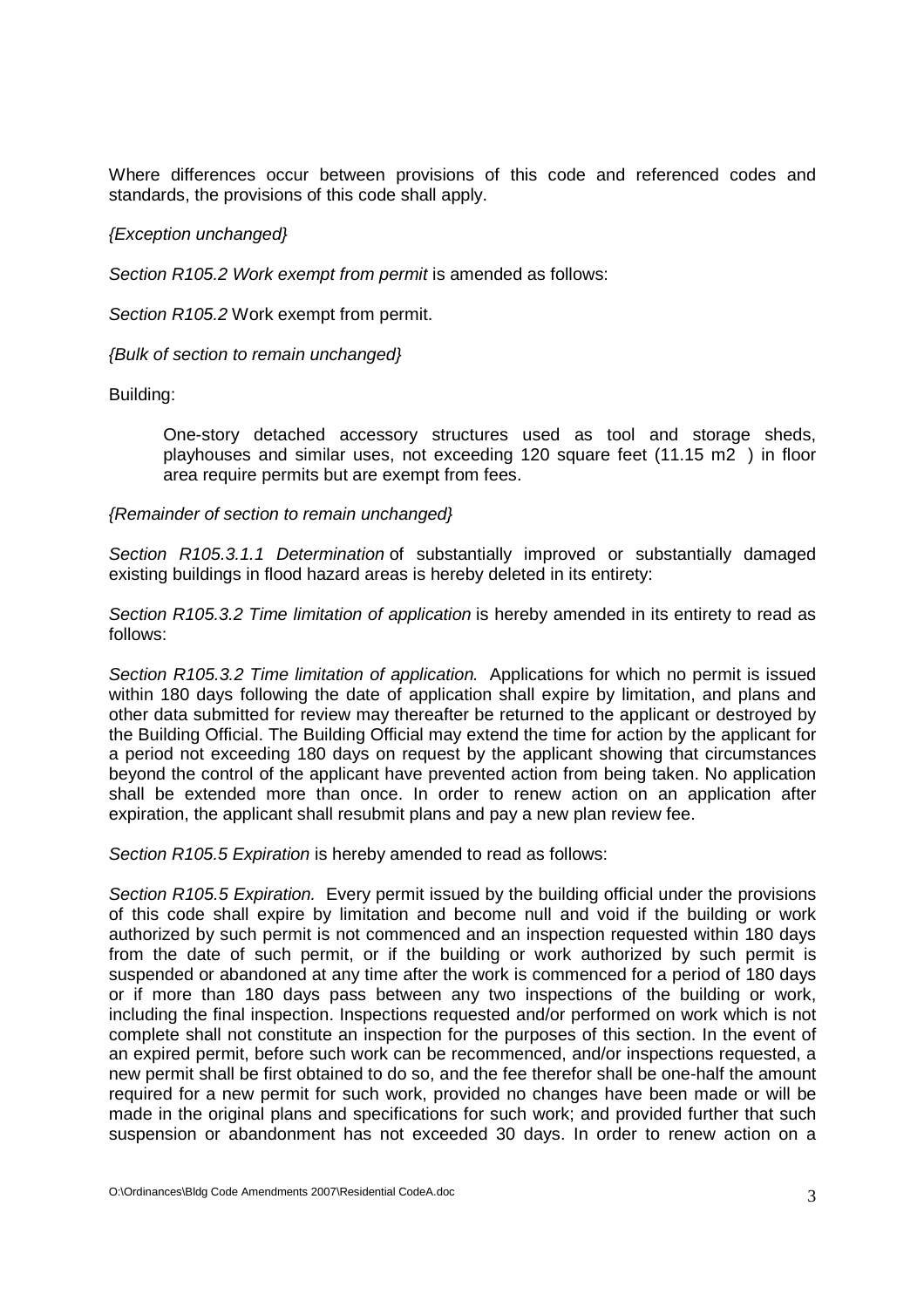permit more than 30 days after expiration, the permittee shall pay a new full permit fee. The building official shall have the sole discretion, except as otherwise provided herein, to extend permits and inspection deadlines for projects of an unusually large scope. Any building or work subject to a permit which has expired for a period of more than 30 days shall be declared a nuisance in accordance with Chapter 7, Article II, and/or Chapter 12, Article VI of the Grapevine Code of Ordinances.

Any permittee holding an unexpired permit may apply for an extension of the time within which work may commence under that permit when the permittee is unable to commence work within the time required by this section for good and satisfactory reasons. The building official may extend the time for action by the permittee for a period not exceeding 180 days on written request by the permittee showing that circumstances beyond the control of the permittee have prevented action from being taken. No permit shall be extended nor renewed more than once.

Section R106 Construction Documents is hereby amended by the addition of a new subsection R106.6 to read as follows:

Section R106.6 Expiration of Plan Review. Applications for which no permit is issued within 180 days following the date of application shall expire by limitation, and plans and other data submitted for review may thereafter be returned to the applicant or destroyed by the building official. The building official may extend the time for action by the applicant for a period not exceeding 180 days on request by the applicant showing that circumstances beyond the control of the applicant have prevented action from being taken. No application shall be extended more than once. In order to renew action on an application after expiration, the applicant shall resubmit plans and pay a new plan review fee.

Section R108.2 Schedule of Permit Fees is hereby amended to read as follows:

Section R108.2 Schedule of Permit Fees. On buildings, structures, electrical, gas, mechanical, and plumbing systems or alterations requiring a permit, a fee for each permit shall be paid as required, in accordance with Table 108, Building Permit Fees attached hereto as Exhibit "A" and Table 108A Mechanical, Electrical and Plumbing Permit Fees attached hereto as Exhibit "C" and incorporated herein by reference.

Building valuations shall be determined by the building valuation data table attached hereto as Exhibit "B" or the contract valuation wherever is greater.

Section R108.5 Refunds is hereby amended to read as follows:

Section R108.5 Refunds. 80% of the building, electrical, mechanical, and/or plumbing fee may be refunded, provided that no inspections have been performed.

Section R108 Fees, is hereby amended by the addition of a new subsection 108.6. Investigation, Fees, work without a permit to read as follows:

Section R108.6 Investigation, Fees, work without permit. Whenever any work for which a permit is required by this code has been commenced without first obtaining said permit, a special investigation shall be made before a permit may be issued for such work. An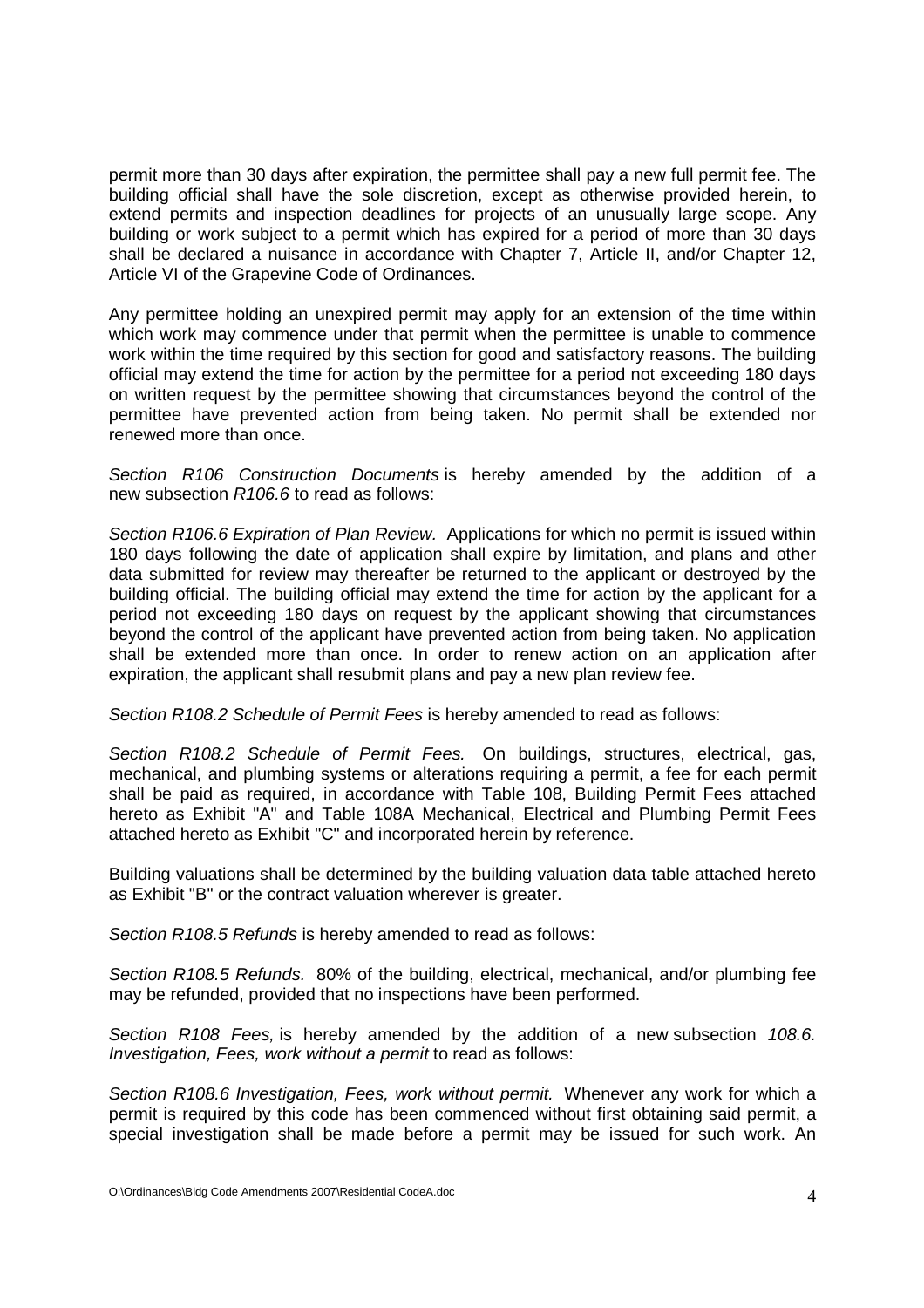investigation fee, in addition to the permit fee, shall be collected whether or not a permit is then or subsequently issued. The investigation fee shall be equal to the amount of the permit fee required by this code. The minimum investigation fee shall be the same as the minimum permit fee set forth in the fee schedule adopted by the city. The payment of such investigation fee shall not exempt any person from compliance with all other provisions of this code nor from any penalty prescribed by law. Any building or work subject to a permit which has expired for a period of more than 30 days shall be declared a nuisance in accordance with Chapter 7, Article II, and/or Chapter 12, Article VI of the Grapevine Code of **Ordinances** 

Section R108 Fees is hereby amended by the addition of a new Section 108.7 to read as follows:

Section R108.7 Reinspection fee. A reinspection fee may be assessed for each inspection or reinspection when such portion of work for which inspection is called is not complete or when corrections called for are not made.

This subsection is not to be interpreted as requiring reinspection fees the first time a job is rejected for failure to comply with the requirements of this code, but as controlling the practice of calling for inspections before the job is ready for such inspection or reinspection. Reinspection fees may be assessed when the inspection record card is not posted or otherwise available on the work site, the approved plans are not readily available to the inspector, for failure to provide access on the date for which inspection is requested, or for deviating from plans requiring the approval of the building official.

To obtain a reinspection, the applicant shall file an application therefor in writing on a form furnished for that purpose and pay the reinspection fee in accordance with Table 1-A or as set forth in the fee schedule adopted by the jurisdiction.

In instances where reinspection fees have been assessed, no additional inspection of the work will be performed until the required fees have been paid.

Section R109.1.3 Floodplain inspections; is deleted in its entirety.

Section R110 Certificate of Occupancy (R110.1 through R110.5); is hereby deleted in its entirety.

Section R112.1 General is hereby deleted and replaced with the following:

Section R112.1 General. In order to hear and decide appeals of orders, decisions or determinations made by the building official relative to the application and interpretation of this code, there shall be and is hereby created a board of appeals. The board of appeals shall be appointed by the City Council and shall hold office at its pleasure. The board shall adopt rules of procedure for conducting its business. This board shall consist of members and follow the procedures as prescribed in Section 7-4 of this chapter. This board shall be known as the Building Board of Appeals.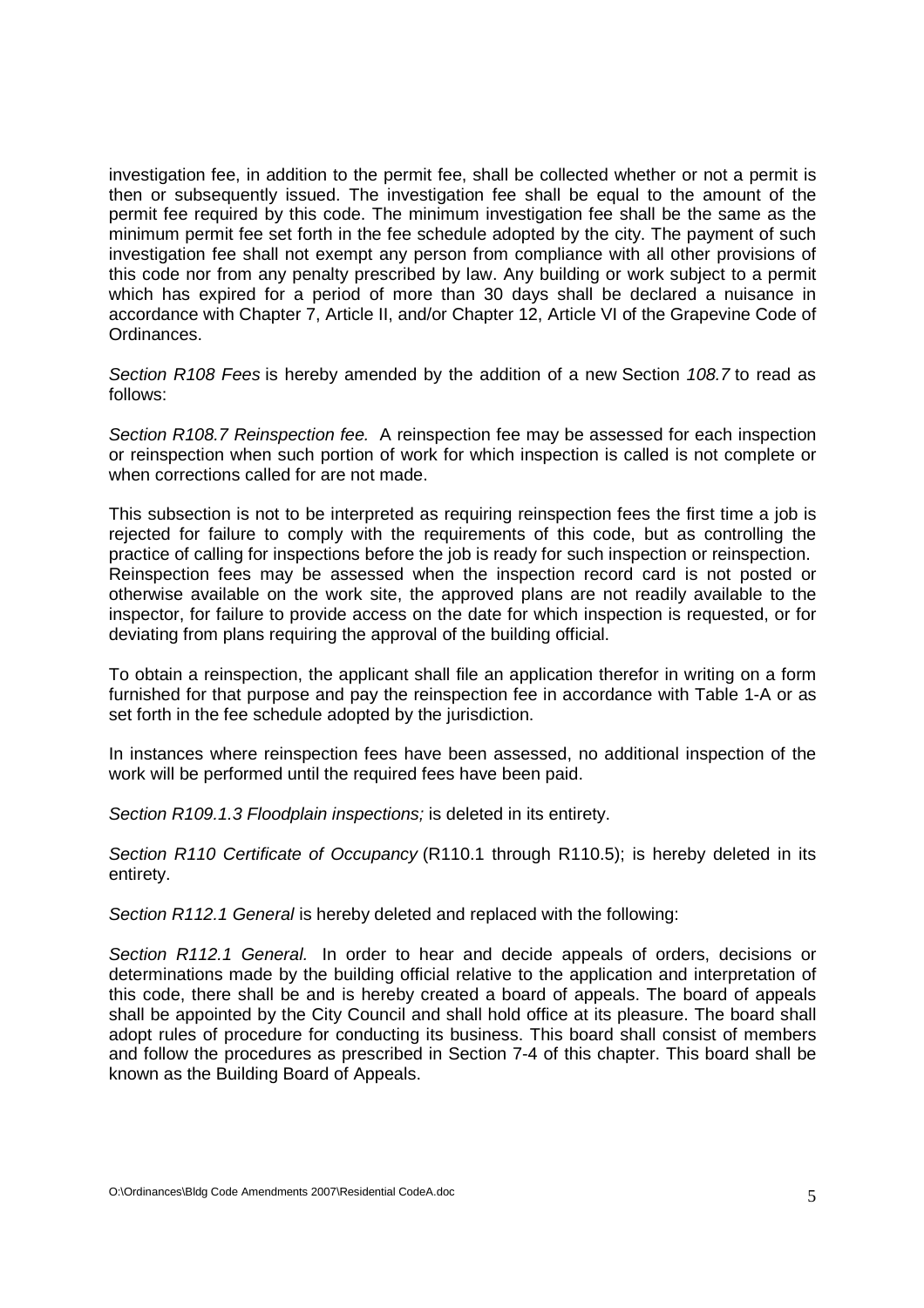Section R112.2 Limitations on authority is hereby amended to read as follows:

Section R112.2 Limitations on authority. An application for appeal shall be based on a claim that the true intent of this code or the rules legally adopted there under have been incorrectly interpreted, the provisions of this code do not fully apply or an equally good or better form of construction is proposed. The board shall have no authority to waive requirements of this code, nor make interpretations on the administrative provisions of this code.

Section R112.2.1 Determination of substantial improvement in areas prone to flooding, is hereby deleted in its entirety.

Section R113.4 Violation penalties is hereby deleted in it entirety and replaced with the following:

Section R113.4 Violation penalties. Any person who violates a provision of this code or fails to comply with any of the requirements thereof or who erects, constructs, alters or repairs a building or structure in violation of the approved construction documents or directive of the building official, or of a permit or certificate issued under the provisions of this code, shall be subject to punishment as provided in Section 1-6 of the Code of Ordinances.

Section R202 Definitions, definition of "Townhouse" is amended to read as follows:

TOWNHOUSE. A single-family dwelling unit constructed in a group of attached units separated by property lines in which each unit extends from foundation to roof and with open space on at least two sides.

Section R202 General Definitions is hereby amended by adding the following definition:

GLAZING AREA. Total area of the glazed fenestration measured using the rough opening and including sash, curbing or other framing elements that enclose conditioned space. Glazing area includes the area of glazed fenestration assemblies in walls bounding conditioned basements. For doors where the daylight opening area is less than 50 percent of the door area, the glazing area is the daylight opening area. For all other doors, the glazing area is the rough opening area for the door including the door and the frame.

Table R301.2(1) Climatic and Geographic Design Criteria, is hereby amended to read as follows:

See Exhibit "D"

Section R302.1 Exterior Walls is hereby amended to read as follows:

Section R302.1 Exterior Walls. Construction, projections, openings and penetrations of exterior walls of dwellings and accessory buildings shall comply with Table R302.1. Exterior walls with a fire separation distance of less than 5 feet shall have not less than a one-hour fire-resistive rating with exposure from both sides, with the sole exception of walls of structures located on property zoned R-5.0, as provided for in Section 16, Zero Lot Line District, of the Grapevine Comprehensive Zoning Ordinance No. 82-73. Projections beyond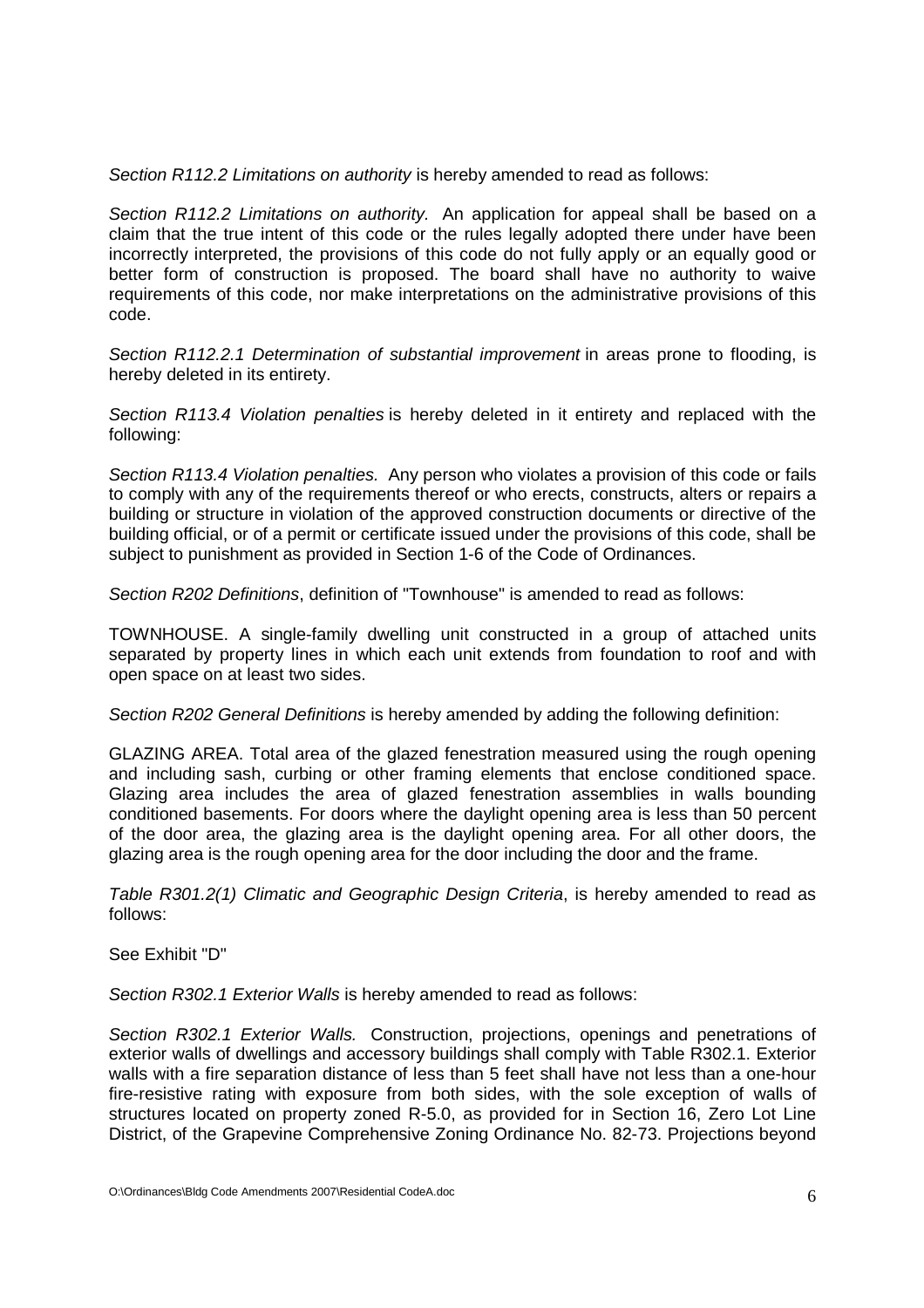the exterior wall shall not extend more than 12" (305 mm) into the areas where openings are prohibited, nor shall they extend over the lot line.

Projections extending into the fire separation distance shall have not less than one-hour fire-resistive construction on the underside. The above previsions shall not apply to walls which are perpendicular to the line used to determine the fire separation distance.

Exceptions:

- 1. Tool and storage sheds, playhouses and similar structures exempted from permit fees by Section R105.2 are not required to provide wall protection based on location on the lot. Projections beyond the exterior wall shall not extend over the lot line.
- 2. Open metal carport structures may be constructed with zero (0) feet of the property line without fire-resistive or opening protection when the location of such is approved as required by other adopted ordinances.

Section R302.1 Exterior walls is hereby amended by the addition of a new subsection 302.1.1. Penetrations to read as follows:

Section R302.1.1 Penetrations. Penetrations located in the exterior wall of a dwelling with a fire separation distance less than three (5) feet shall be protected in accordance with Section R317.3.

Exceptions:

- 1. Structures located on property zoned R-5.0, as provided for in Section 16, Zero Lot Line District of the Grapevine Comprehensive Zoning Ordinance No. 82-73.
- 2. Penetrations shall be permitted in walls that are perpendicular to the line used to determine the fire separation distance.

Section R303.3 Bathrooms. Exceptions; is amended to read as follows:

Section R303.3 Bathrooms.

### {Bulk of section unchanged}

Exceptions: The glazed areas shall not be required where artificial light and a mechanical ventilation system, complying with one of the following, are provided.

- 1. The minimum ventilations rates shall be 50 cfm (23.6 L/s) for intermittent ventilation or 20 cft  $(9.4 \text{ L/s})$  for continuous ventilation. Ventilation air from the space shall be exhausted directly to the outside.
- 2. Bathrooms that contain only a water closet, lavatory or combination thereof may be ventilated with an approved mechanical recirculating fan or similar device designed to remove odors from the air.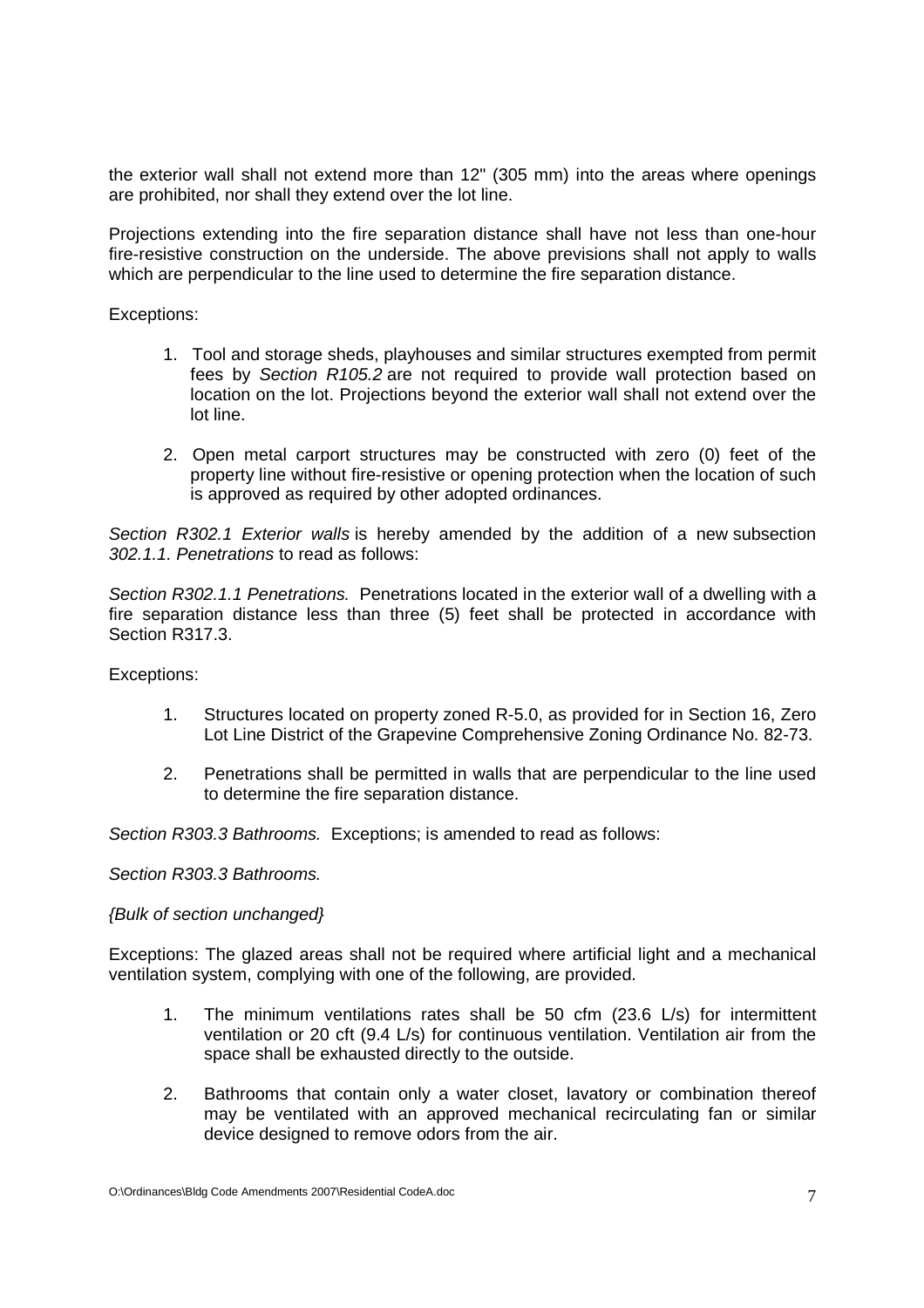Section R303.8 Required heating is hereby amended to read as follows:

Section R303.8 Required heating. Every dwelling unit shall be provided with heating facilities capable of maintaining a minimum room temperature of  $68F$  (20°C) at a point three (3) feet (914 mm) above the floor and two (2) feet (610 mm) from exterior walls in all habitable rooms at the design temperature. The installation of portable space heaters shall not be used to achieve compliance with this section.

Section R311.2.2 Under stair protection is hereby amended to read as follows:

Section R311.2.2 Under stair protection. Enclosed accessible space under stairs shall have walls, under stair surface and any soffits protected on the enclosed side with 5/8 inch (15.8) mm) fire-rated gypsum board or one-hour fire-resistive construction.

Section R311.5.6.3 Handrail grip size is hereby amended to read as follows:

Section R311.5.6.3 Handrail grip size. All required handrails shall be of one of the following types or provide equivalent graspability.

1. Type I. Handrails with a circular cross section shall have an outside diameter of at least 1 1/4 inches (32 mm) and not greater than 25/8 inches. If the handrail is not circular it shall have a perimeter dimension of at least 4 inches (102 mm) and not greater than 61/4 inches (160 mm) with a maximum cross section of dimension of 25/8 inches.

## {Remainder of section unchanged}

Section R313.3 Power source is hereby amended to read as follows:

Section R313.3 Power source. In new construction, the required smoke alarms shall receive their primary power from the building wiring when such wiring is served from a commercial source, and when primary power is interrupted, shall receive power from a battery. Wiring shall be permanent and without a disconnecting switch other than those required for overcurrent protection. Smoke alarms shall be permitted to be battery operated when installed in buildings that undergo alterations, repairs or additions not required to be interconnected and hardwired by Section R313.2.1.

Section R317.1 Two-family dwellings is hereby amended by the addition of an exception number 3 to read as follows:

Section R317.1 Two-family dwellings

{Bulk of section to remain unchanged}

Exceptions:

1.--2. {Existing exceptions unchanged}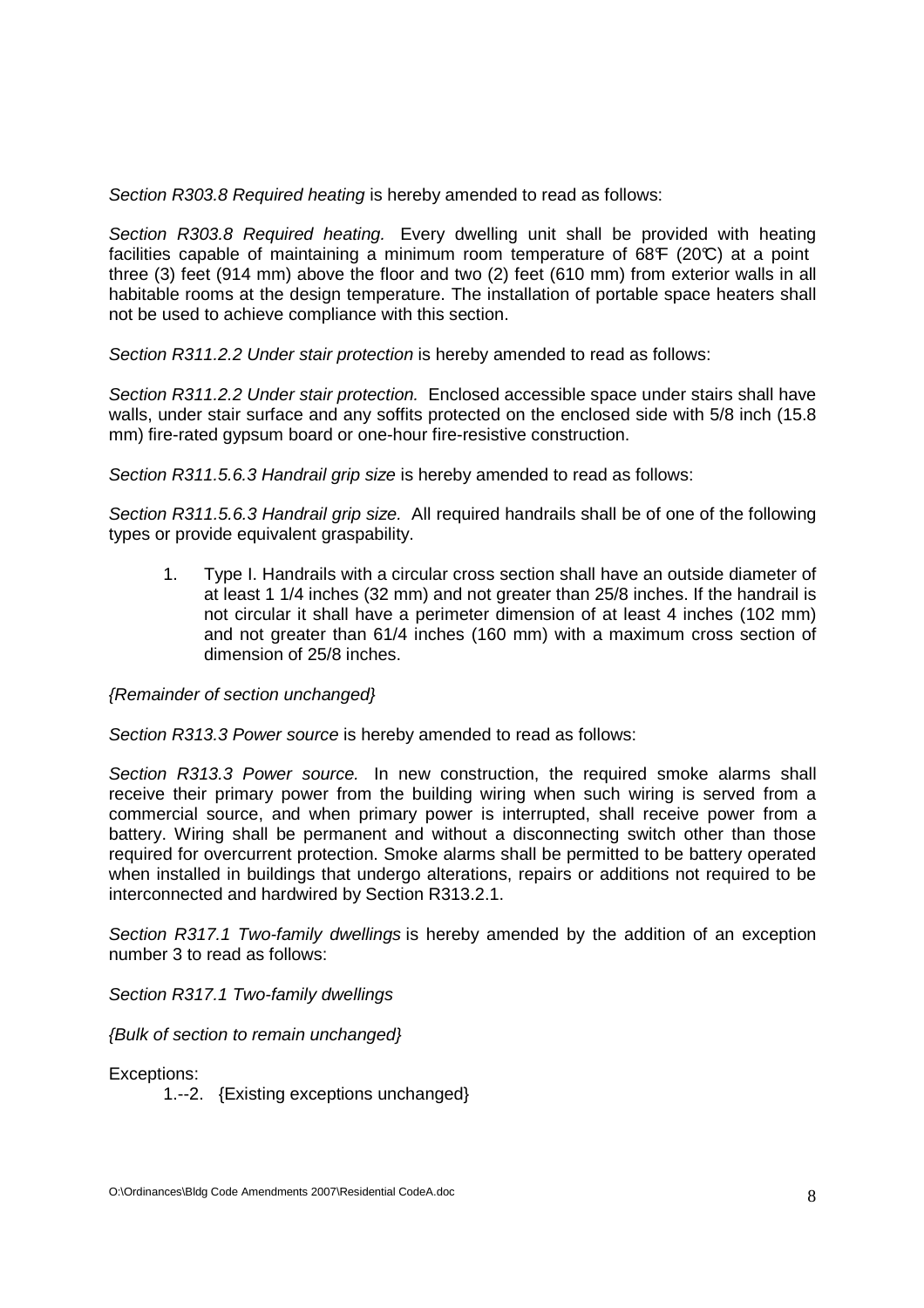3. Two-family dwelling units that are also divided by a property line through the structure shall be separated as required for townhouses.

Section R318 Moisture vapor retarders, is amended to read as follows:

Section R318 Moisture vapor retarders. In all framed walls, floors and roof/ceilings comprising elements of the building thermal envelope, a vapor retarder, when installed, shall be installed in a manner so as to not trap moisture.

### {Exceptions deleted}

Section R322 Accessibility is hereby deleted in its entirety and replaced with the following:

The design and construction of accessible building features shall comply with the State Laws regulating same. It shall be the responsibility of the permit applicant to provide verification to the building department that plans were reviewed and the building inspected by a state certified entity in accordance with state law.

Figure 602.6.1 is hereby amended by showing 16 gage metal ties on both top plates.

Section R701.1 Application is amended to read as follows:

Section R701.1 Application. The provisions of this chapter shall control the design and construction of the interior and exterior wall covering for all buildings. Regardless of other provisions of this code, the use of kraft waterproof building paper or asphalt saturated rag felt is permitted only when covered by a veneer approved by this code. The use of wood shakes or wood shingles as an exterior wall covering is only permitted when such materials meet minimum Class "C" roofing material standards as demonstrated by a nationally recognized testing agency.

Section R703.7.4.1 Size and spacing, is amended by the adoption of a second paragraph to read as follows:

Section R703.7.4.1 Size and spacing.

{First paragraph to remain unchanged}

For 2.67 square feet of wall area, the following dimensions shall be adhered to:

- 1. When ties are placed on studs 16" o.c., they shall be spaced no further apart than 24" vertically starting approximately 12" from the foundation.
- 2. When ties are placed on studs 24" o.c., they shall be spaced no further apart than 16" vertically starting approximately 8" from the foundation.

{Exceptions to remain unchanged}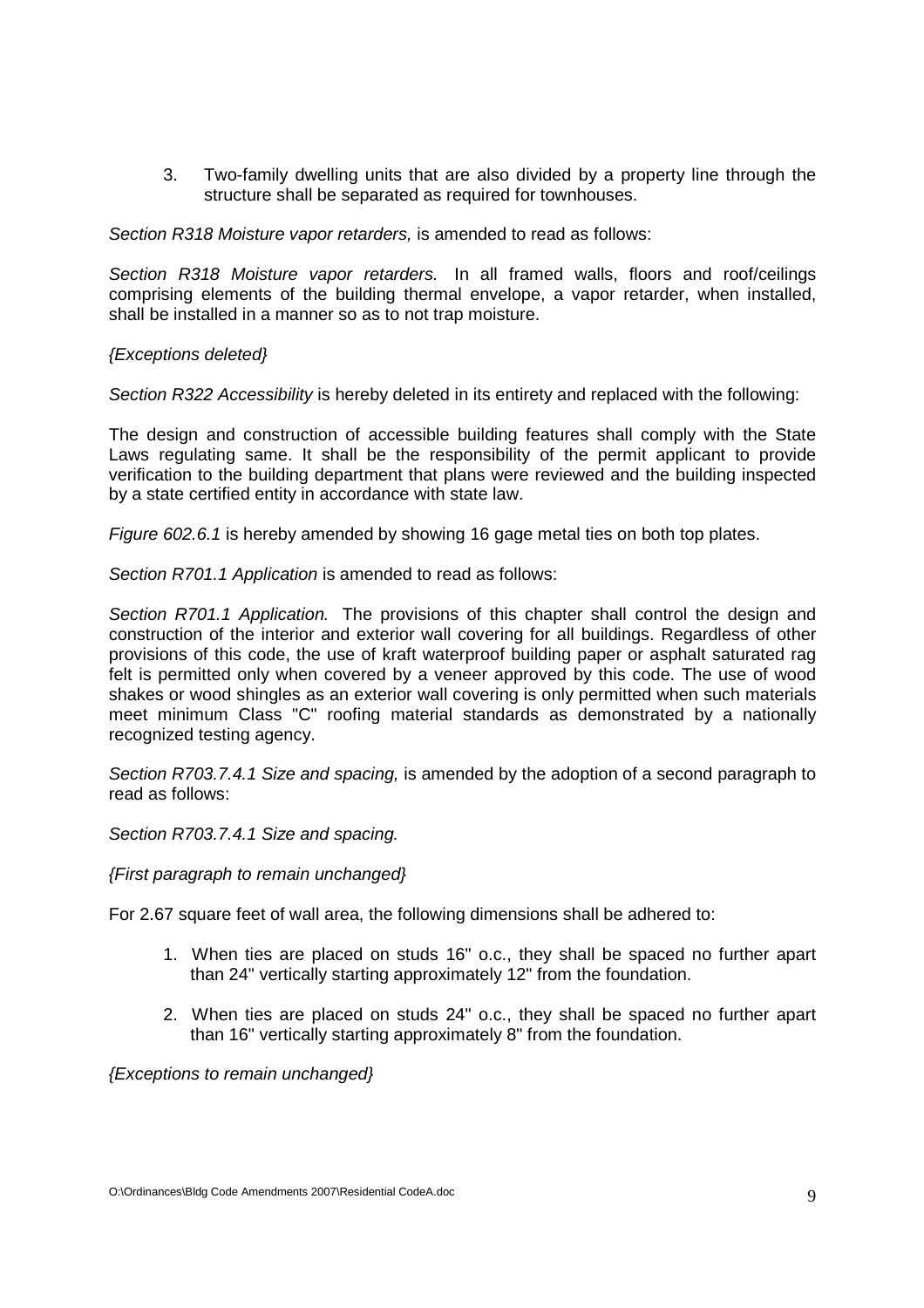Section R703.7.4.2 Air space is amended by the addition of a second paragraph to read as follows:

Section R703.7.4.2 Air space.

{First paragraph to remain unchanged}

When using ties that will flex when pushed, spot bedding of cement mortar shall be installed on all ties.

Section R902.1 Roof covering materials is amended to read as follows:

Section R902.1 Roof covering materials. Roofs shall be covered with materials as set forth in Sections R904 and R905. All roofing materials shall be a minimum Class "C" rated as demonstrated by a nationally recognized testing agency. Classes A, B and C roofing required to be listed by this section shall be tested in accordance with UL 790 or ASTM E 108. Roof assemblies with coverings of brick, masonry, slate, clay or concrete roof tile, exposed concrete roof deck, ferrous or copper shingles or sheets; and metal sheets and shingles, shall be considered Class A roof coverings.

Section R907.1 General is hereby amended to read as follows:

Section R907.1 General. Materials and methods of application used for recovering or replacing an existing roof covering shall comply with the requirements of this chapter.

Not more than 25 percent of the roof covering of any building shall be removed and replaced within a 12-month period unless the entire roof covering is made to conform to the requirements for new roofing.

Exception: Reroofing shall not be required to meet the minimum design slope requirement of one-forth vertical in 12 units horizontal (2-percent slope) in Section R905 for roofs that provide positive roof damage, provided that the slope of the existing roof is not decreased.

The replacement materials for all or part of a roof shall comply with all of the requirements of Section R902. In those cases where it proves necessary to replace all or part of an ordinary wood shingled roof, and minimum Class "C" roofing does not meet the exposure length of the existing roof, Class "C" composition shingles may be overlaid on the existing shingles, subject to the other provisions of this chapter.

Section N1101.1 Scope is hereby amended by the addition of a new paragraph to read as follows:

Section N1101.1 Scope.

{Bulk of section to remain unchanged}

{Exception unchanged}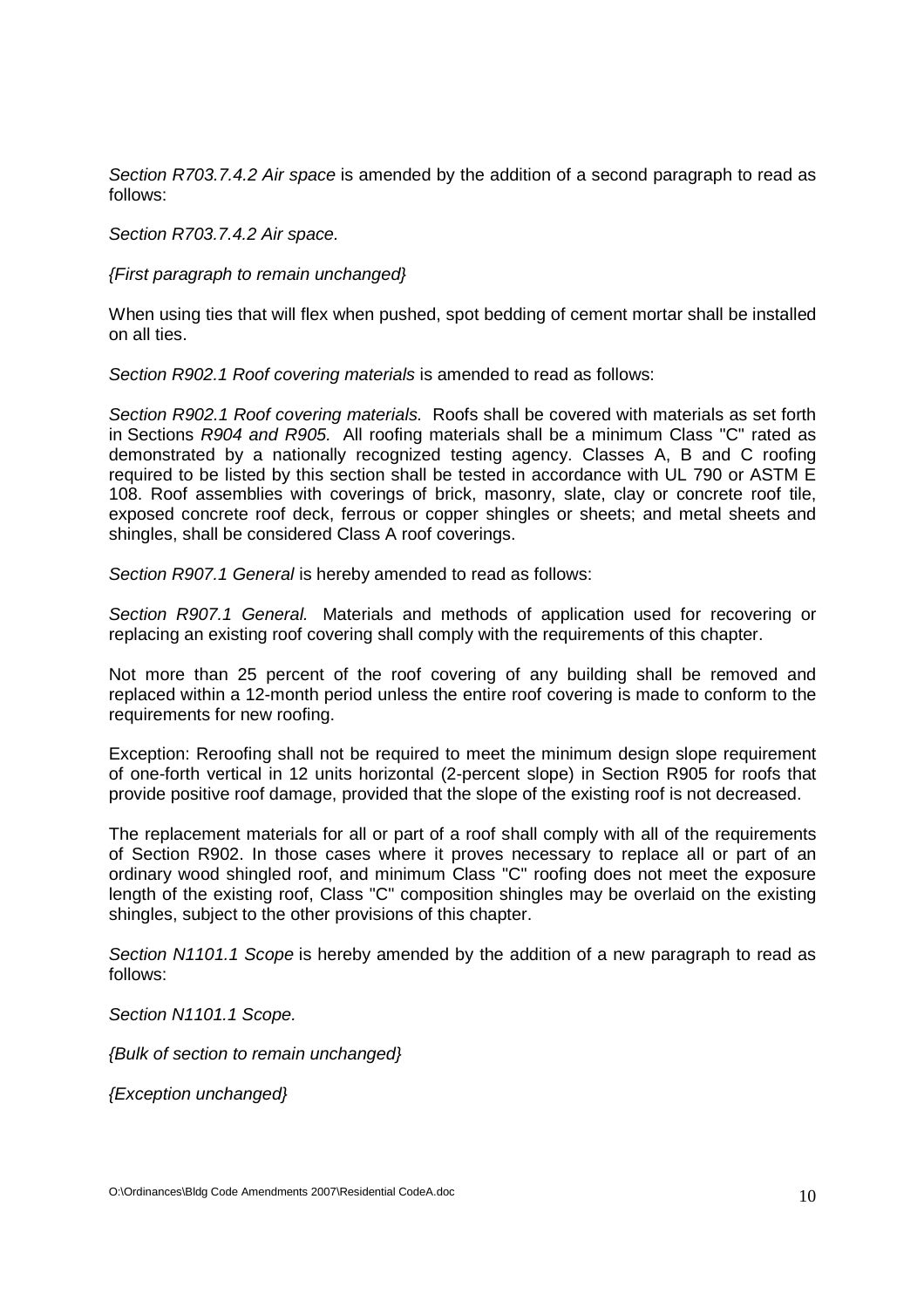Nothing contained herein shall be construed to supercede state laws regulating energy efficiency. When conflicts arise between this code and state law, the most restrictive shall apply.

Section N1101.2 Compliance is hereby amended to read as follows:

Section N1101.2 Compliance. Compliance shall be demonstrated by either meeting the requirements of the International Energy Conservation Code or meeting the requirements of this chapter. Climate zones from Figure N1101.2, Figure N1101.3, Table N1101.2, or Table N1102.2 (1) shall be used in determining the applicable requirements from this chapter. Software tools used to demonstrate energy code compliance that are deemed acceptable by the building official may only utilize the energy chapter of the 2001 or the 2003 International Residential Code when code edition selection is available.

It shall be the responsibility of the permit applicant to provide verification to the building department that plans were reviewed and the building inspected by a state certified entity in accordance with state law.

Section N1101 General is hereby amended by the addition of FIGURE N1101.3 TEXAS CLIMATE ZONES immediately following Figure N1101.2 and attached hereto as Exhibit "F":

Section N1101.2.1 is hereby amended to read as follows:

Section N1101.2.1 Warm humid counties. Warm humid counties are listed in Table N1102.2.1 and Table N1101.2.1 (1).

Section N1101 General is hereby amended by amending TABLE N1101.2 CLIMATE ZONES BY STATE AND COUNTIES by deleting the references to Texas and add TABLE N1102.2 (1) CLIMATE ZONES AND SUB CLIMATE ZONES FOR TEXAS attached hereto as Exhibit "G":

Section N1101 General is hereby amended by amending TABLE N1101.2.1 WARM HUMID COUNTIES by deleting the references to Texas and add TABLE N1101.2.1 (1) WARM HUMID COUNTIES FOR TEXAS attached hereto as Exhibit "H":

Section N1101 General is hereby amended by the addition of TABLE N1101.3 TEXAS CLIMATE ZONES DEFINITION attached hereto as Exhibit "I":

Section N1101.7 Above Code Programs is hereby amended to read as follows:

N1101.7 Alternative compliance. A building certified by a national, state, or local accredited energy efficiency program and determined by the Energy Systems Laboratory to be in compliance with the energy efficiency requirements of this section may, at the option of the Code Official, be considered in compliance. The United States Environmental Protection Agency's Star Program certification of energy code equivalency shall be considered in compliance.

Table N1102.1 INSULATION AND FENESTRATION REQUIREMENTS BY COMPONENT is hereby amended and attached hereto as Exhibit "J":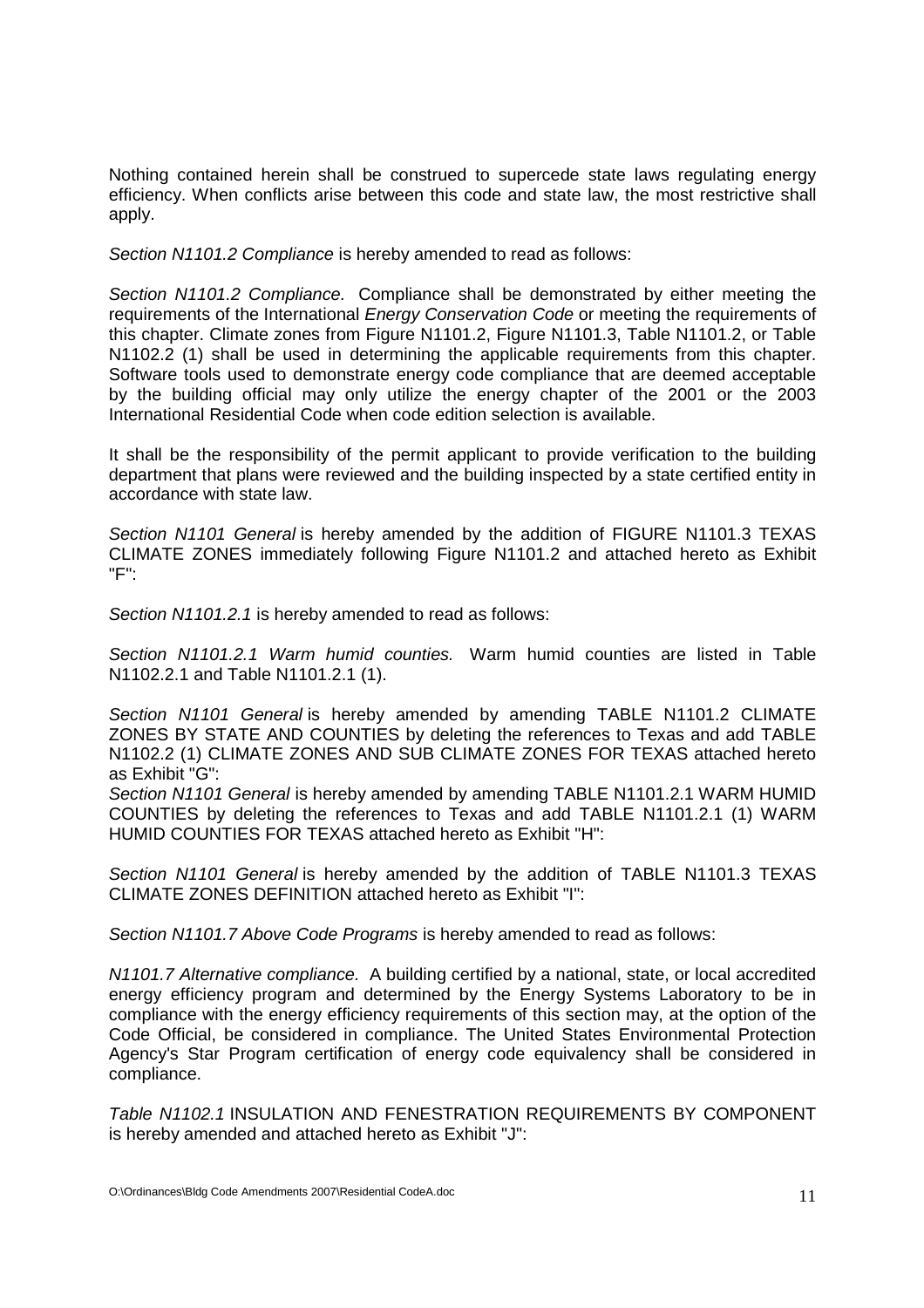Table N1102.1.2 EQUIVALENT U-FACTORS is hereby amended and attached hereto as Exhibit "K":

Section N1102.2.1 Ceilings with attic spaces is hereby amended by adding an exception to read as follows:

Section N1102.2.2 Ceilings with attic spaces.

### {Bulk of section unchanged}

Exception: Sloped ceilings not exceeding 20% of the total projected attic area may be insulated with a minimum R-value of R-19 when the remainder of the attic area is insulated with a minimum R-value of R-40.

Section N1102.2.2 Ceilings without attic spaces is hereby amended by adding an exception to read as follows:

Section N1102.2.2 Ceilings without attic spaces.

### {Bulk of section unchanged}

Exception: Sloped ceilings not exceeding 20% of the total projected attic area may be insulated with a minimum R-value of R-19 when the remainder of the attic area is insulted with a minimum R-value of R-40.

Section N1102.3.3 Glazed fenestration exemption is hereby amended to read as follows:

N1102.3.3 Glazed fenestration exemption. Up to 1 percent of glazed fenestration per dwelling unit shall be permitted to be exempt from U-factor and SHGC requirements in Section N1102.1.

Section N1102.3.5 Thermally isolated sunroom U-factor is hereby amended to read as follows:

N1102.3.5 Thermally isolated sunroom. New windows and doors separating the sunroom from conditioned space shall meet the building thermal envelope requirements.

Section N1102.3.6 Replacement fenestration is hereby amended to read as follows:

N1102.3.6 Replacement fenestration. Where some or all of an existing fenestration unit is replaced with a new fenestration product, including sash and glazing, the replacement fenestration unit shall meet the applicable requirements for U-factor and SHGC in Table N1102.3.6.

Exceptions:

1. Replacement skylights shall have a maximum U-factor for 0.60 when installed in any location above 1,999 HDD.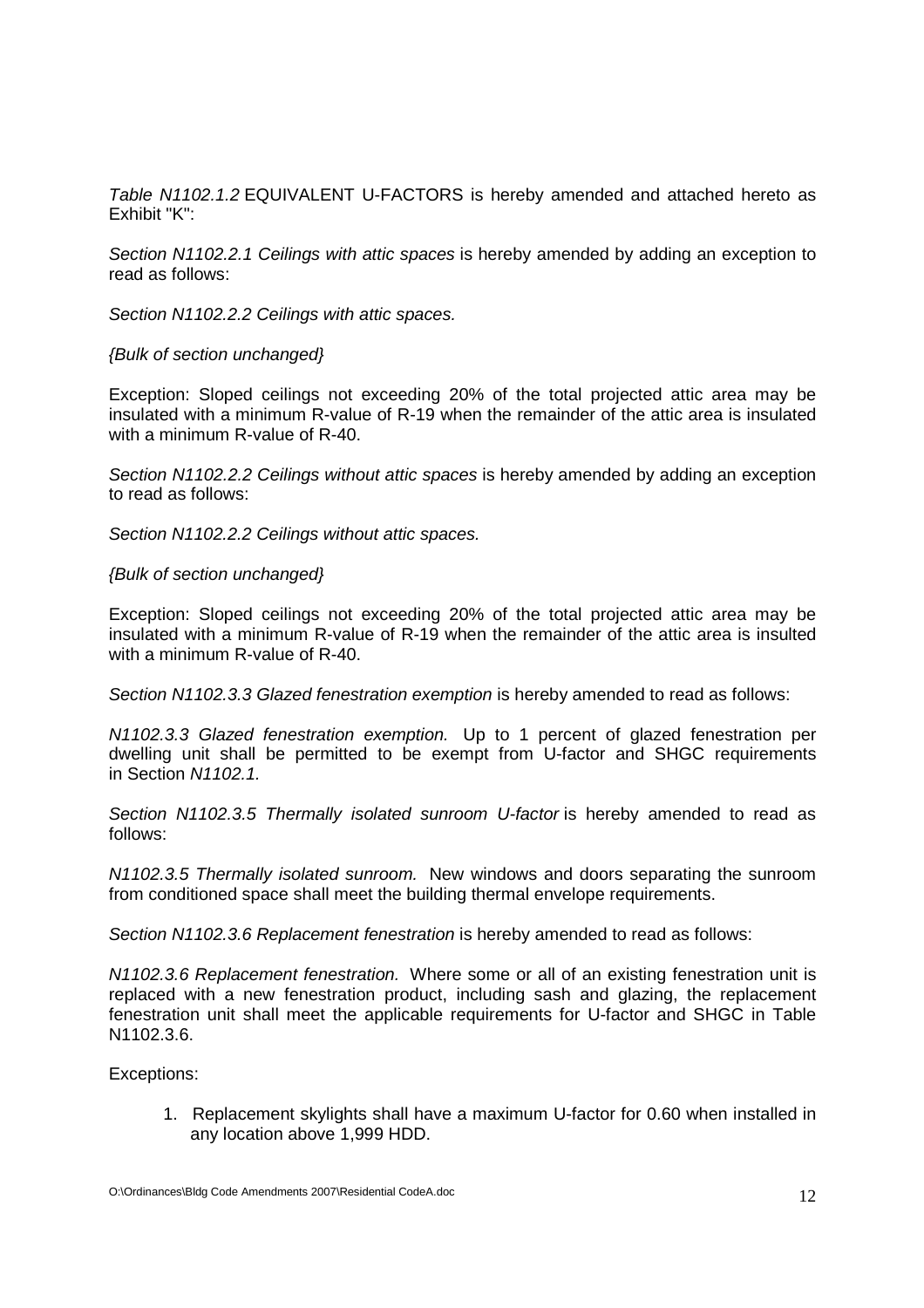2. For buildings constructed in conformance with an energy as required by State of Texas Senate Bill Number 5, 77th Legislature, replacement fenestration units may comply with the applicable U-factor and SHGC in Table N1102.3.6.

Section N1102.3.7 Prescriptive path for additions is hereby amended to read as follows:

N1102.3.7 Prescriptive path for additions. As an alternative to demonstrating compliance with 402.1 or 404, additions with a conditioned floor area less than 500 square feet (46.5) m 2) to existing single-family residential buildings and structures shall meet the prescriptive envelope component criteria in Table N1102.3.6 for the designated heating degree days (HDD) applicable to the location. The U-factor of each individual fenestration product (windows, doors and skylights) shall be used to calculate and area weighted average fenestration product U-factor for the addition, which shall not exceed the applicable listed values in Table N1102.3.6. For additions, other than sunroom additions, the total area of fenestration products shall not exceed 40 percent of the gross wall and roof area of the addition. The R-values for opaque thermal envelope components shall be equal to or greater than the applicable listed values in Table N1102.3.6.

Conditioned sunroom additions shall maintain thermal isolation; shall not be used as kitchens or sleeping rooms.

In locations with heating degree days (HDD) less than 3,500 the combined solar heat gain coefficient (the area weighted average) of all glazed fenestration products used in additions and as replacement windows in accordance with this section shall not exceed 0.40.

Table N1102.3.6 PRESCRIPTIVE ENVELOPE COMPONENT CRITERA ADDITIONS TO AND REPLACEMENT WINDOWS FOR EXISTING DETACHED ONE- AND TWO-FAMILY DWELLINGS is hereby added and is attached as exhibit "L":

Section N1102.5. Moisture Control is hereby amended to read as follows:

N1102.5 Moisture Control. The building design shall not create conditions of accelerated deterioration from moisture condensation. Above-grade frame walls, floors and ceilings not ventilated to allow moisture to escape shall be provided with an approved vapor retarder. The vapor retarder shall be installed in a manner so as to not trap moisture.

## Exceptions:

- 1. In construction where moisture or its freezing will not damage the materials.
- 2. Frame walls, floors and ceiling in jurisdictions in Zones 1, 2, 3, 4A and 4B (Crawl space vapor retarders are not exempted.)
- 3. Where other approved means to avoid condensation are provided.

Section N1103.2.1. Insulation is hereby amended by the addition of a second exception to read as follows:

Section N1103.2.1 Insulation.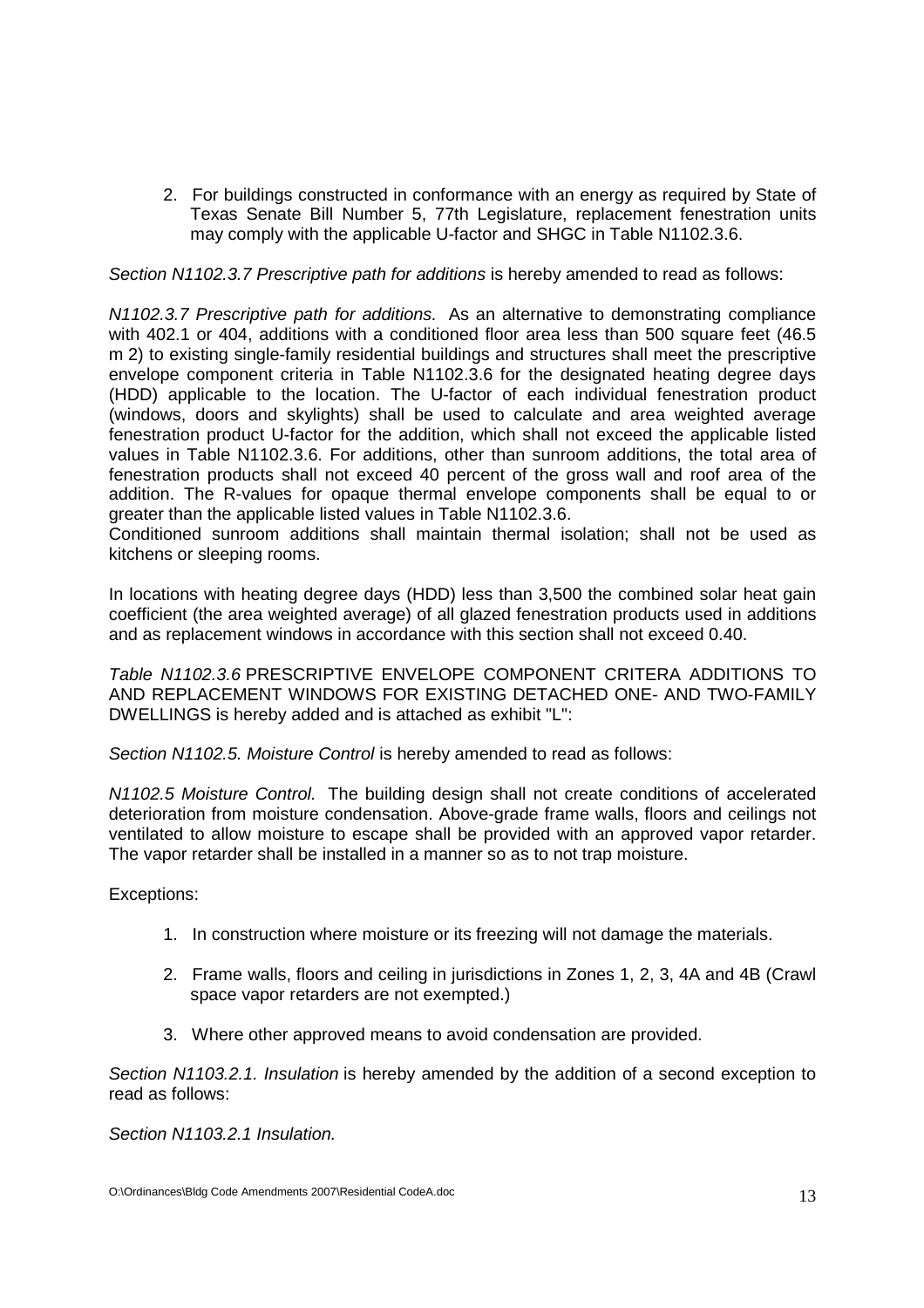## {Bulk of section unchanged}

Exceptions:

- 1. Ducts or portions thereof located completely inside the building thermal envelope.
- 2. Supply and return ducts can be insulated to a minimum of R-6, if the efficiency of the cooling equipment is upgraded to one SEER point above the NAECA (National Appliance Energy Conservation Act) Standard.

Section M1304 Type of fuel is amended by the addition of a new section M1304.2 to read as follows:

Section M1304.2 Minimum burial depth. Underground fuel piping systems shall be installed a minimum depth of 18 inches (458 mm) below grade.

Section M1305.1.3 Appliances in attics is amended to read as follows:

Section M1305.1.3 Appliances in attics. Attics containing appliances requiring access shall be provided . . . {bulk of paragraph unchanged} . . . sides of the appliance where access is required. The clear access opening dimensions shall be a minimum of 20 inches by 30 inches (508 mm by 762 mm), or larger where such dimensions are not large enough to allow removal of the largest appliance. As a minimum, access to the attic space shall be provided by one of the following:

- 1. A permanent stair.
- 2. A pull down stair.
- 3. An access door from an upper floor level.

Exception: The passageway and level service space are not required where the appliance is capable of being serviced and removed through the required opening.

Section M1305.1.3.1 Electrical requirements is amended by the addition of a sentence at the end of a paragraph to read as follows:

Low voltage wiring of 50 Volts or less shall be installed in a manner to prevent physical damage.

Section M1305.1.4.1 Ground clearance is amended to read as follows:

Section M1305.1.4.1 Ground clearance. Appliances supported from the ground shall be level and firmly supported on a concrete slab or other approved material extending above the adjoining grade a minimum of three (3) inches (76 mm). Appliances suspended from the floor shall have a clearance of not less than six (6) inches (152 mm) above the ground.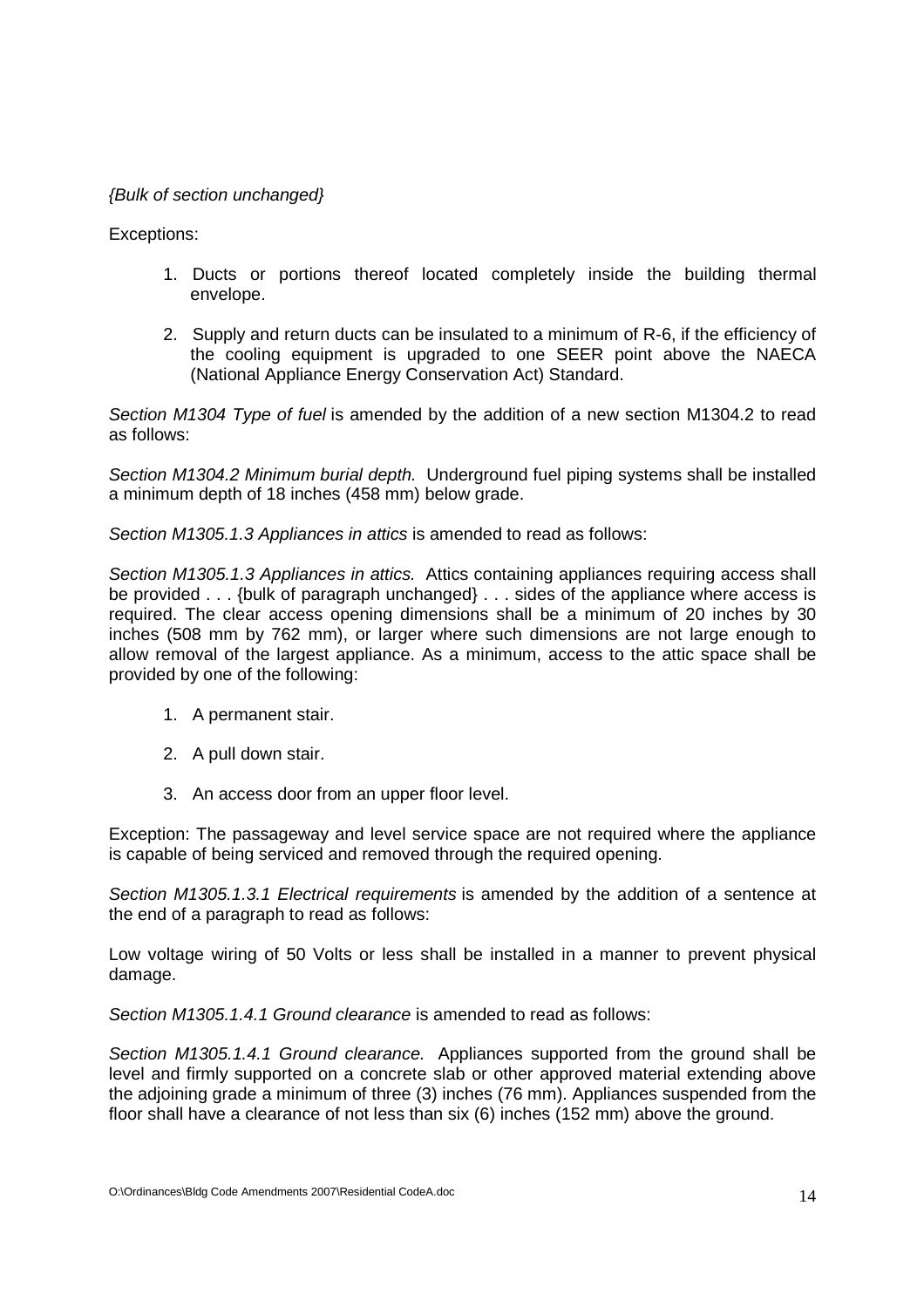Section M1305.1.4.3 Electrical requirements is amended by the addition of a sentence at the end of the paragraph to read as follows:

Low voltage wiring of 50 Volts or less shall be installed in a manner to prevent physical damage.

Section M1502.3 Duct size is amended to read as follows:

Section M1502.3 Duct size. The minimum diameter of the exhaust duct shall be as recommended by the manufacturer, shall be at least the diameter of the appliance outlet and shall be a minimum nominal size of four (4) INCHES (102 mm) in diameter. The size of duct shall not be reduced along its developed length nor at the point of termination.

Section M1502.6 Duct length is amended to read as follows:

Section M1502.6 Duct length. The maximum length of a clothes dryer exhaust duct shall not exceed 25 feet (7620 mm) from the dryer location to the wall or roof termination with not more than two bends. When extra bends are installed, the maximum length of the duct shall be reduced two and one-half (2.5) feet (762 mm) for each 45-degree (0.79 rad) bend and five (5) feet (1,524 mm) for each 90-degree (1.6 rad) bend that occur after the first two bends, measuring in the direction of airflow. The maximum length of the exhaust duct does not include the transition duct.

## {Exception unchanged}

Section M2005.2 Prohibited locations is amended to read as follows:

Section M2005.2 Prohibited locations. Fuel-fired water heaters shall not be installed in a room used as a storage closet. Water heaters located in a bedroom or bathroom shall be installed in a sealed enclosure so that combustion air will not be taken from the living space. Access to such enclosure may be from the bedroom or bathroom when through a solid door, weather stripped in accordance with the exterior door air leakage requirements of the International Energy Conservation Code and equipped with an approved self-closing device. Direct-vent water heaters are not required to be installed within an enclosure.

Section G2403 General definitions, definition of "Appliance, Unvented" and "Wall Heater, Unvented Type" is hereby amended to read as follows:

### Section G2403 General definitions,

APPLIANCE, UNVENTED. An appliance designed or installed in such a manner that the products of combustion are not conveyed by a vent or chimney directly to the outside atmosphere. All unvented appliances are expressly prohibited by this code.

WALL HEATER, UNVENTED TYPE. A room heater of the type designed for insertion in or attachment to a wall or partition. Such heater does not incorporate concealed venting arrangements in its construction and discharges all products of combustion through the front into the room being heated. All such equipment is prohibited by this code.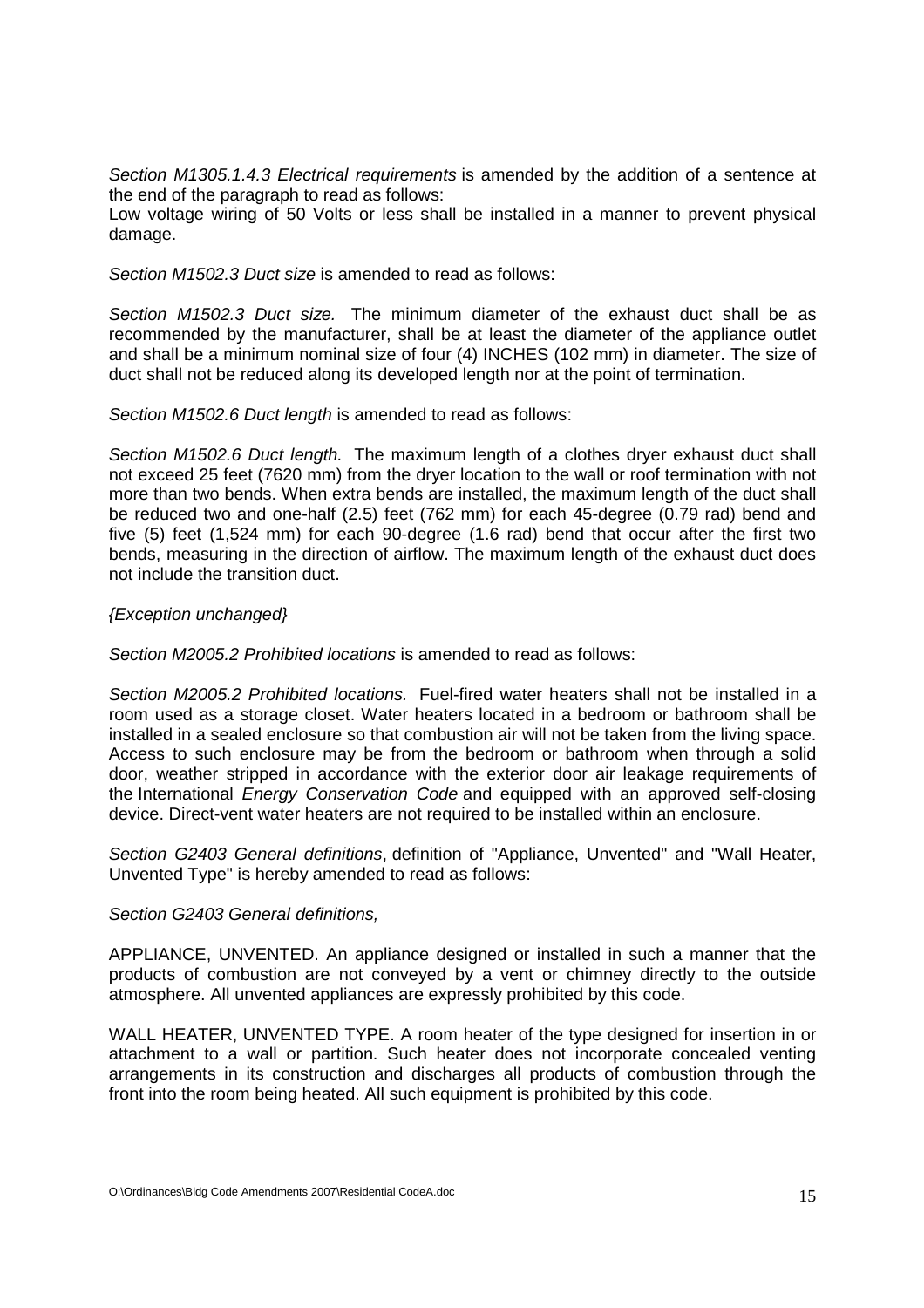Section G2412.5 Gas Labeling is hereby amended by adding a second paragraph to read as follows:

Both ends of each section of medium pressure gas piping shall identify its operating gas pressure with an approved tag. The tags are to be composed of aluminum or stainless steel and the following wording shall be stamped into the tag:

"WARNING 1/2 to 5 psi gas pressure Do Not Remove"

Section G2412.8 Sizing is amended by the addition of an exception to read as follows:

Section G2412.8 Sizing

{Bulk of section to remain unchanged}

Exception: Corrugated stainless steel tubing (CSST) shall be a minimum of 1/2 inch.

Section G2414.5.3 Corrugated stainless steel tubing is hereby amended to read as follows:

Section G2414.5.3 Corrugated stainless steel tubing. Corrugated stainless steel tubing shall be tested and listed in compliance with the construction, installation and performance requirement of ANSI LCI/CSA 6.26, and the following requirements:

- 1. A current model code evaluation report must exist for the product.
- 2. Each element of the system (pipe and all fittings) must be properly labeled.
- 3. Complete installation instructions shall be on the jobsite at any time inspection may be performed.
- 4. Pressure regulators shall be installed in a ventilated attic or other nonhabitable space with direct ventilation to the exterior.
- 5. A shut off valve shall be installed ahead of the manifold and shut off valves shall be installed at the manifold for each branch.
- 6. Each branch shall be clearly labeled at the manifold as to which appliance it serves.

Section 2415.6 Piping in solid floors is hereby amended to read as follows:

Section G2415.6 Piping in solid floors. Piping in solid floors shall comply with Section G2415.11.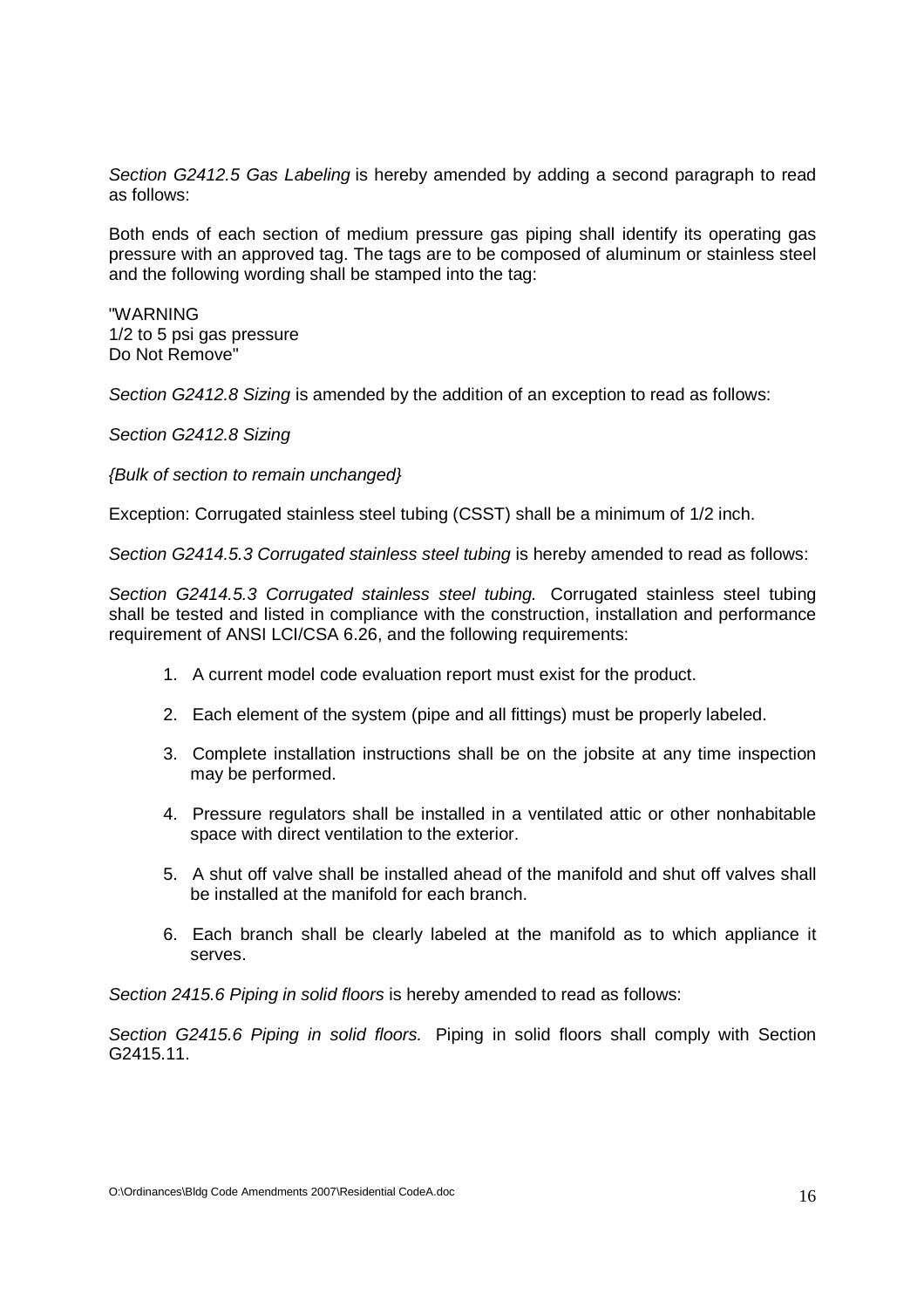Section G2415.9 Minimum burial depth is hereby amended to read as follows:

Section G2415.9 (404.9) Minimum burial depth. Underground piping systems shall be installed a minimum dept of 18 inches (458 mm) below grade.

Section G2417.9.1 Individual outside appliances is hereby deleted in its entirety.

Section G2417.4 Test pressure measurement is hereby amended to read as follows:

Section G2417.4 (406.4) Test pressure measurement. Test pressure shall be measured with a manometer or with a pressure-measuring device designed and calibrated to read, record, or indicate a pressure loss caused by leakage during the pressure test period. The source of pressure shall be isolated before the pressure tests are made. For tests requiring a pressure of 5 psig, gauges shall utilize a dial with a minimum diameter of three and one half inches (3 1/2"), a set hand, 1/10 pound incrementation and pressure range not to exceed 15 psi. For tests requiring a pressure of 10 psig, mechanical gauges shall utilize a dial with a minimum diameter of three and one half inches (3 1/2"), a set hand, a minimum of 2/10 pound incrementation and a pressure range not to exceed 30 psi.

Section G2417.4.1 Test pressure is hereby amended to read as follows:

Section G2417.4.1 (406.1) Test pressure. The test pressure to be used shall be not less than 1 1/2 times the working pressure, and shall be not less than 5 psig, or at the discretion of the Code Official, the piping and valves may be tested at a pressure of at least six (6) inches (152 mm) of mercury, measured with a manometer or slope gauge. For welded piping, and for piping carrying gas at pressures in excess of fourteen (14) inches water column pressure (3.48 kPa) and less than 56 inches of water column pressure (13.92 kPa), the test pressureshall not be less than ten (10) pounds per square inch (40.4 kPa). For piping carrying gas at a pressure that exceeds 56 inches of water column (13.92 kPa), the test pressure shall be not less than one and one-half times the proposed maximum working pressure.

Section G2417.4.2 Test duration is hereby amended to read as follows:

Section G2417.4.2 Test duration. Test duration shall be held for a length of time satisfactory to the Building Official, but in no case for less than 15 minutes. For welded piping, and for piping carrying gas at pressures in excess of 14 inches water column pressure (3.48 kPa), the test duration shall be held for a length of time satisfactory to the Building Official, but in no case for less than 30 minutes.

Section G2420.1 Gas shutoff valves is hereby amended by the addition of Section G2420.1.4 to read as follows:

Section G2420.1.4 Gas shutoff valves. Valves in CSST installations. Shutoff valves installed with corrugated stainless steel (CSST) piping systems shall be supported with an approved termination fitting, or equivalent support, suitable for the size of the valves, of adequate strength and quality, and located at intervals so as to prevent or damp out excessive vibration but in no case greater than 12-inches from the center of the valve. Supports shall be installed so as not to interfere with the free expansion and contraction of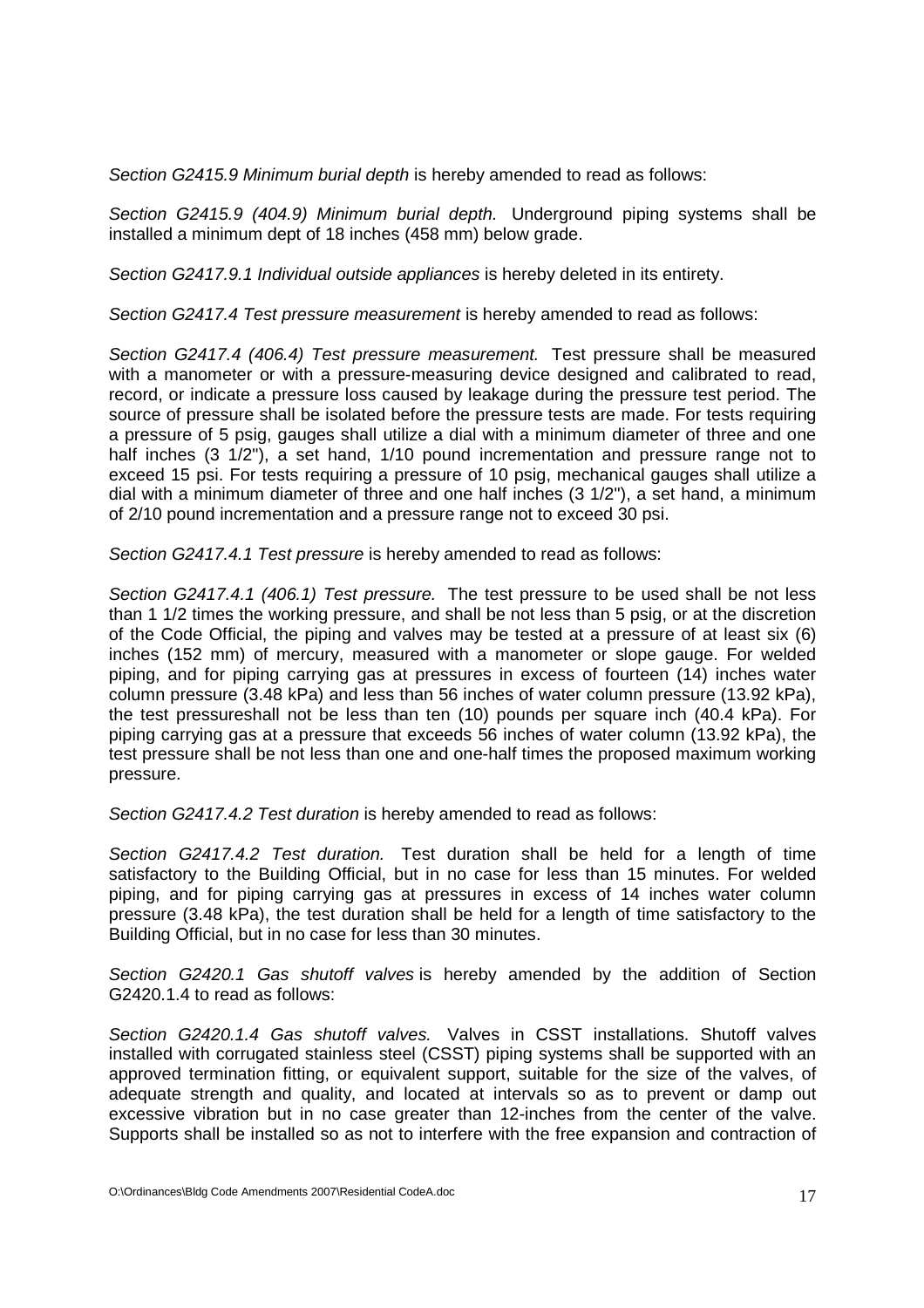the system's piping, fittings, and valves between anchors. All valves and supports shall be designed and installed so they will not be disengaged by movement of the supporting piping.

Section G2421.1 Pressure regulators is hereby amended by the addition of a second paragraph and an exception to read as follows:

## Section G2421.1 Pressure regulators.

## {First paragraph to remain unchanged}

Access to regulators shall comply with the requirements for access to appliances as specified in Section M1305 Exception: A passageway or level service space is not required when the regulator is capable of being serviced and removed through the required attic opening.

Section G2425.8 Equipment not required to be vented is amended to read as follows:

Section G2425.8 Equipment not required to be vented. The following appliances shall not be required to be vented:

- 1. Ranges.
- 2. Built-in domestic cooking units listed and marked for optional venting.
- 3. Hot plates and laundry stoves.
- 4. Type 1 Clothes dryers (Type 1 clothes dryers shall be exhausted in accordance with the requirements of Section G2437).
- 5. Refrigerators
- 6. Counter appliances.

Where the appliances and equipment listed in Items 1 through 6 above are installed so that the aggregate input rating exceeds 20 Btu per hour per cubic foot (207 watts per m>=) of volume of the room or space in which such appliances and equipment are installed, one or more shall be provided with venting systems or other approved means for conveying the vent gases to the outdoor atmosphere so that the aggregate input rating of the remaining unvented appliances and equipment does not exceed the 20 Btu per hour per cubic foot (207 watts per m>=) figure. Where the room or space in which the equipment is installed is directly connected to another room or space by a doorway, archway or other opening of comparable size that cannot be closed, the volume of such adjacent room or space shall be permitted to be included in the calculations.

Section G2439.5 Clothes dryer ducts is hereby amended to read as follows:

Section G2439.5 Clothes dryer ducts.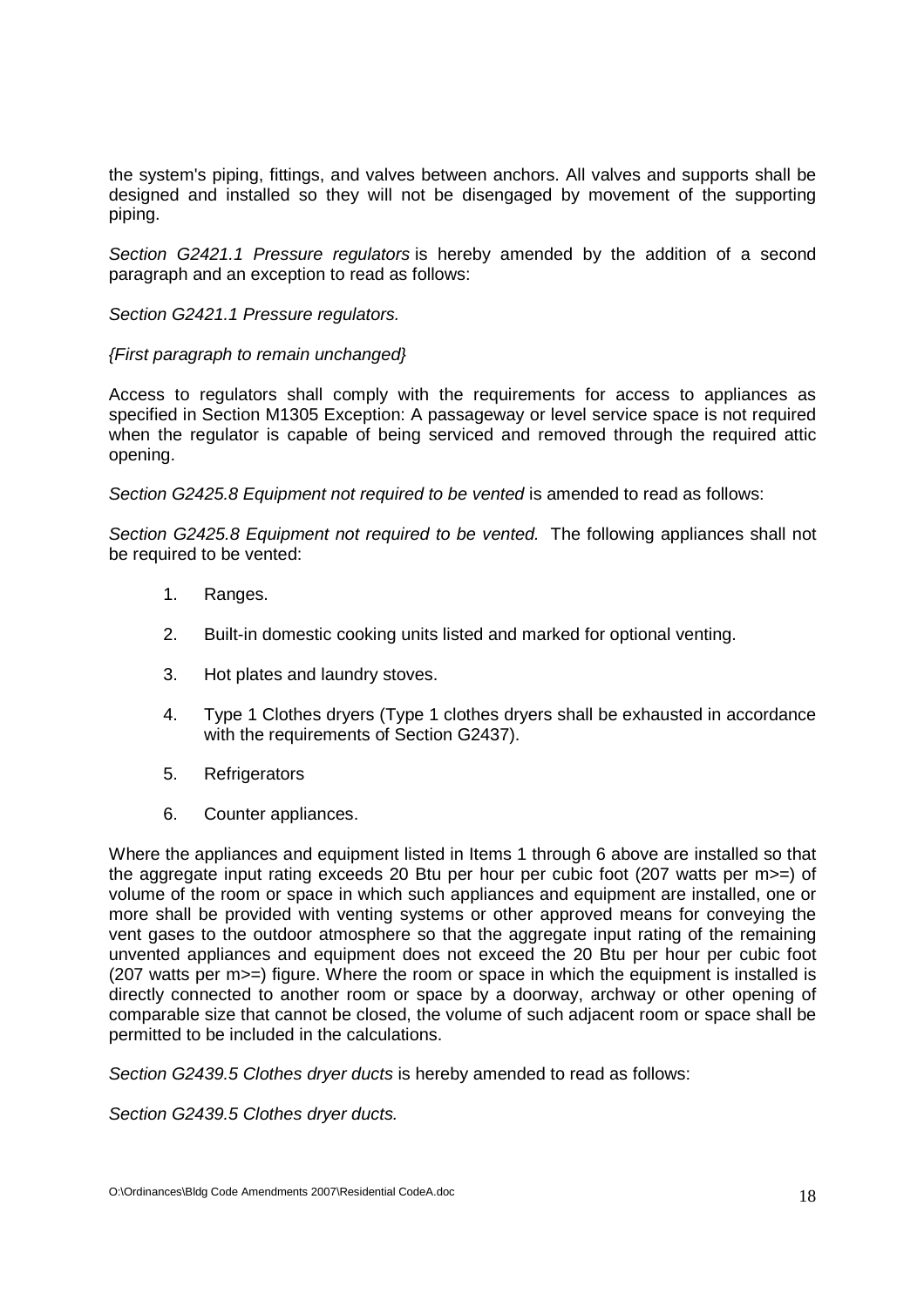## {Bulk of section to remain unchanged}

The size of duct shall not be reduced along its developed length nor at the point of termination.

Section G2439.5.1 Maximum length is hereby amended to read as follows:

Section G2439.5.1 (613.6.1) Maximum length. The maximum length of a clothes dryer exhaust duct shall not exceed 25 feet (7,620 mm) from the dryer location to the outlet terminal with not more than two bends. When extra bends are installed, the maximum length of the duct shall be reduced two and one-half (2 1/2) feet (762 mm) for each 45 degree (0.79 rad) bend and five (5) feet (1,524 mm) for each 90-degree (1.6 rad) bend that occur after the first two bends, measuring in the direction of airflow.

## {Exception is unchanged}

Section G2445 Unvented room heaters is hereby amended in its entirety to read as follows:

Section G2445 Unvented room heaters. Unvented gas fired room heaters and decorative appliances shall be prohibited by this code.

Section G2448.1.1 Installation requirements is hereby amended to read as follows:

Section G2448.1.1 (623.1.1) Installation requirements. The requirements for water heaters relative to access, sizing, relief valves, drain pans and scald protection shall be in accordance with this code.

Section 2503.5.1 Rough plumbing, Item 1; is amended by the addition of a sentence at the end of subsection one to read as follows:

Section 2503.5.1 Rough plumbing.

{Bulk of section to remain unchanged}

1. {Bulk of Item 1 to remain unchanged.} Shower receptors shall be tested for water tightness by filling with water to the level of the rough threshold. The drain shall be plugged in a manner so that both sides of pans shall be

Section P2503.7.2 Testing is amended to read as follows:

Section P2503.7.2 Testing. Reduced pressure principle . . . {Bulk of section to remain unchanged} . . . at the time of installation, immediately after repairs or relocation and at regular intervals as required by applicable state or local provision.

Section P2603.2.1 Protection against physical damage is hereby amended to read as follows: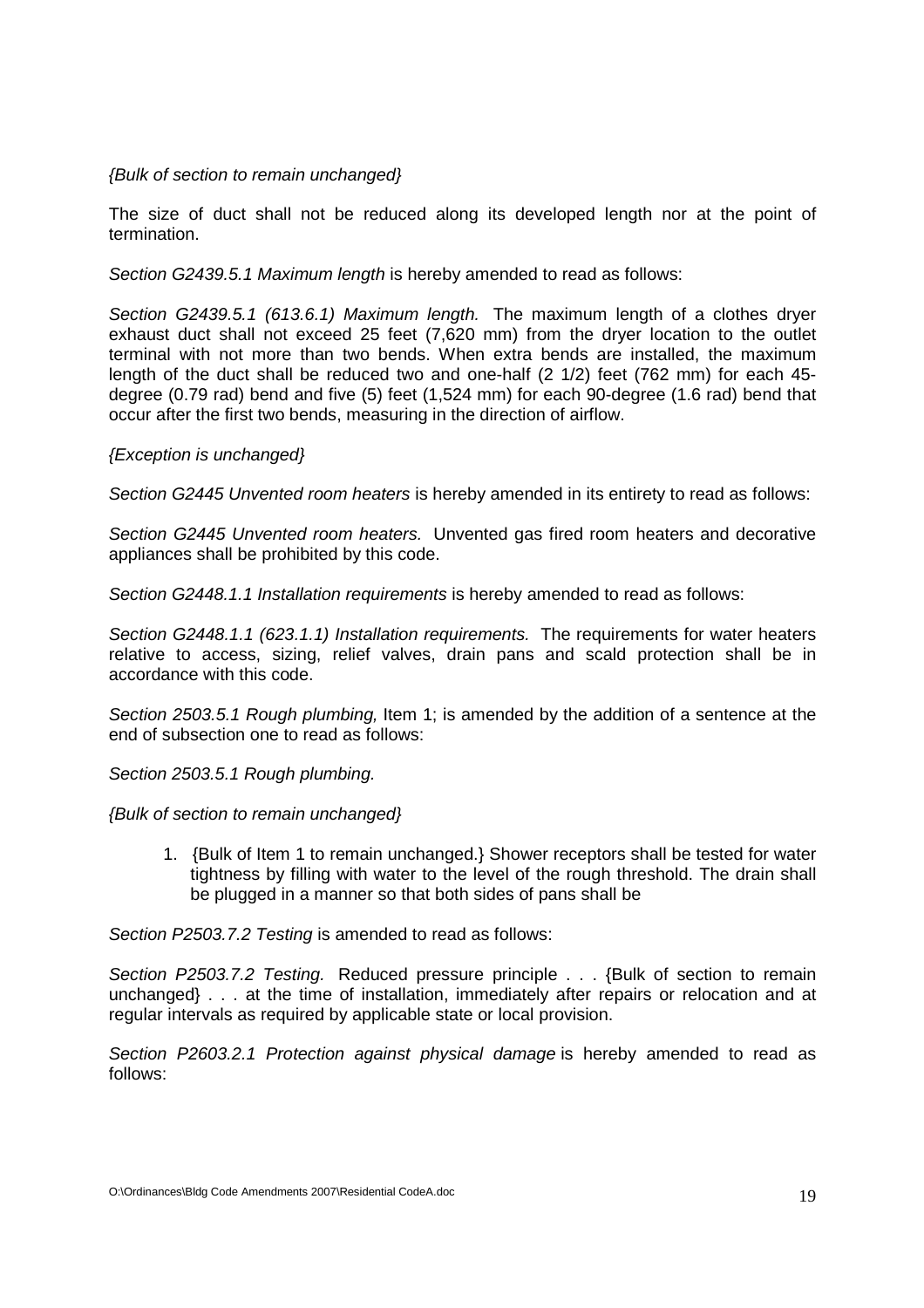Section P2603.2.1 Protection against physical damage. In concealed locations . . . {Bulk of section unchanged} . . . Protective shield plates shall be a minimum of .062-inch-thick (1.6 mm) steel, and shall cover the area of the pipe where the member is notched or bored.

Section P2603.6 Freezing is amended to read as follows:

Section P2603.6 Freezing. Water heaters, water soil or waste pipe shall not be installed outside of a building, in exterior walls, in attics or crawl spaces, or in any other place subjected to freezing temperature unless adequate provision is made to protect it from freezing by insulation or heat or both. Water service pipe shall be installed not less than 12 inches (305 mm) deep or less than six (6) inches (152 mm) below the frost line. Building sewers shall be a minimum of 12 inches below grade.

Section P2603.6.1 Sewer depth is hereby deleted and replaced with the following: Section P2603.6.1 Sewer depth. Building sewers shall be a minimum of 12 inches (304) mm) below grade.

Section P2709.1 Construction is amended by the addition of an exception to read as follows:

Section P2709.1 Construction.

{Bulk of section to remain unchanged}

Exception: Showers designed to comply with ICC/ANSI A117.1.

Section P2801.6 Water heaters installed in garages is hereby amended by the addition of an exception to read as follows:

Section P2801.6 Water heaters installed in garages.

{Bulk of section unchanged}

Exception: Elevation of the ignition source is not required for water heaters that are listed as flammable vapor resistant and for installation without elevation.

Section P2803.6.1 Requirements for discharge is amended to read as follows:

Section P2803.6.1 Requirements for discharge

{Bulk of section to remain unchanged}

- (1--4) {unchanged}
- (5) Discharge, to an indirect waste receptor or to the outdoors. Where discharging to the outdoors in areas subject to freezing, discharge piping shall be first piped to an indirect waste receptor through an air gap located in a conditioned area.
- (6--9) {to remain unchanged}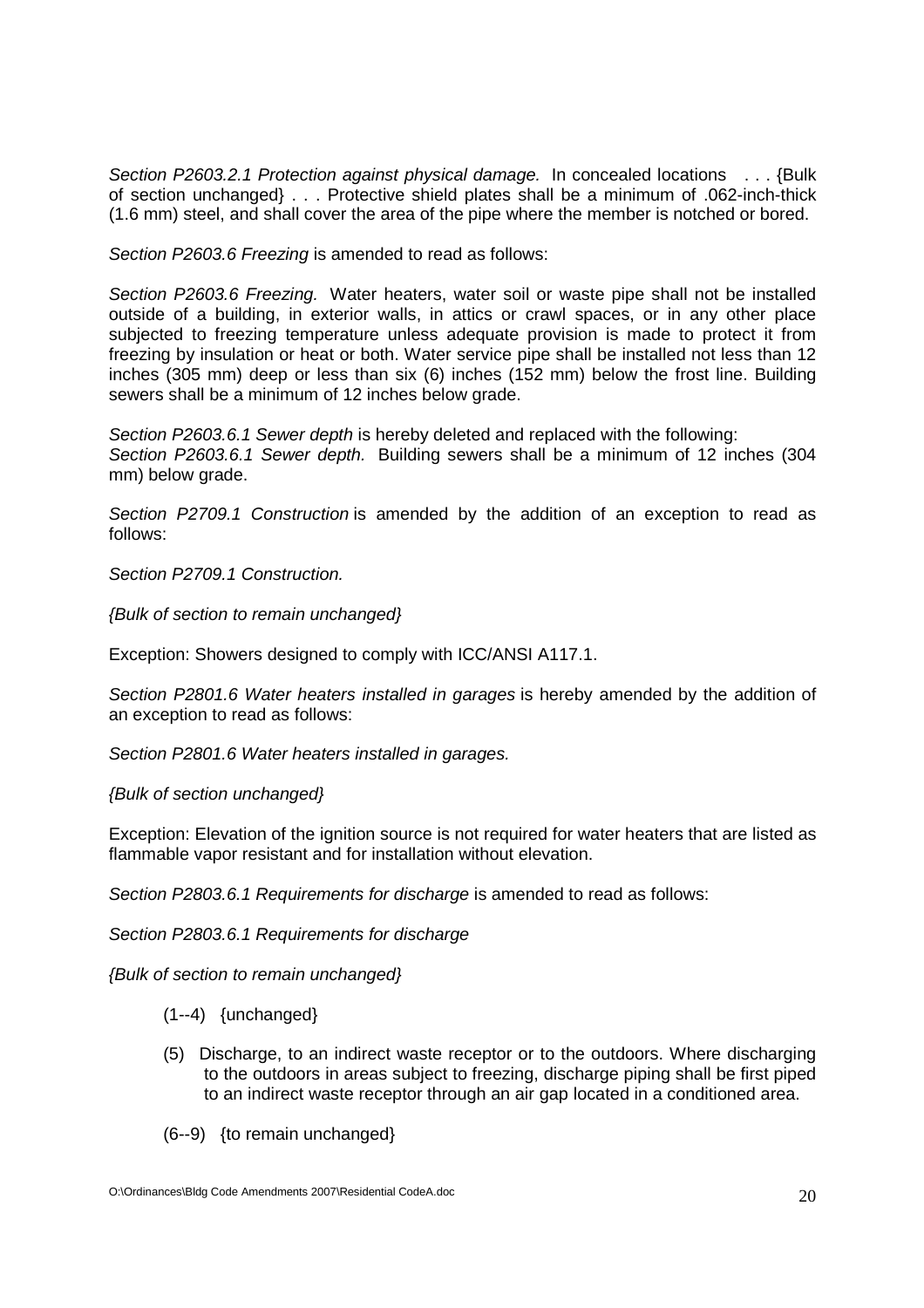(10) Not terminate more than six inches (6") above waste receptor.

## {Balance of section unchanged}

Section P2902.5.3 Lawn irrigation systems, is hereby amended to read as follows:

Section P2902.5.3 Lawn irrigation systems. The potable water supply to lawn irrigation systems shall be protected against backflow by a double check valve, an atmospheric-type vacuum breaker, a pressure-type vacuum breaker or a reduced pressure principle backflow preventer. A valve shall not be installed downstream from an atmospheric vacuum breaker. Where chemicals are introduced into the system, the potable water supply shall be protected against backflow by a reduced pressure principle backflow preventer.

Section P2904.5.1 Under concrete slabs is hereby amended by deleting all references to Polybutylene (PB) plastic pipe and tubing:

Table P2904.4 Water service pipe is hereby amended by the deletion of all references to "Polybutylene (PB) plastic pipe and tubing".

Table P2904.5 Water distribution pipe is hereby amended by the deletion of all references to Polybutylene (PB) plastic pipe and tubing.

Table P2904.6 Pipe fittings is hereby amended by the deletion of all references to Polybutylene (PB) plastic.

Section P2904.15 Underground joints is hereby amended by deleting all reference to Polybutylene (PB) plastic pipe and tubing.

Section P3005.2.6 Base of stacks is hereby amended to read as follows:

Section P3005.2.6 Base of stacks. Each horizontal drain shall be provided with a cleanout at its upper terminal.

Exception: Cleanouts may be omitted on a horizontal drain less than fire (5) feet (1,524 mm) in length unless such line is serving sinks or urinals.

Section P3111.1 Type of fixture is amended to read as follows:

Section P3111.1 Type of fixture. A combination waste and vent system shall not serve fixtures other than floor drains, standpipes, and indirect waste receptors. Combination drain and vent systems shall not receive the discharge of a food waste grinder.

Section P3111.2 Installation is amended to read as follows:

Section P3111.2 Installation. The only vertical pipe of a combination drain and vent system shall be the connection between the fixture drain of a standpipe, and the horizontal combination waste and vent pipe. The maximum vertical distance shall be eight (8) feet (2,438 mm).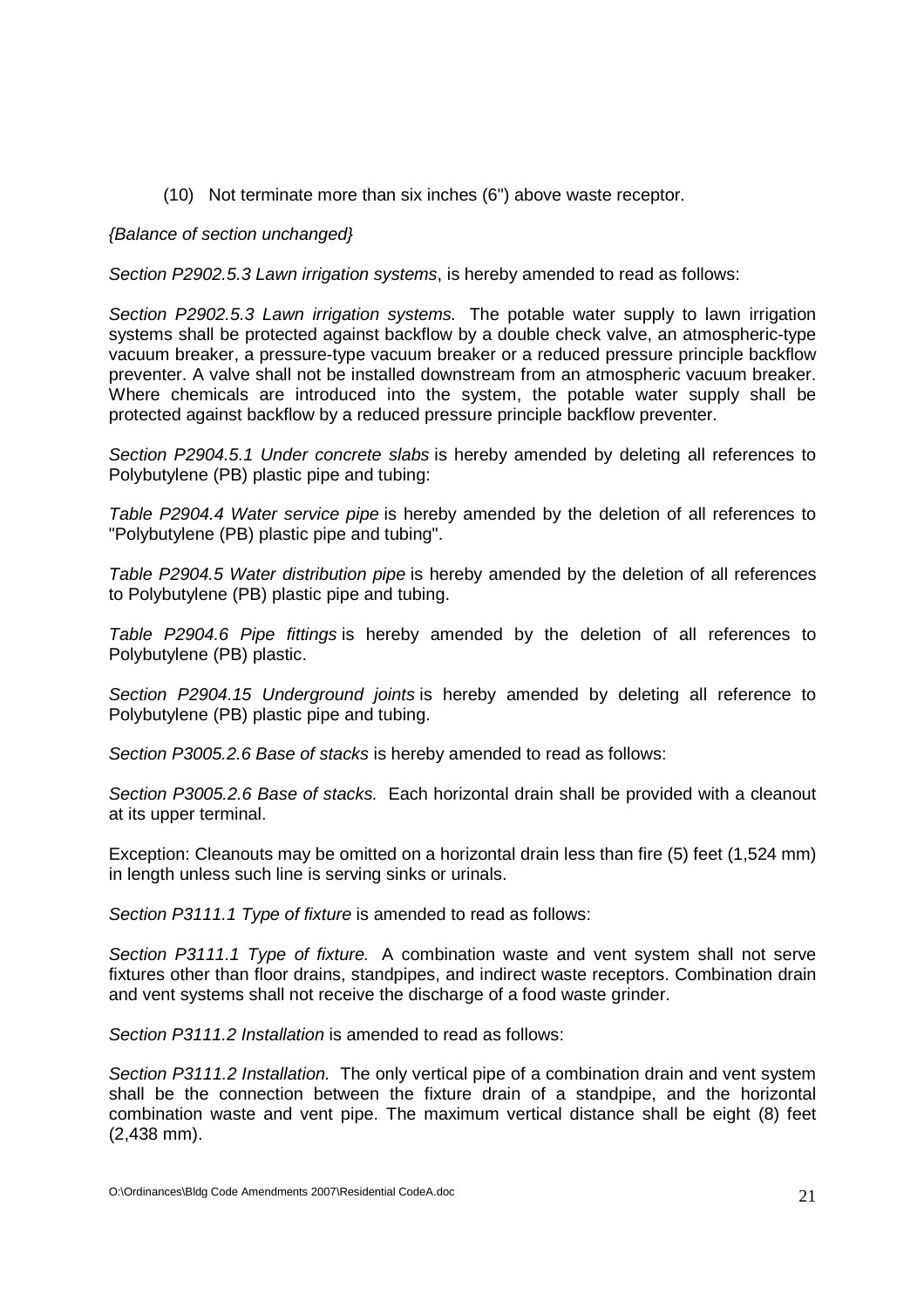Section P3112.2 Vent connection is hereby amended to read as follows:

Section P3112.2 Installation. Traps for island sinks and similar equipment shall be roughed in above the floor and may vented by extending the vent as high as possible, but not less than the drainboard height and then returning it downward and connecting it to the horizontal sink drain immediately downstream from the vertical fixture drain. The return vent shall be connected to the horizontal drain through a wye-branch fitting and shall, in addition, be provided with a foot vent taken off the vertical fixture vent by means of a wye-branch immediately below the floor and extending to the nearest partition and then through the roof to the open air or may be connected to other vents at a point not less than six (6) inches (152 mm) above the flood level rim of the fixtures served. Drainage fittings shall be used on all parts of the vent below the floor level rim of the fixtures served. Drainage fittings shall be used on all parts of the vent below the floor level and a minimum slope of one-quarter (1/4) inch per foot (20.9 mm/m) back to thedrain shall be maintained. The return bend used under the drainboard shall be a one (1) piece fitting or an assembly of a forty-five (45) degree (0.79 radius), a ninety (90) degree (1.6 radius) and a forty-five (45) degree (0.79 radius) elbow in the order named. Pipe sizing shall be as elsewhere required in this Code. The island sink drain, upstream of the return vent, shall serve no other fixtures. An accessible cleanout shall be installed in the vertical portion of the foot vent.

Chapter 33 General Requirements is hereby deleted in its entirety and replaced with the following:

Chapter 33 General Requirements. The electrical portions of this code are included for reference only. All electrical work shall comply with the electrical code adopted by the City.

Chapters 34 through 42 Electrical Provisions are hereby deleted in their entirety.

Appendix Chapters --The following Appendix Chapter from the 2006 International Residential Code is hereby incorporated as if set out at length herein:

Appendix Chapter H, Patio Covers is hereby adopted in its entirety.

(Ord. No. 2007-36, § 4, 7-17-07)

**Editor's note:** Ord. No. 2007-36, § 4, adopted July 17, 2007, repealed the former § 7-142, and enacted a new § 7-142 as set out herein. The former § 7-142 pertained to similar subject matter and derived from Ord. No. 2001-93, § 3, adopted Dec. 4, 2001; Ord. No. 2005-15, § 4, adopted March 1, 2005.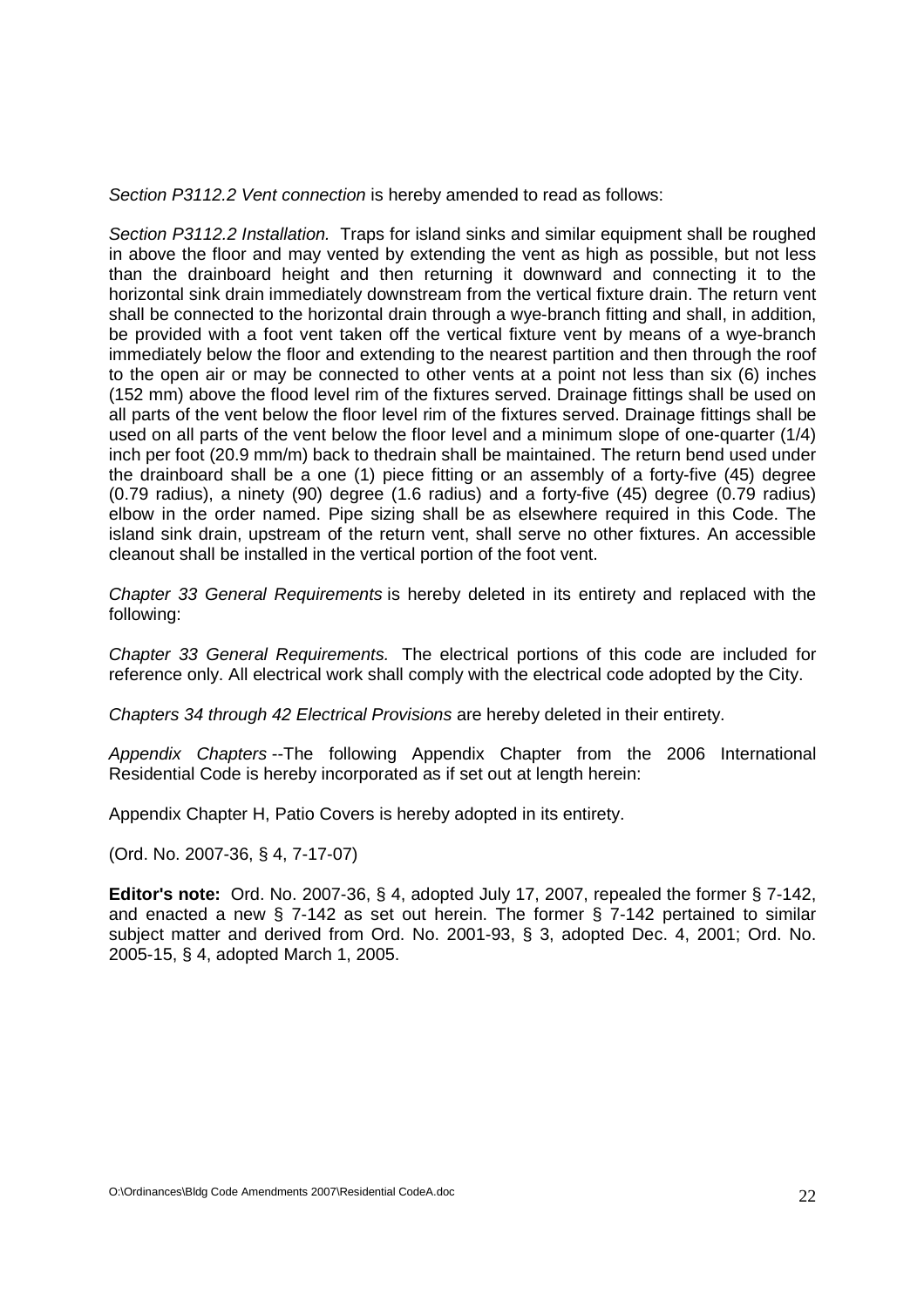## **EXHIBIT "A"**

## **TABLE NO. 1-A BUILDING PERMIT FEES**

| <b>TOTAL VALUATION</b>                                                                   | <b>FEE</b>                                                                                                                                                                                                                                                                                                                                                                                                                                                                                                                                                                                                                                                                                                                                                          |
|------------------------------------------------------------------------------------------|---------------------------------------------------------------------------------------------------------------------------------------------------------------------------------------------------------------------------------------------------------------------------------------------------------------------------------------------------------------------------------------------------------------------------------------------------------------------------------------------------------------------------------------------------------------------------------------------------------------------------------------------------------------------------------------------------------------------------------------------------------------------|
| \$1.00 to \$500.00                                                                       | \$21.00                                                                                                                                                                                                                                                                                                                                                                                                                                                                                                                                                                                                                                                                                                                                                             |
| \$501.00 to \$2,000.00                                                                   | \$21.00 for the first \$500.00 plus \$2.75 for each additional \$100.00, or fraction thereof, to and including \$2,000.00                                                                                                                                                                                                                                                                                                                                                                                                                                                                                                                                                                                                                                           |
| \$2,001.00 to \$25.000.00                                                                | \$62.25 for the first \$2,000.00 plus \$12.50 for each additional \$1,000.00, or fraction thereof, to and including \$25,000.00                                                                                                                                                                                                                                                                                                                                                                                                                                                                                                                                                                                                                                     |
| \$25,001.00 to \$50,000.00                                                               | \$349.75 for the first \$25,000.00 plus \$9.00 for each additional \$1,000.00, or fraction thereof, to and including \$50,000.00                                                                                                                                                                                                                                                                                                                                                                                                                                                                                                                                                                                                                                    |
| \$50,001.00 to \$100,000.00                                                              | \$574.75 for the first \$50,000.00 plus \$6.25 for each additional \$1,000.00, or fraction thereof, to and including \$100,000.00                                                                                                                                                                                                                                                                                                                                                                                                                                                                                                                                                                                                                                   |
| \$100,001.00 to \$500,000.00                                                             | \$887.25 for the first \$100,000.00 plus \$5.00 for each additional \$1,000.00, or fraction thereof, to and including \$500,000.00                                                                                                                                                                                                                                                                                                                                                                                                                                                                                                                                                                                                                                  |
| \$500,001.00 to \$1,000,000.00                                                           | \$2,887.25 for the first \$500,000.00 plus \$4.25 for each additional \$1,000.00, or fraction thereof, to and including \$1,000,000.00                                                                                                                                                                                                                                                                                                                                                                                                                                                                                                                                                                                                                              |
| \$1,000,001.00 and up                                                                    | \$5,012.25 for the first \$1,000,000.00 plus \$2.75 for each additional \$1,000.00, or fraction thereof                                                                                                                                                                                                                                                                                                                                                                                                                                                                                                                                                                                                                                                             |
| <b>OTHER INSPECTIONS AND FEES:</b><br>1.<br>2.<br>3.<br>4.<br>5.<br>6.<br>7.<br>8.<br>9. | Reinspection fees assessed under provisions of Section 108.85, 2003 UBC and Sec. 108.7 2003 IRC\$42.00<br>Additional plan review required by changes, additions or revisions to plans\$42.00 per hour*<br>Foundation permits or any partial permit10% of building permit fee in addition to building permit fee<br>Plan review fee (not applicable to Group R-3 private residences)65% of building permit fee in addition to building permit fee<br>Building permit fees for the Grapevine- Colleyville Independent School District25% of the fees established in Table No. 1-A- Building Permit Fees.<br>10. Project valuation to be determined by the regional construction valuation table, adopted by the city, or the contract valuation whichever is greater. |

Permit valuations shall include all work required for a completed project, including profit, but need not include the value or cost of the land. Other methods for determining the project valuations for unique or unusual projects may be approved by the Building Official.

 \*Or the total hourly cost of the jurisdiction, whichever is the greatest. This cost shall include supervision, overhead, equipment, hourly wages and fringe benefits of the employees involved. \*\* Actual costs include administrative and overhead costs.

#### **LOT DRAINAGE FEES**

 $$450.00 > 1$  Acre

#### **COMMERCIAL BUILDINGS** – Add 65% of the Building Permit for plan review fee.

 To be paid when plans are brought in for review. Single Family & Duplex \$150.00 (This fee is in addition to the permit fee.) Plan review Swimming Pools **6. Example 2008** fees are not required for Group R-3 Private Residences. All remaining classifications  $$250.00 < \frac{1}{2}$  Acre A 65% plan review fee is required for sign permit \$350.00 <sup>1</sup>/<sub>2</sub> Acre to 1 Acre applications, but is not in addition to the permit fee.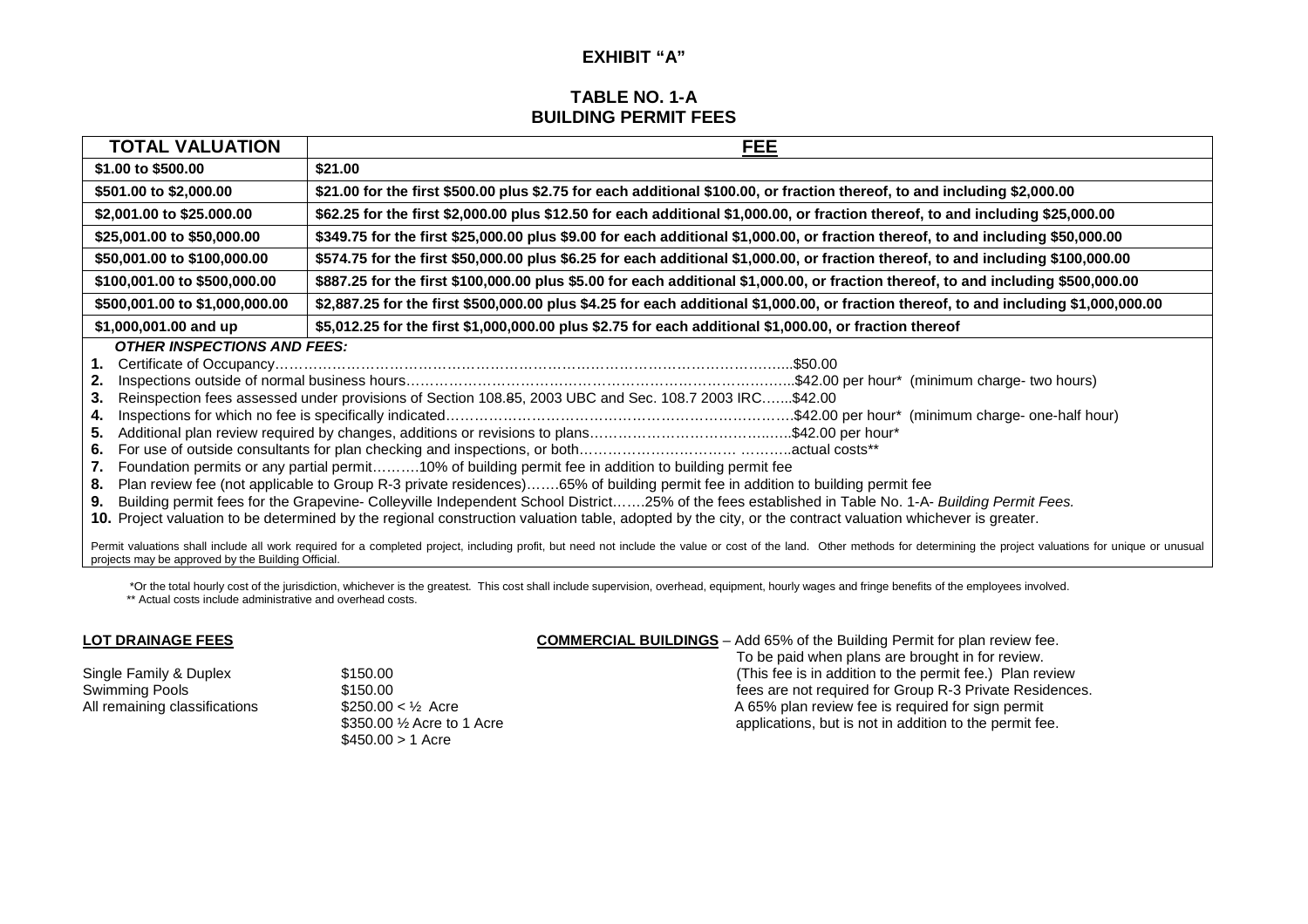## **EXHIBIT "B"**

## **BUILDING VALUATION DATA**

The following table, based on the table published in Building Safety Magazine, shall be used to determine construction costs per square foot. Adjustments may be determined to be necessary by the building official for unusual projects.

The unit costs are intended to comply with the description of "valuation" in Section 108 of the 2003 International Building Code and thus include architectural, structural, electrical, plumbing and mechanical work. The unit costs also include the contractor's profit, which should not be omitted.

If there are differences between the value of the project calculated using this table, and the contract valuation, the greater number shall be used.

This table shall also be used to calculate plan review fees.

| Group            | (2003 International Building Code)                        |        |        |            | <b>Type of Construction</b> |             |             |        |        |       |
|------------------|-----------------------------------------------------------|--------|--------|------------|-----------------------------|-------------|-------------|--------|--------|-------|
|                  |                                                           | IA     | IB     | <b>IIA</b> | IIB.                        | <b>IIIA</b> | <b>IIIB</b> | IV     | VA     | VB    |
|                  | Assembly, theaters, with stage                            | 127.78 | 123.66 | 120.79     | 115.83                      | 107.71      | 107.14      | 112.17 | 99.80  | 96.21 |
|                  | Assembly, theaters, without stage                         | 117.86 | 113.75 | 110.88     | 105.92                      | 97.79       | 97.23       | 102.26 | 89.88  | 86.30 |
|                  | Assembly, nightclubs                                      | 96.38  | 93.68  | 91.33      | 87.91                       | 82.23       | 81.23       | 84.70  | 74.90  | 72.42 |
|                  | Assembly, restaurants, bars, banquet<br>halls             | 95.61  | 92.91  | 89.79      | 87.14                       | 80.69       | 80.46       | 83.93  | 73.36  | 71.65 |
|                  | Assembly, church                                          | 118.34 | 114.24 | 111.36     | 106.39                      | 98.26       | 97.69       | 102.74 | 90.35  | 86.77 |
|                  | Assembly, general, community halls,<br>libraries, museums | 97.99  | 93.88  | 90.23      | 86.03                       | 77.13       | 77.33       | 82.39  | 69.22  | 66.40 |
|                  | Assembly, arenas                                          | 95.61  | 92.91  | 89.79      | 87.14                       | 80.69       | 80.46       | 83.93  | 73.36  | 71.65 |
|                  | <b>Business</b>                                           | 98.42  | 94.86  | 91.84      | 87.54                       | 78.33       | 77.90       | 84.20  | 69.96  | 67.32 |
|                  | Educational                                               | 103.35 | 99.86  | 97.01      | 92.71                       | 85.52       | 83.50       | 89.65  | 76.41  | 73.55 |
|                  | Factory and industrial, moderate<br>hazard                | 59.69  | 56.94  | 53.54      | 51.92                       | 44.86       | 45.63       | 49.81  | 38.26  | 36.35 |
|                  | Factory and industrial, low hazard                        | 58.92  | 56.17  | 53.54      | 51.15                       | 44.86       | 44.86       | 49.04  | 38.26  | 35.58 |
| $H-1$            | High Hazard, explosives                                   | 56.06  | 53.32  | 50.68      | 48.30                       | 42.12       | 42.12       | 45.95  | 35.52  | N.P.  |
| H <sub>234</sub> | High Hazard                                               | 56.06  | 53.32  | 50.68      | 48.30                       | 42.12       | 42.12       | 46.18  | 35.52  | 32.84 |
| $H-5$            | <b>HPM</b>                                                | 98.42  | 94.86  | 91.84      | 87.54                       | 78.33       | 77.90       | 84.20  | 69.96  | 67.32 |
| $I-1$            | Institutional, supervised environment                     | 97.18  | 93.85  | 91.32      | 87.62                       | 80.39       | 80.34       | 84.96  | 73.88  | 70.96 |
| $I-2$            | Institutional, incapacitated                              | 163.84 | 160.27 | 157.25     | 152.96                      | 143.47      | N.P.        | 149.61 | 135.09 | N.P.  |
| $ -3$            | Institutional, restrained                                 | 111.81 | 108.24 | 105.22     | 100.93                      | 92.66       | 91.46       | 97.58  | 84.28  | 80.10 |
| $I - 4$          | Institutional, day care facilities                        | 97.18  | 93.85  | 91.32      | 87.62                       | 80.39       | 80.34       | 84.96  | 73.88  | 70.96 |
| М                | Mercantile                                                | 71.82  | 69.12  | 65.99      | 63.34                       | 57.28       | 57.04       | 60.12  | 49.94  | 48.24 |
| $R-1$            | Residential, hotels                                       | 98.16  | 94.82  | 89.91      | 88.60                       | 81.41       | 81.37       | 85.98  | 74.90  | 71.98 |
| $R-2$            | Residential, multiple family                              | 83.81  | 78.45  | 75.93      | 72.23                       | 71.00       | 70.00       | 69.73  | 69.00  | 68.23 |
| $R-3$            | Residential, one- and two-family                          | 73.10  | 73.10  | 73.10      | 73.10                       | 73.10       | 73.10       | 73.10  | 73.10  | 73.10 |
| $R-4$            | Residential, care/assisted living<br>facilities           | 97.18  | 93.85  | 91.32      | 87.62                       | 80.39       | 80.34       | 84.96  | 73.88  | 70.96 |
| $S-1$            | Storage, moderate hazard                                  | 55.29  | 52.55  | 49.14      | 47.53                       | 40.58       | 41.35       | 45.41  | 33.98  | 32.07 |
| $S-2$            | Storage, low hazard                                       | 54.52  | 51.78  | 49.14      | 46.76                       | 40.58       | 40.58       | 44.64  | 33.98  | 31.30 |
| U                | Utility, miscellaneous                                    | 42.22  | 39.92  | 37.55      | 35.67                       | 30.94       | 30.94       | 33.67  | 25.44  | 24.22 |

Add 0.5 percent to total cost for each story over three Deduct 20 percent for shell-only buildings

This table is based on the October 2004 edition of *Building Safety*, with modifications, published by the International Code Council. A regional modifier of 0.77 was utilized as established for Texas in *Building*<br>S*tanda*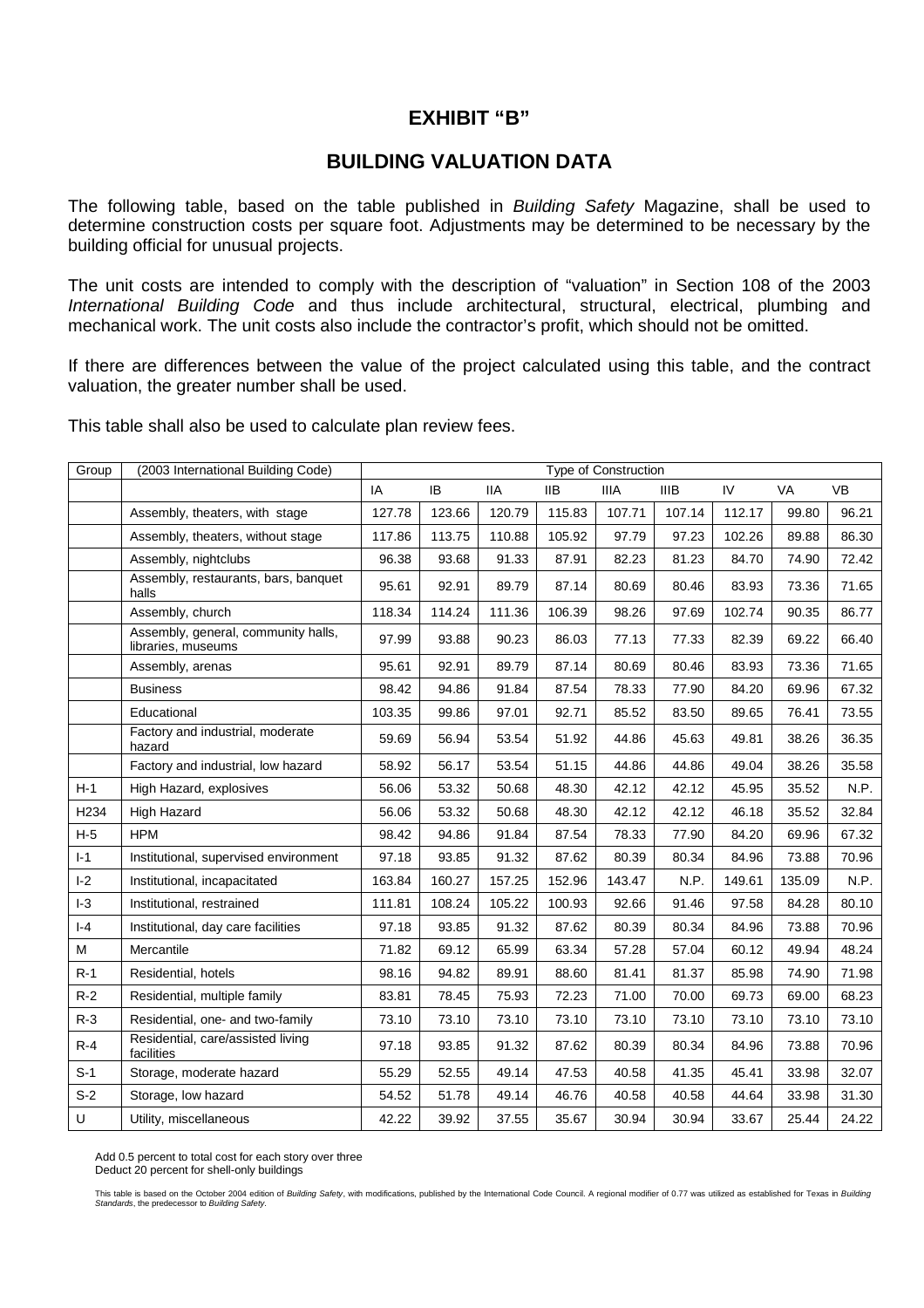## **EXHIBIT "C"**

## **CITY OF GRAPEVINE MECHANICAL, ELECTRICAL, PLUMBING AND FUEL GAS PERMIT FEES**

| <b>TYPE OF OCCUPANCY</b>                                                                                                                                                                                                                                                                                                                                                                           | <b>BUILDING AREA</b><br>(SQFT)                                                                                                                                                | <b>PERMIT FEES</b>                                                                                                                                                                                               | <b>AMOUNT DUE</b> |  |  |  |  |  |  |
|----------------------------------------------------------------------------------------------------------------------------------------------------------------------------------------------------------------------------------------------------------------------------------------------------------------------------------------------------------------------------------------------------|-------------------------------------------------------------------------------------------------------------------------------------------------------------------------------|------------------------------------------------------------------------------------------------------------------------------------------------------------------------------------------------------------------|-------------------|--|--|--|--|--|--|
|                                                                                                                                                                                                                                                                                                                                                                                                    |                                                                                                                                                                               | <b>EACH TRADE</b>                                                                                                                                                                                                |                   |  |  |  |  |  |  |
| $I. R-3$<br>SINGLE FAMILY, DUPLEX<br>TOWNHOUSE,<br><b>NEW CONSTRUCTION &amp;</b><br>ADDITIONS (PER UNIT)<br>TOTAL SQ.FOOT UNDER<br><b>ROOF</b>                                                                                                                                                                                                                                                     | 749<br>$1 -$<br>$750 - 1,199$<br>$1,200 - 1,500$<br>$1,501 - 1,750$<br>$1,751 - 2,000$<br>2,001 - 2,250<br>$2,251 - 3,000$<br>$3,001 - 3,500$<br>$3,501 - 4,000$<br>$4,001 +$ | 33.25<br>\$<br>\$<br>49.88<br>\$<br>63.18<br>\$<br>76.48<br>\$<br>83.13<br>\$<br>89.78<br>\$<br>96.43<br>\$<br>103.08<br>\$<br>109.73<br>\$<br>120.37<br><b>EACH TRADE</b>                                       | \$                |  |  |  |  |  |  |
| $II. A, E, I, R-1$<br>HOTELS, APARTMENTS,<br>DRINKING/DINING,<br>EDUCATIONAL, ASSEMBLY,<br><b>INSTITUTIONAL</b>                                                                                                                                                                                                                                                                                    | 500<br>$1 -$<br>$501 - 100,000$<br>$100,001 - 500,000$<br>$500,001 +$                                                                                                         | \$<br>37.00<br>\$<br><b>PER</b><br>17.50+.035<br>$$3,500.00+.03$<br>SQUARE<br><b>FOOT</b><br>\$15,000.00+.02                                                                                                     | \$                |  |  |  |  |  |  |
| III. $B, F, H, M, S, U$                                                                                                                                                                                                                                                                                                                                                                            |                                                                                                                                                                               | <b>EACH TRADE</b>                                                                                                                                                                                                |                   |  |  |  |  |  |  |
| OFFICE, RETAIL, WHOLESALE,<br>GARAGES, FACTORIES,<br><b>WORKSHOPS, SERVICE</b><br>STATIONS, WAREHOUSE                                                                                                                                                                                                                                                                                              | $1 -$<br>500<br>$501 - 50.000$<br>50,001- 100,000<br>$100,001+$                                                                                                               | \$<br>37.00<br>\$<br>$32.00 + .01$<br><b>PER</b><br>\$<br>182.00+.007<br>SQUARE<br>\$<br>582.00+.003<br><b>FOOT</b>                                                                                              | \$                |  |  |  |  |  |  |
| IV. ANY OCCUPANCY GROUP,<br>ALTERATIONS, FINISH-OUTS,<br>SHELL COMPLETIONS<br><b>CONTRACT VALUATION OF WORK:</b><br>\$                                                                                                                                                                                                                                                                             | CONTRACT<br>VALUATION OF WORK<br>0-<br>500<br>1,500<br>$501 -$<br>3,000<br>$1,501 -$<br>$3,001 -$<br>5,000<br>5,001- 50,000<br>50,001-100,000<br>100,001-500,000<br>500,000+  | <b>EACH TRADE</b><br>37.00<br>\$<br>\$<br>45.00<br>\$<br>57.00<br>\$<br>72.00<br>\$<br>27.00+ .009<br>\$<br><b>PER</b><br>127.00+ .007<br>\$<br>327.00+ .005<br>∖LDOLLAR<br><b>VALUATION</b><br>$$1,327.00+.003$ | \$                |  |  |  |  |  |  |
| V. MISCELLANEOUS                                                                                                                                                                                                                                                                                                                                                                                   |                                                                                                                                                                               | <b>EACH TRADE</b>                                                                                                                                                                                                |                   |  |  |  |  |  |  |
| <b>IRRIGATION SYSTEMS</b><br>MOBILE HOME SERVICE<br><b>TEMPORARY POLE SERVICE</b><br><b>SWIMMING POOLS</b><br>SIGN ELECTRIC                                                                                                                                                                                                                                                                        |                                                                                                                                                                               | \$<br>37.00<br>\$<br>37.00<br>\$<br>37.00<br>\$<br>37.00<br>37.00<br>\$                                                                                                                                          | \$                |  |  |  |  |  |  |
| OTHER INSPECTIONS AND FEES                                                                                                                                                                                                                                                                                                                                                                         |                                                                                                                                                                               |                                                                                                                                                                                                                  |                   |  |  |  |  |  |  |
| INSPECTIONS FOR WHICH NO FEE IS SPECIFICALLY INDICATED (1/2 HOUR MINIMUM)\$42.00/HOUR<br>ADDITIONAL PLAN REVIEW REQUIRED BY CHANGES, ADDITIONS, OR REVISIONS TO<br>BUILDING PERMIT FEES FOR THE GRAPEVINE-COLLEYVILLE INDEPENDENT SCHOOL DISTRICT<br>SHALL BE 25% OF THE FEES ESTABLISHED IN THIS TABLE<br>FOR USE OF OUTSIDE CONSULTANTS FOR PLAN CHECKING AND INSPECTIONS, OR BOTHACTUAL COSTS** |                                                                                                                                                                               |                                                                                                                                                                                                                  |                   |  |  |  |  |  |  |
| *OR THE TOTAL HOURLY COST TO THE JURISDICTION WHICHEVER IS GREATER.                                                                                                                                                                                                                                                                                                                                |                                                                                                                                                                               |                                                                                                                                                                                                                  |                   |  |  |  |  |  |  |
| **ACTUAL COSTS INCLUDE ADMINISTRATIVE AND OVERHEAD COSTS.<br>O:\SW\COUNCIL\AGENDAS\2004\0904\EXHIBIT C.DOC<br>6/21/01/REVISED 10/27/04                                                                                                                                                                                                                                                             |                                                                                                                                                                               |                                                                                                                                                                                                                  |                   |  |  |  |  |  |  |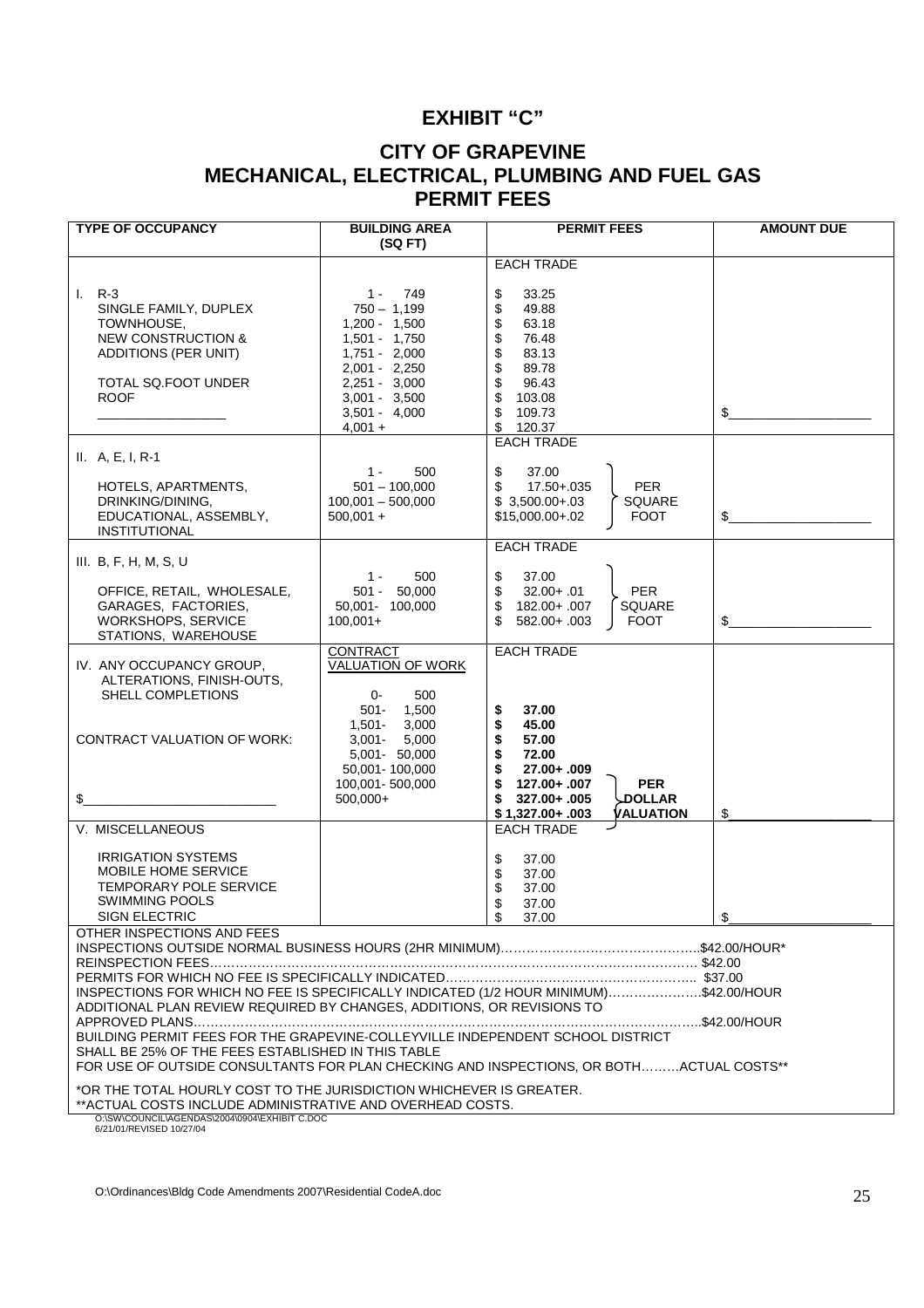## **EXHIBIT "D"**

## **TABLE R301.2(1)**

| <b>GROUND SNOW LOAD</b>                                                               | WIND SPEED <sup>d</sup> |                                             |                                                     |   | SEISMIC DESIGN CATEGORY <sup>®</sup> |  |  |  |  |
|---------------------------------------------------------------------------------------|-------------------------|---------------------------------------------|-----------------------------------------------------|---|--------------------------------------|--|--|--|--|
| $5$ lb/ft <sup>2</sup>                                                                |                         |                                             | 90 (3-sec-gust)/75 fastest mile                     | Α |                                      |  |  |  |  |
|                                                                                       |                         |                                             |                                                     |   |                                      |  |  |  |  |
| <b>SUBJECT TO DAMAGE FROM</b>                                                         |                         |                                             |                                                     |   |                                      |  |  |  |  |
| Weathering <sup>a</sup>                                                               |                         |                                             | Frost line depth <sup>b</sup><br>Termite $^{\rm c}$ |   |                                      |  |  |  |  |
| Moderate                                                                              |                         |                                             | 6"<br>Verv Heavv                                    |   |                                      |  |  |  |  |
|                                                                                       |                         |                                             |                                                     |   |                                      |  |  |  |  |
| <b>WINTER DESIGN</b><br><b>ICE BARRIER</b><br><b>TEMP<sup>e</sup></b><br>UNDERLAYMENT |                         | <b>FLOOD</b><br><b>HAZARDS</b> <sup>9</sup> | AIR FREEZING<br>INDEX <sup>1</sup>                  |   | <b>MEAN ANNUAL</b><br><b>TEMP</b>    |  |  |  |  |
|                                                                                       | REQUIRED <sup>h</sup>   |                                             |                                                     |   |                                      |  |  |  |  |

22°F No Local Code 69°F 64.9°F

For SI: 1 pound per square foot =  $0.0479$  kPa, 1 mile per hour =  $0.447$  m/s.

a. Weathering may require a higher strength concrete or grade of masonry than necessary to satisfy the structural requirements of this code. The weathering column shall be filled in with the weathering index (i.e., "negligible," "moderate" or severe") for concrete as determined from the Weathering Probability Map [Figure R301.2(3)]. The grade of masonry units shall be determined from ASTM C 34, C 55, C 62, C 73, C 90, C 129, C 145, C 216 or C 652.

- b. The frost line depth may require deeper footings than indicated in Figure R403.1 (1). The jurisdiction shall fill in the frost line depth column with the minimum depth of footing below finish grade.
- c. The jurisdiction shall fill in this part of the table to indicate the need for protection depending on whether there has been a history of local subterranean termite damage.
- d. The jurisdiction shall fill in this part of the table with the wind speed from the basic wind speed map [Figure R301.2 (4)]. Wind exposure category shall be determined on a sitespecific basis in accordance with Section R301.2.1.4.
- e. The outdoor design dry-bulb temperature shall be selected from the columns of 97  $\frac{1}{2}$  percent values for winter from Appendix D of the International Plumbing Code. Deviations from the Appendix D temperatures shall be permitted to reflect local climates or local weather experience as determined by the building official.
- f. The jurisdiction shall fill in this part of the table with the seismic design category determined from Section R301.2.2.1.
- g. The jurisdiction shall fill in this part of the table with (a) the date of the jurisdiction's entry into the National Flood Insurance Program (date of adoption of the first code of ordinance for management of flood hazard areas), (b) the date(s) of the currently effective FIRM and FBFM, or other flood hazard map adopted by the community, as may be amended.
- h. In accordance with Sections R905.2.7.1, R905.4.3.1, R905.5.3.1, R905.6.3.1, R905.7.3.1 and R905.8.3.1, where there has been a history of local damage from the effect of ice damming, the jurisdiction shall fill in this part of the table with "YES". Otherwise, the jurisdiction shall fill in this part of the table with "NO".
- i. The jurisdiction shall fill in this part of the table with the 100-year return period air freezing index (BF-days) from Figure R403.3(2) or from the 100-year (99%) value of the National Climatic Data Center data table "Air Freezing Index – USA Method (Base 32°Fahrenheit)" at www.ncdc.noaa.gov/fpsf.html.
- j. The jurisdiction shall fill in this part of the table with the mean annual temperature from the National Climatic Data Center data table "Air Freezing Index – USA Method (Base 32°Fahrenheit)" at www.ncdc.noaa.gov/fpsf.html.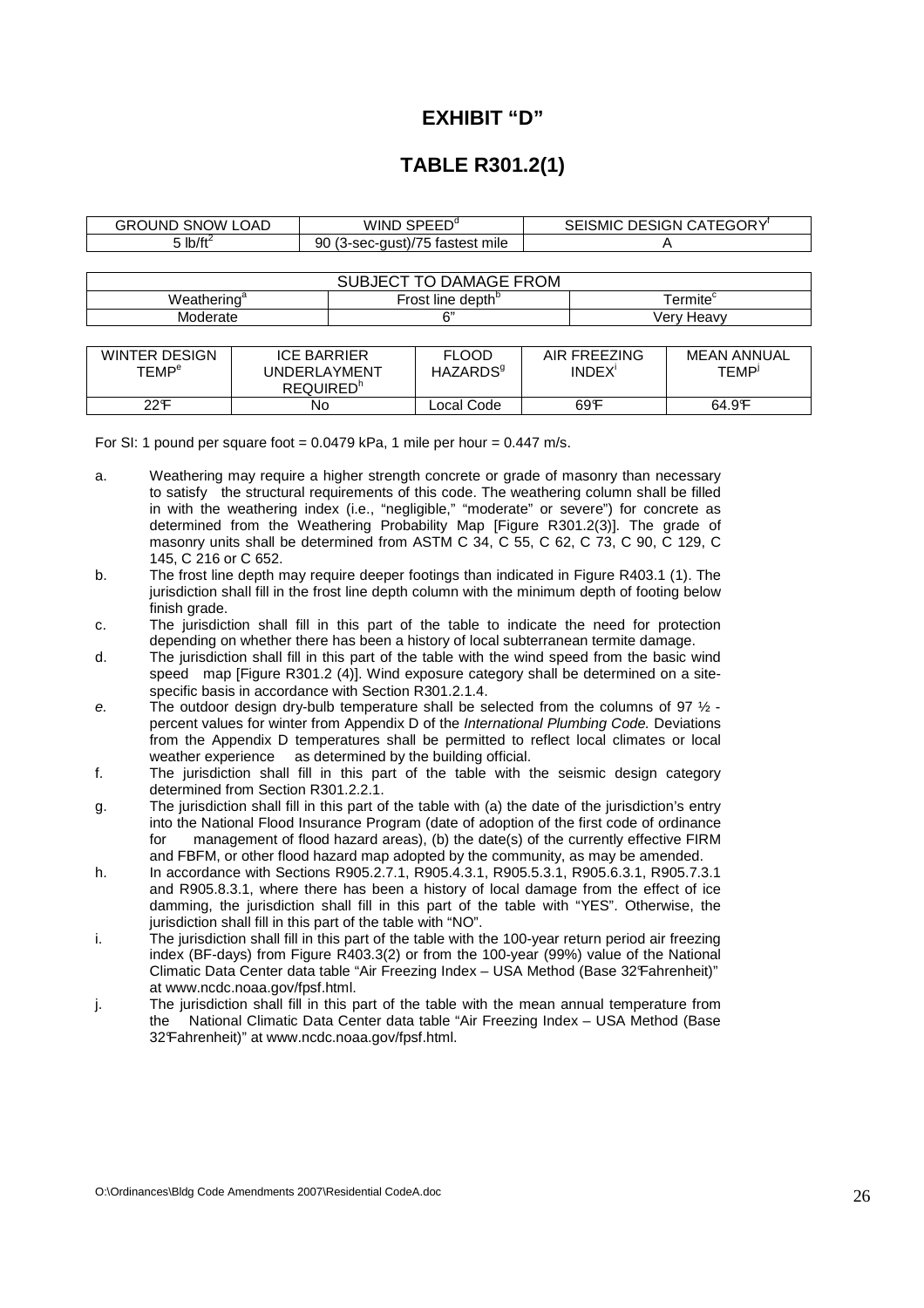

o contra media e esta aliadamente a con-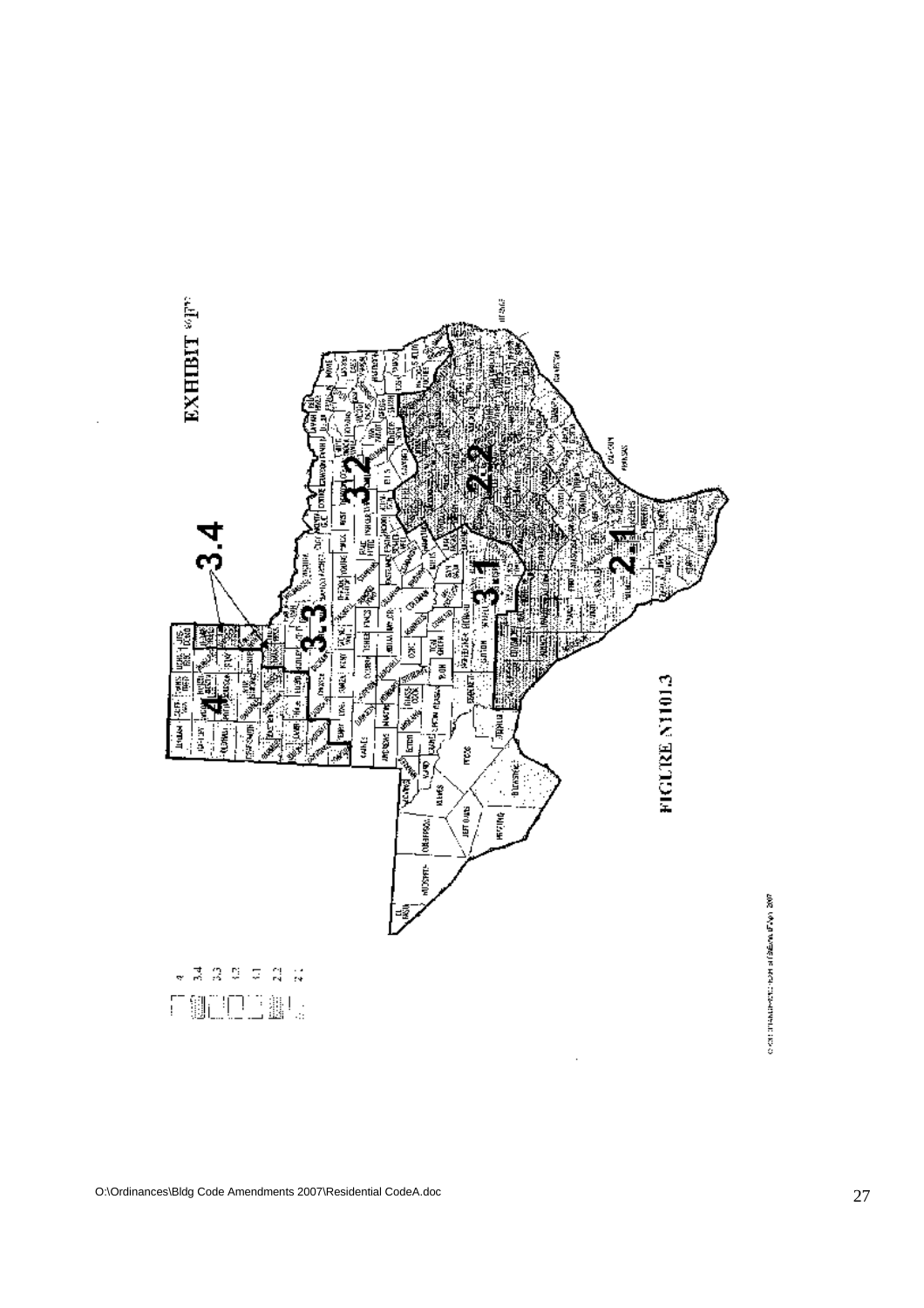# **EXHIBIT "G" TABLE N 11022 (1) CLIMATE ZONES AND SUB CLIMATE ZONES FOR TEXAS**

## **ZONE 2**

| <b>ANDERSON</b>                 | 2.2        | <b>DE WITT</b>          | 2.1               | <b>JIM HOGG</b>              | 2.1        | <b>ORANGE</b>                     | 2.2              |
|---------------------------------|------------|-------------------------|-------------------|------------------------------|------------|-----------------------------------|------------------|
| <b>ANGELINA</b>                 | 2.2        | <b>DIMMIT</b>           | 2.1               | <b>JIM WELLS</b>             | 2.1        | <b>POLK</b>                       | 2.2              |
| <b>ARANSAS</b>                  | 2.1        | <b>DUVAL</b>            | 2.1               | <b>KARNES</b>                | 2.1        | <b>REAL</b>                       | 2.2              |
| <b>ATASCOSA</b>                 | 2.1        | <b>EDWARDS</b>          | 2.2               | <b>KENEDY</b>                | 2.1        | <b>REFUGIO</b>                    | 2.1              |
| <b>AUSTIN</b>                   | 2.2        | <b>FALLS</b>            | 2.2               | <b>KINNEY</b>                | 2.2        | <b>ROBERTSON</b>                  | 2.2              |
| <b>BANDERA</b>                  | 2.2        | <b>FAYETTE</b>          | $2.2\phantom{0}$  | <b>KLEBERG</b>               | 2.1        | <b>SAN JACINTO</b>                | 2.2              |
| <b>BASTROP</b>                  | 2.2        | <b>FORT BEND</b>        | 2.2               | <b>LA SALLE</b>              | 2.1        | <b>SAN PATRICIO</b>               | 2.1              |
| <b>BEE</b>                      | 2.1        | <b>FREESTONE</b>        | 2.2               | LAVACA                       | 2.2        | <b>STARR</b>                      | 2.1              |
| <b>BELL</b>                     | 2.2        | <b>FRIO</b>             | 2.1               | <b>LEE</b>                   | 2.2        | <b>TRAVIS</b>                     | 2.2              |
| <b>BEXAR</b>                    | 2.2        | <b>GALVESTON</b>        | 2.1               | <b>LEON</b>                  | 2.2        | <b>TRINITY</b>                    | $2.2\phantom{0}$ |
| <b>BOSQUE</b>                   | 2.2        | <b>GOLIAD</b>           | 2.1               | <b>LIBERTY</b>               | 2.2        | <b>TYLER</b>                      | $2.2\phantom{0}$ |
| <b>BRAZORIA</b>                 | 2.1        | <b>GONZALES</b>         | 2.2               | <b>LIMESTONE</b>             | 2.2        | <b>UVALDE</b>                     | 2.2              |
| <b>BRAZOS</b>                   | 2.2        | <b>GRIMES</b>           | 2.2               | LIVE OAK                     | 2.1        | <b>VAL VERDE</b>                  | $2.2\phantom{0}$ |
| <b>BROOKS</b>                   | 2.1        | <b>GUADALUPE</b>        | 2.2               | <b>MADISON</b>               | 2.2        | <b>VICTORIA</b>                   | 2.1              |
| <b>BURLESON</b>                 | 2.2        | <b>HARDIN</b>           | 2.2               | <b>MATAGORDA</b>             | 2.1        | <b>WALKER</b>                     | 2.2              |
| <b>CALDWELL</b>                 | 2.2        | <b>HARRIS</b>           | 2.2               | <b>MAVERICK</b>              | 2.1        | WALLER                            | 2.2              |
| <b>CALHOUN</b>                  | 2.1        | <b>HAYS</b>             | 2.2               | <b>MCLENNAN</b>              | 2.2        | <b>WASHINGTON</b>                 | 2.2              |
| <b>CAMERON</b>                  | 2.1        | <b>HIDLAGO</b>          | 2.1               | <b>MCMULLEN</b>              | 2.1        | WEBB                              | 2.1              |
| <b>CHAMBERS</b>                 | 2.2        | <b>HILL</b>             | 2.2               | <b>MEDINA</b>                | 2.2        | <b>WHARTON</b>                    | 2.1              |
| <b>CHEROKEE</b>                 | 2.2        | <b>HOUSTON</b>          | 2.2               | <b>MILAM</b>                 | 2.2        | <b>WILLACY</b>                    | 2.1              |
| <b>COLORADO</b>                 | 2.2        | <b>JACKSON</b>          | 2.1               | <b>MONTGOMERY</b>            | 2.2        | <b>WILLIAMSON</b>                 | 2.2              |
| <b>COMAL</b>                    | 2.2        | <b>JASPER</b>           | 2.2               | <b>NEWTON</b>                | 2.2        | <b>WILSON</b>                     | 2.2              |
|                                 |            | <b>JEFFERSON</b>        | 2.2               | <b>NUECES</b>                | 2.1        | ZAPATA                            | 2.1              |
| <b>CORYELL</b>                  | 2.2        |                         |                   |                              |            |                                   |                  |
|                                 |            |                         | ZONE <sub>3</sub> |                              |            |                                   |                  |
|                                 |            |                         |                   |                              |            |                                   |                  |
| <b>ANDREWS</b><br><b>ARCHER</b> | 3.2<br>3.3 | EL PASO<br><b>ELLIS</b> | 3.2<br>3.2        | <b>KERR</b><br><b>KIMBLE</b> | 3.1<br>3.1 | <b>ROCKWALL</b><br><b>RUNNELS</b> | 3.2<br>3.2       |
| <b>BAYLOR</b>                   | 3.3        | <b>ERATH</b>            | 3.2               | <b>KING</b>                  | 3.3        | <b>RUSK</b>                       | 3.2              |
| <b>BLANCO</b>                   | 3.1        | <b>FANNIN</b>           | 3.2               | <b>KNOX</b>                  | 3.3        | <b>SABINE</b>                     | 3.2              |
| <b>BORDEN</b>                   | 3.3        | <b>FISHER</b>           | 3.2               | LAMAR                        | 3.2        | <b>SAN AUGUSTINE</b>              | 3.2              |
| <b>BOWIE</b>                    | 3.2        | <b>FOARD</b>            | 3.3               | <b>LAMPASAS</b>              | 3.2        | <b>SAN SABA</b>                   | 3.2              |
| <b>BREWSTER</b>                 | 3.1        | <b>FRANKLIN</b>         | 3.2               | <b>LLANO</b>                 | 3.1        | <b>SCHLEICHER</b>                 | 3.1              |
| <b>BROWN</b>                    | 3.2        | <b>GAINES</b>           | 3.3               | LOVING                       | 3.2        | <b>SCURRY</b>                     | 3.3              |
| <b>BURNET</b>                   | 3.1        | <b>GARZA</b>            | 3.3               | <b>LUBBOCK</b>               | 3.3        | <b>SHACKELFORD</b>                | 3.2              |
| CALLAHAN                        | 3.2        | <b>GILLESPIE</b>        | 3.1               | <b>LYNN</b>                  | 3.3        | <b>SHELBY</b>                     | 3.2              |
| CAMP                            | 3.2        | <b>GLASSCOCK</b>        | 3.2               | <b>MARION</b>                | 3.2        | <b>SMITH</b>                      | 3.2              |
| CASS                            | 3.2        | <b>GRAYSON</b>          | 3.2               | <b>MARTIN</b>                | 3.2        | SOMERVELL                         | 3.2              |
| <b>CHILDRESS</b>                | 3.3        | <b>GREGG</b>            | 3.2               | <b>MASON</b>                 | 3.1        | <b>STEPHENS</b>                   | 3.2              |
| <b>CLAY</b>                     | 3.3        | <b>HALL</b>             | 3.4               | <b>MCCULLOCH</b>             | 3.2        | <b>STERLING</b>                   | 3.2              |
| <b>COKE</b>                     | 3.2        | <b>HAMILTON</b>         | 3.2               | MENARD                       | 3.1        | <b>STONEWALL</b>                  | 3.3              |
| <b>COLEMAN</b>                  | 3.2        | <b>HARDEMAN</b>         | 3.3               | <b>MIDLAND</b>               | 3.2        | <b>SUTTON</b>                     | 3.1              |
| <b>COLLIN</b>                   | 3.2        | <b>HARRISON</b>         | 3.2               | <b>MILLS</b>                 | 3.2        | <b>TARRANT</b>                    | 3.2              |
| <b>COLLINGSWORTH</b>            | 3.3        | <b>HASKELL</b>          | 3.2               | <b>MITCHELL</b>              | 3.2        | <b>TAYLOR</b>                     | 3.2              |
| <b>COMANCHE</b>                 | 3.2        | <b>HEMPHILL</b>         | 3.4               | <b>MONTAGUE</b>              | 3.2        | <b>TERRELL</b>                    | 3.1              |
| <b>CONCHO</b>                   | 3.2        | <b>HENDERSON</b>        | 3.2               | <b>MORRIS</b>                | 3.2        | <b>TERRY</b>                      | 3.3              |

O:\Ordinances\Bldg Code Amendments 2007\Residential CodeA.doc 28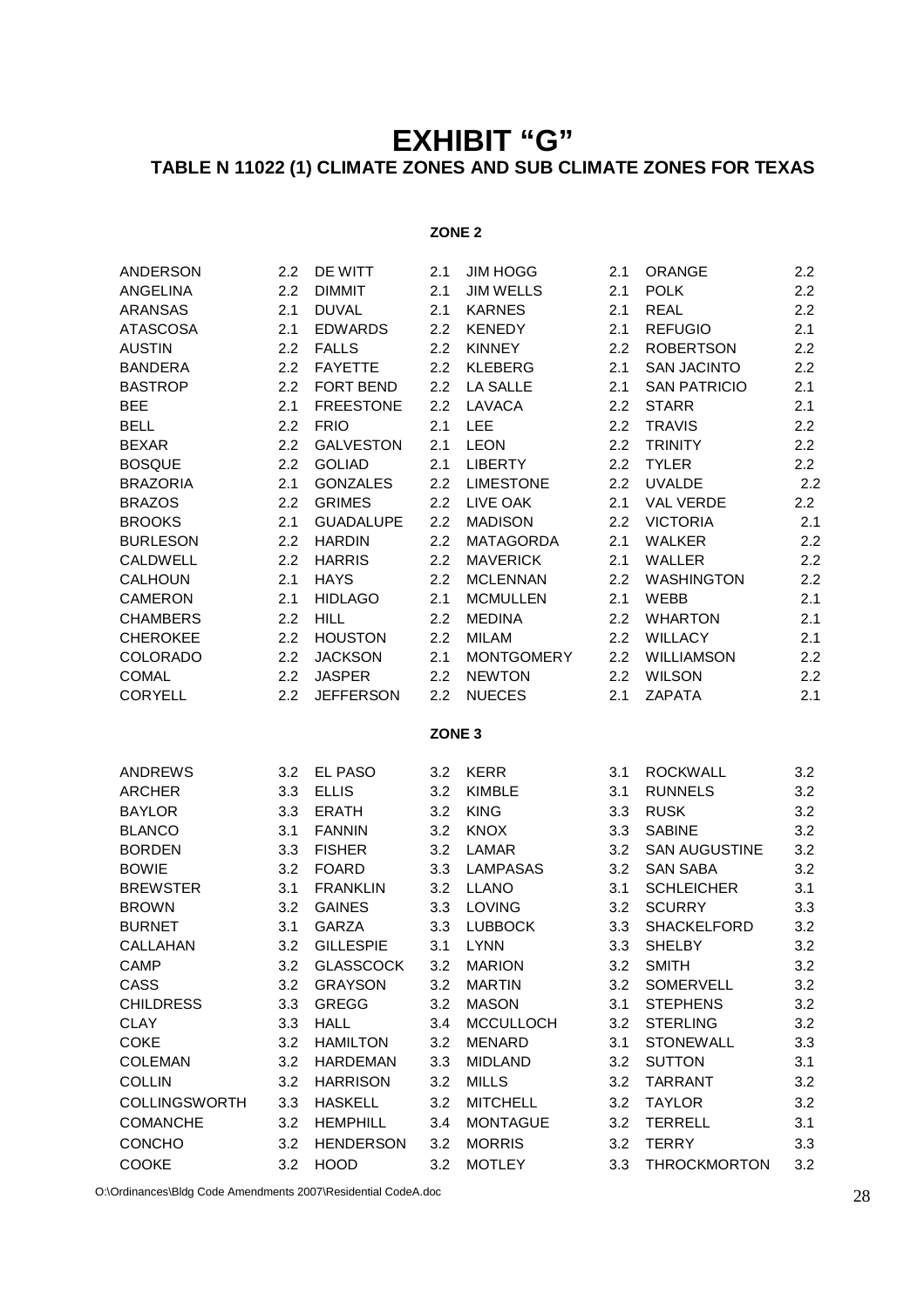| <b>COTTLE</b>    | 3.3              | <b>HOPKINS</b>    | 3.2              | <b>NACOGDOCHES</b> | 3.2              | <b>TITUS</b>     | 3.2 |
|------------------|------------------|-------------------|------------------|--------------------|------------------|------------------|-----|
| <b>CRANE</b>     | 3.2              | <b>HOWARD</b>     | 3.2              | <b>NAVARRO</b>     | 3.2 <sub>2</sub> | <b>TOM GREEN</b> | 3.2 |
| <b>CROCKETT</b>  | 3.1              | <b>HUDSPETH</b>   | 3.2              | <b>NOLAN</b>       | 3.2              | <b>UPSHUR</b>    | 3.2 |
| <b>CROSBY</b>    | 3.3 <sub>2</sub> | <b>HUNT</b>       | 3.2              | <b>PALO PINTO</b>  | 3.2              | <b>UPTON</b>     | 3.2 |
| <b>CULBERSON</b> | 3.2              | <b>IRION</b>      | 3.2              | PANOLA             | 3.2              | <b>VAN ZANDT</b> | 3.2 |
| <b>DALLAS</b>    | 3.2              | <b>JACK</b>       | 3.2              | <b>PARKER</b>      | 3.2              | WARD             | 3.2 |
| <b>DAWSON</b>    | 3.3 <sub>2</sub> | <b>JEFF DAVIS</b> | 3.2              | <b>PECOS</b>       | 3.2 <sub>2</sub> | <b>WHEELER</b>   | 3.4 |
| <b>DELTA</b>     | 3.2              | <b>JOHNSON</b>    | 3.2              | <b>PRESIDIO</b>    | 3.1              | <b>WICHITA</b>   | 3.3 |
| <b>DENTON</b>    | 3.2              | <b>JONES</b>      | 3.2              | <b>RAINS</b>       | 3.2              | <b>WILBARGER</b> | 3.3 |
| <b>DICKENS</b>   | 3.3              | <b>KAUFMAN</b>    | 3.2              | REAGAN             | 3.2              | <b>WINKLER</b>   | 3.2 |
| <b>EASTLAND</b>  | 3.2              | <b>KENDALL</b>    | 3.1              | <b>RED RIVER</b>   | 3.2              | <b>WISE</b>      | 3.2 |
| <b>ECTOR</b>     | 3.2              | KENT              | 3.3 <sub>2</sub> | <b>REEVES</b>      | 3.2              | <b>WOOD</b>      | 3.2 |
|                  |                  |                   |                  |                    |                  | <b>YOUNG</b>     | 3.2 |

### **ZONE 4**

| ARMSTRONG      | <b>DEAF SMITH</b> | <b>HOCKLEY</b>    | PARMER         |
|----------------|-------------------|-------------------|----------------|
| <b>BAILEY</b>  | <b>DONLEY</b>     | <b>HUTCHINSON</b> | <b>POTTER</b>  |
| <b>BRISCOE</b> | <b>FLOYD</b>      | LAMB              | RANDALL        |
| CARSON         | GRAY              | <b>LIPSCOMB</b>   | <b>ROBERTS</b> |
| <b>CASTRO</b>  | <b>HALE</b>       | <b>MOORE</b>      | <b>SHERMAN</b> |
| <b>COCHRAN</b> | <b>HANSFORD</b>   | <b>OCHILTREE</b>  | <b>SWISHER</b> |
| <b>DALLAM</b>  | HARTLEY           | <b>OLDHAM</b>     | YOAKUM         |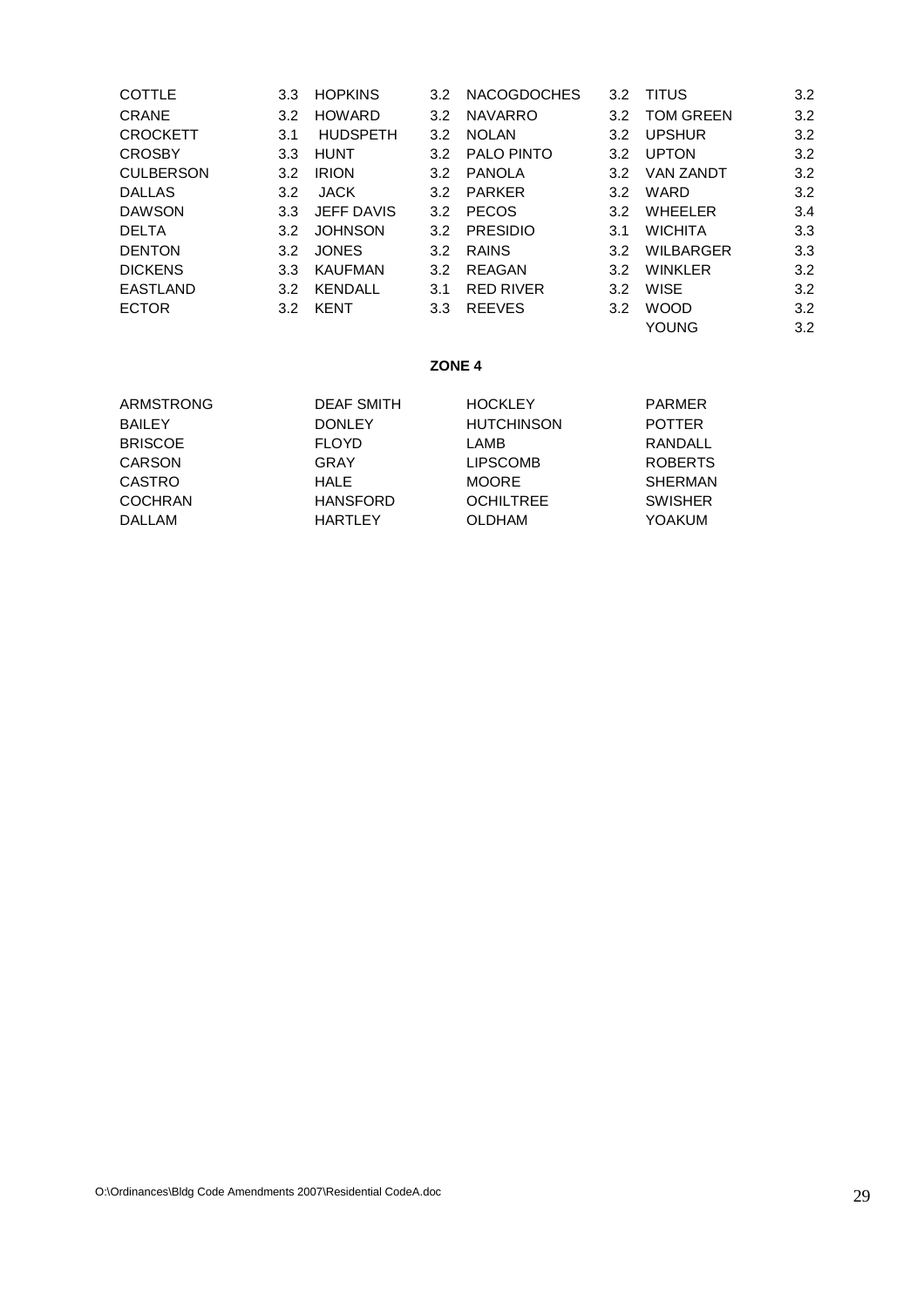# **EXHIBIT "H"**

## **TABLE N 1101.2.1 (1) WARM HUMID COUNTIES FOR TEXAS**

| <b>ANDERSON</b> | 2.2 | <b>EDWARDS</b>   | 2.2 | <b>KENDALL</b>     | 3.1 | <b>REAL</b>                 | 2.2              |
|-----------------|-----|------------------|-----|--------------------|-----|-----------------------------|------------------|
| <b>ANGELINA</b> | 2.2 | <b>ELLIS</b>     | 3.2 | <b>KENEDY</b>      | 2.1 | <b>REFUGIO</b>              | 2.1              |
| <b>ARANSAS</b>  | 2.1 | <b>ERATH</b>     | 3.2 | <b>KINNEY</b>      | 2.2 | <b>ROBERTSON</b>            | 2.2              |
| <b>ATASCOSA</b> | 2.1 | <b>FALLS</b>     | 2.2 | <b>KLEBERG</b>     | 2.1 | <b>ROCKWALL</b>             | 3.2              |
| <b>AUSTIN</b>   | 2.2 | <b>FAYETTE</b>   | 2.2 | <b>LA SALLE</b>    | 2.1 | <b>RUSK</b>                 | 3.2              |
| <b>BANDERA</b>  | 2.2 | <b>FORT BEND</b> | 2.2 | <b>LAMAR</b>       | 3.2 | <b>SABINE</b><br><b>SAN</b> | 3.2              |
| <b>BASTROP</b>  | 2.2 | <b>FRANKLIN</b>  | 3.2 | <b>LAMPASAS</b>    | 3.2 | <b>AUGUSTINE</b>            | 3.2              |
| <b>BEE</b>      | 2.1 | <b>FREESTONE</b> | 2.2 | LAVACA             | 2.2 | <b>SAN JACINTO</b>          | 2.2              |
| <b>BELL</b>     | 2.2 | <b>FRIO</b>      | 2.1 | LEE                | 2.2 | <b>SAN PATRICIO</b>         | 2.1              |
| <b>BEXAR</b>    | 2.2 | <b>GALVESTON</b> | 2.1 | <b>LEON</b>        | 2.2 | <b>SAN SABA</b>             | 3.2              |
| <b>BLANCO</b>   | 3.1 | <b>GILLESPIE</b> | 3.1 | <b>LLANO</b>       | 3.1 | <b>SHELBY</b>               | 3.2              |
| <b>BOSQUE</b>   | 2.2 | <b>GOLIAD</b>    | 2.1 | <b>LIBERTY</b>     | 2.2 | <b>SMITH</b>                | 3.2              |
| <b>BOWIE</b>    | 3.2 | <b>GONZALES</b>  | 2.2 | <b>LIMESTONE</b>   | 2.2 | <b>STARR</b>                | 2.1              |
| <b>BRAZORIA</b> | 2.1 | <b>GREGG</b>     | 3.2 | LIVE OAK           | 2.1 | SOMMERVELL                  | 3.2              |
| <b>BROWN</b>    | 3.2 | <b>GRIMES</b>    | 2.2 | <b>MADISON</b>     | 2.2 | <b>TARRANT</b>              | 3.2              |
| <b>BRAZOS</b>   | 2.2 | <b>GUADALUPE</b> | 2.2 | <b>MARION</b>      | 3.2 | <b>TITUS</b>                | 3.2              |
| <b>BROOKS</b>   | 2.1 | <b>HAMILTON</b>  | 3.2 | <b>MATAGORDA</b>   | 2.1 | <b>TRAVIS</b>               | $2.2\phantom{0}$ |
| <b>BURLESON</b> | 2.2 | <b>HARDIN</b>    | 2.2 | <b>MAVERICK</b>    | 2.1 | <b>TRINITY</b>              | $2.2\phantom{0}$ |
| <b>BURNET</b>   | 3.1 | <b>HARRIS</b>    | 2.2 | <b>MCLENNAN</b>    | 2.2 | <b>TYLER</b>                | 2.2              |
| CALDWELL        | 2.2 | <b>HARRISON</b>  | 3.2 | <b>MCMULLEN</b>    | 2.1 | <b>UPSHUR</b>               | 3.2              |
| <b>CALHOUN</b>  | 2.1 | <b>HAYS</b>      | 2.2 | <b>MEDINA</b>      | 2.2 | <b>UVALDE</b>               | 2.2              |
| <b>CAMERON</b>  | 2.1 | <b>HENDERSON</b> | 3.2 | <b>MILAM</b>       | 2.2 | <b>VAL VERDE</b>            | $2.2\phantom{0}$ |
| <b>CHAMBERS</b> | 2.2 | <b>HIDALGO</b>   | 2.1 | <b>MILLS</b>       | 3.2 | <b>VAN ZANDT</b>            | 3.2              |
| <b>CAMP</b>     | 3.2 | <b>HOOD</b>      | 3.2 | <b>MONTGOMERY</b>  | 2.2 | <b>VICTORIA</b>             | 2.1              |
| CASS            | 3.2 | <b>HOPKINS</b>   | 3.2 | <b>MORRIS</b>      | 3.2 | <b>WALKER</b>               | 2.2              |
| <b>CHEROKEE</b> | 2.2 | <b>HILL</b>      | 2.2 | <b>NACOGDOCHES</b> | 3.2 | <b>WALLER</b>               | $2.2\phantom{0}$ |
| COLORADO        | 2.2 | <b>HOUSTON</b>   | 2.2 | <b>NAVARRO</b>     | 3.2 | <b>WASHINGTON</b>           | 2.2              |
| <b>COMAL</b>    | 2.2 | <b>HUNT</b>      | 3.2 | <b>NEWTON</b>      | 2.2 | <b>WEBB</b>                 | 2.1              |
| <b>COMANCHE</b> | 3.2 | <b>JACKSON</b>   | 2.1 | <b>NUECES</b>      | 2.1 | <b>WHARTON</b>              | 2.1              |
| <b>CORYELL</b>  | 2.3 | <b>JASPER</b>    | 2.2 | ORANGE             | 2.2 | <b>WILLACY</b>              | 2.1              |
| <b>DALLAS</b>   | 3.2 | <b>JEFFERSON</b> | 2.2 | PALO PINTO         | 3.2 | <b>WILLIAMSON</b>           | 2.2              |
| <b>DELTA</b>    | 3.2 | <b>JIM HOGG</b>  | 2.1 | <b>PANOLA</b>      | 3.2 | <b>WILSON</b>               | $2.2\phantom{0}$ |
| <b>DENTON</b>   | 3.2 | <b>JIM WELLS</b> | 2.1 | <b>PARKER</b>      | 3.2 | <b>WOOD</b>                 | 3.2              |
| DE WITT         | 2.1 | <b>JOHNSON</b>   | 3.2 | <b>POLK</b>        | 2.2 | <b>ZAPATA</b>               | 2.1              |
| <b>DIMMIT</b>   | 2.1 | <b>KARNES</b>    | 2.1 | <b>RAINS</b>       | 3.2 | ZAVALA                      | 2.1              |
| <b>DUVAL</b>    | 2.1 | <b>KAUFMAN</b>   | 3.2 | <b>RED RIVER</b>   | 3.2 |                             |                  |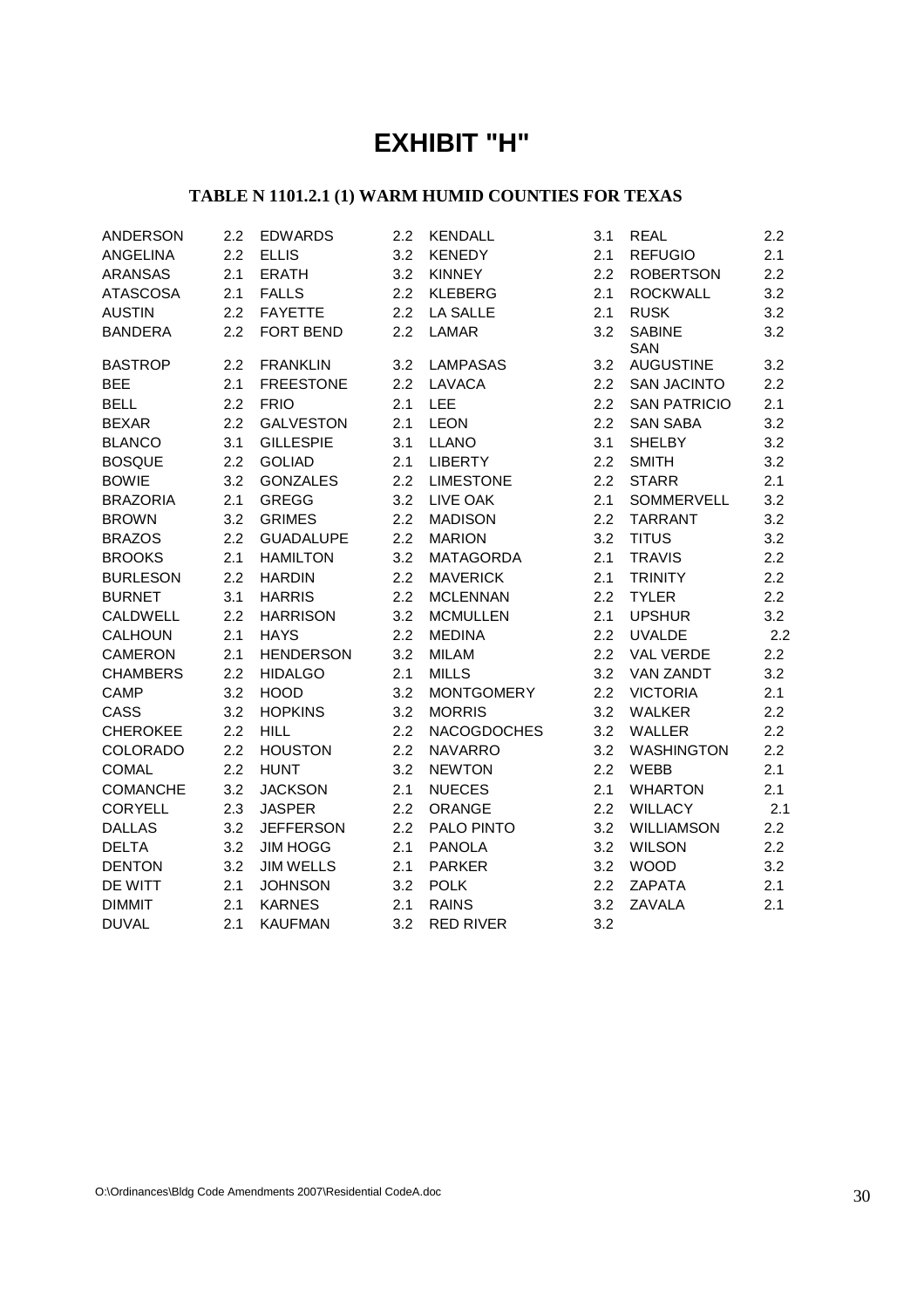# **"EXHIBIT I"**

## **TABLE N 1101.3 TEXAS CLIMATE ZONES DEFINITION**

|              |                  | <b>Thermal Criteria</b>          |                                            |  |  |  |  |  |
|--------------|------------------|----------------------------------|--------------------------------------------|--|--|--|--|--|
| Climate Zone | Sub-Climate Zone | IP units                         | SI units                                   |  |  |  |  |  |
|              | 2.1              | $1,400 < HDD65^{\circ}F < 500$   | 833 <hdd 18°c<="" 278<="" td=""></hdd>     |  |  |  |  |  |
| 2            | 2.2              | $2,499 < HDD65^{\circ}F < 1,500$ | 1,388 <hdd 18°c<833<="" td=""></hdd>       |  |  |  |  |  |
|              | 3.1              | $2,499 < HDD65^{\circ}F < 1,500$ | 1,388 <hdd 18°c<834<="" td=""></hdd>       |  |  |  |  |  |
|              | 3.2              | $2,999 < HDD65^{\circ}F < 2,500$ | 1,666 <hdd 1,389<="" 18°c<="" td=""></hdd> |  |  |  |  |  |
| 3            | 3.3              | $3,499 < HDD65^{\circ}F < 3,000$ | 1,944 < HDD 18°C < 1,667                   |  |  |  |  |  |
|              | 3.4              | $3,999 < HDD65^{\circ}F < 3,500$ | 2,222 <hdd 1,945<="" 18°c<="" td=""></hdd> |  |  |  |  |  |
|              |                  | $4,499 < HDD65^{\circ}F < 3,500$ | 2,500 <hdd 1,945<="" 18°c<="" td=""></hdd> |  |  |  |  |  |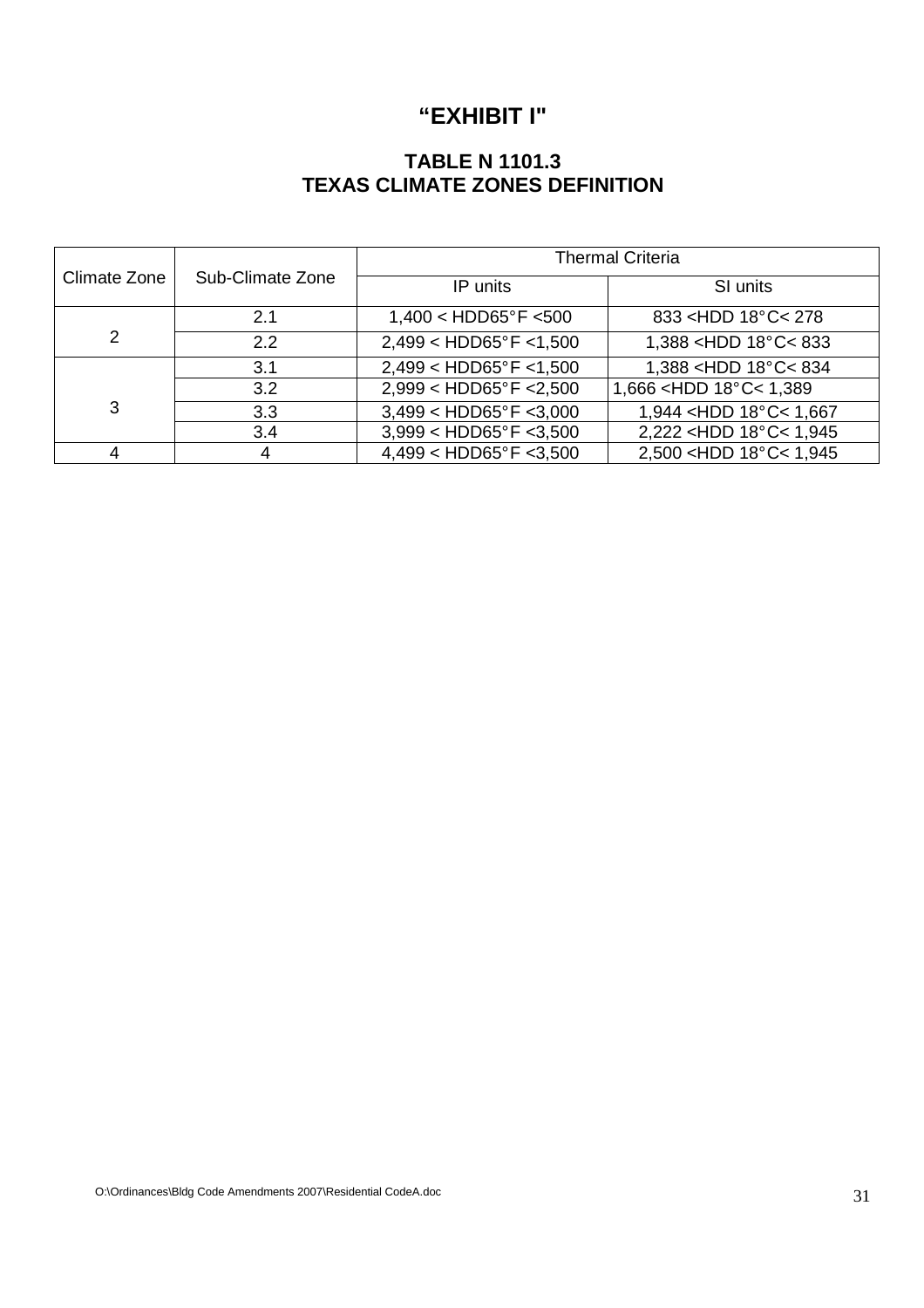## **EXHIBIT "J"**

# **INSULATION AND FENESTATION REQUIREMENTS BY COMPONENT (TEXAS) ª**

**TABLE N1102.1** 

| <b>CLIMATE</b><br>SUB-CLIMATE<br>ZONE | MAXIMUM<br>WINDOW TO<br><b>WALL AREA</b><br><b>RATIO</b> | <b>FENESTRATION</b><br><b>U-FACTOR</b> | <b>SKYLIGHT</b><br><b>U-FACTOR</b> | GLAZED<br><b>FENESTRATION</b><br><b>SHGC</b> | <b>CEILILNG</b><br>R-VALUE | <b>WOOD</b><br><b>FRAME WALL</b><br>R-VALUE | <b>FLOOR</b><br>R-VALUE | <b>BASEMENT</b><br>WALL<br>R-VALUE | <b>SLAB</b><br>R-VALUE<br>& DEPTH | CRAWL<br>SPACE<br>WALL<br>R-VALUE |
|---------------------------------------|----------------------------------------------------------|----------------------------------------|------------------------------------|----------------------------------------------|----------------------------|---------------------------------------------|-------------------------|------------------------------------|-----------------------------------|-----------------------------------|
|                                       | 15                                                       | 0.80                                   | 0.80                               | 0.35                                         | 19                         | 11                                          | 11                      | $\mathbf 0$                        | $\mathbf 0$                       | $5\phantom{.0}$                   |
|                                       | 20                                                       | 0.75                                   | 0.75                               | 0.35                                         | 30                         | 13                                          | 11                      | 0                                  | 0                                 | 5                                 |
| 2.1                                   | 25                                                       | 0.65                                   | 0.65                               | 0.35                                         | 30                         | 13                                          | 11                      | $\mathbf 0$                        | $\mathbf 0$                       | 5                                 |
|                                       | 30                                                       | 0.51                                   | 0.51                               | 0.35                                         | 38                         | 13                                          | 11                      | 0                                  | 0                                 | $\overline{5}$                    |
|                                       | 15                                                       | 0.65                                   | 0.65                               | 0.40                                         | 30                         | 13                                          | 11                      | $\overline{5}$                     | 0                                 | 6                                 |
| $2.2\,$                               | 20                                                       | 0.55                                   | 0.55                               | 0.40                                         | 38                         | 13                                          | 11                      | 6                                  | 0                                 | 6                                 |
|                                       | 25                                                       | 0.51                                   | 0.51                               | 0.35                                         | 38                         | 13                                          | 19                      | 8                                  | 0                                 | 10                                |
|                                       | 30                                                       | 0.46                                   | 0.46                               | 0.35                                         | 38                         | 15                                          | 19                      | 8                                  | 0                                 | $10$                              |
|                                       | 15                                                       | 0.65                                   | 0.65                               | 0.40                                         | 30                         | 13                                          | 19                      | $\overline{5}$                     | 0                                 | $\,6\,$                           |
|                                       | 20                                                       | 0.55                                   | 0.55                               | 0.40                                         | 38                         | 13                                          | 19                      | 6                                  | 0                                 | $\,6\,$                           |
| 3.1                                   | 25                                                       | 0.51                                   | 0.51                               | 0.35                                         | 38                         | 13                                          | 19                      | 8                                  | $\mathbf 0$                       | 10                                |
|                                       | 30                                                       | 0.46                                   | 0.46                               | 0.35                                         | 38                         | 15                                          | 19                      | 8                                  | 0                                 | 10                                |
|                                       | 15                                                       | 0.60                                   | 0.60                               | 0.40                                         | 30                         | 13                                          | 19                      | 6                                  | $\mathbf 0$                       | $\overline{7}$                    |
|                                       | 20                                                       | 0.51                                   | 0.51                               | 0.40                                         | 38                         | 13                                          | 19                      | 6                                  | $\mathbf 0$                       | $\overline{7}$                    |
| $3.2\,$                               | 25                                                       | 0.45                                   | 0.45                               | 0.40                                         | 38                         | 16                                          | 19                      | $\,6$                              | 0                                 | $\boldsymbol{7}$                  |
|                                       | 30                                                       | 0.40                                   | 0.40                               | 0.35                                         | 38                         | 15                                          | 19                      | 6                                  | 0                                 | $\overline{7}$                    |
|                                       | 15                                                       | 0.51                                   | 0.51                               | 0.40                                         | 30                         | 13                                          | 19                      | $\overline{7}$                     | 0                                 | 8                                 |
|                                       | 20                                                       | 0.45                                   | 0.45                               | 0.40                                         | 38                         | 13                                          | 19                      | $\overline{7}$                     | 0                                 | 8                                 |
| $3.3\,$                               | 25                                                       | 0.40                                   | 0.40                               | 0.40                                         | 38                         | 16                                          | 19                      | $\overline{7}$                     | 0                                 | 8                                 |
|                                       | $30\,$                                                   | 0.40                                   | 0.40                               | 0.40                                         | 38                         | 19                                          | 19                      | $\overline{7}$                     | $\mathbf 0$                       | $\bf 8$                           |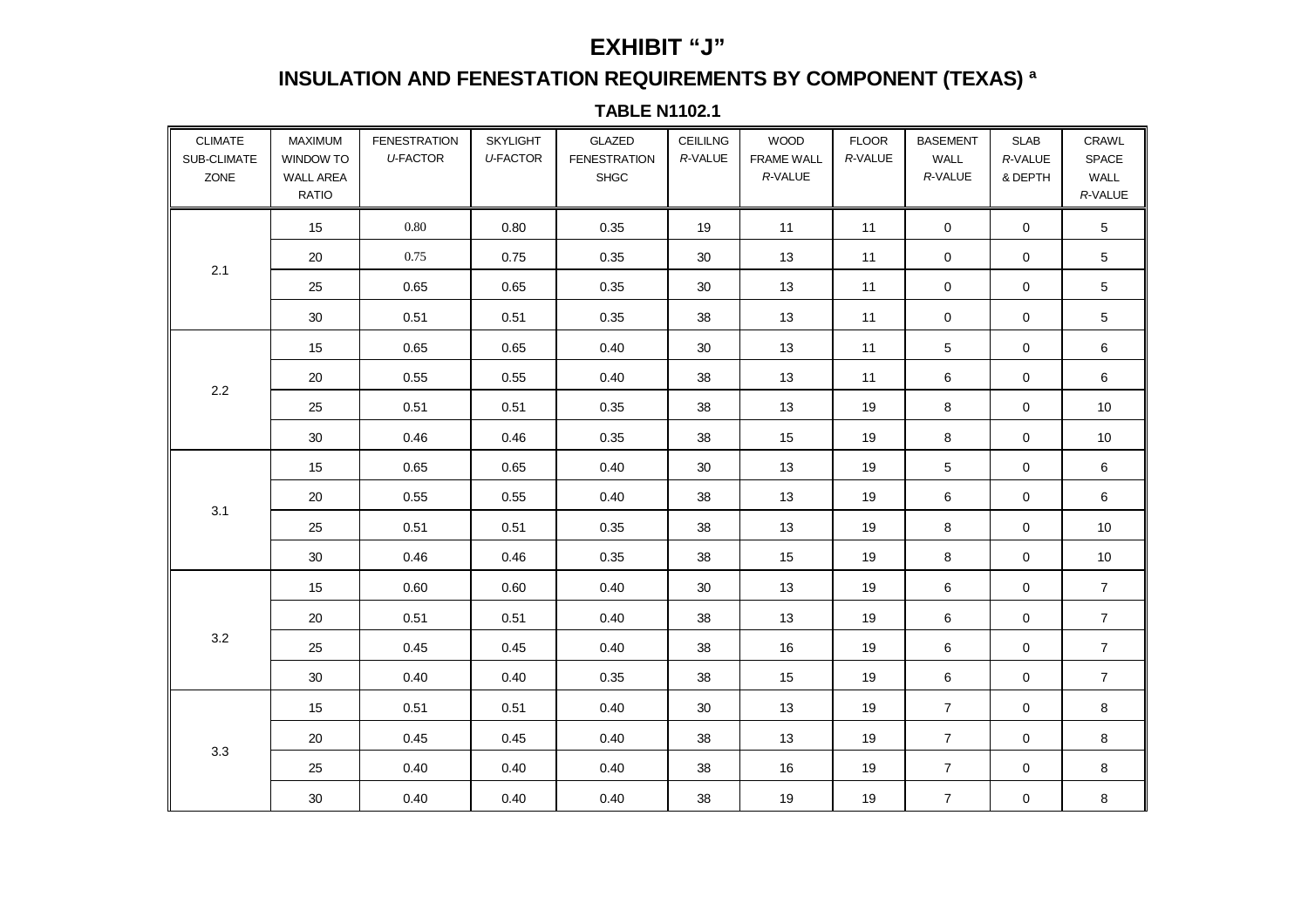| 3.4 | 15 | 0.45 | 0.45 | <b>NR</b> | 38 | 13 | 19 | 8  | $5,2$ ft | 11 |
|-----|----|------|------|-----------|----|----|----|----|----------|----|
|     | 20 | 0.37 | 0.37 | <b>NR</b> | 38 | 13 | 19 | 8  | $6,2$ ft | 13 |
|     | 25 | 0.37 | 0.37 | <b>NR</b> | 38 | 19 | 19 | 8  | $6,2$ ft | 13 |
|     | 30 | 0.37 | 0.37 | <b>NR</b> | 38 | 19 | 28 | 13 | $6,2$ ft | 20 |
|     | 15 | 0.45 | 0.45 | <b>NR</b> | 38 | 13 | 19 | 8  | $5,2$ ft | 11 |
|     | 20 | 0.37 | 0.37 | <b>NR</b> | 38 | 13 | 19 | 8  | $6,2$ ft | 13 |
| 4   | 25 | 0.37 | 0.37 | <b>NR</b> | 38 | 19 | 19 | 8  | $6,2$ ft | 13 |
|     | 30 | 0.37 | 0.37 | <b>NR</b> | 38 | 19 | 28 | 13 | $6,2$ ft | 20 |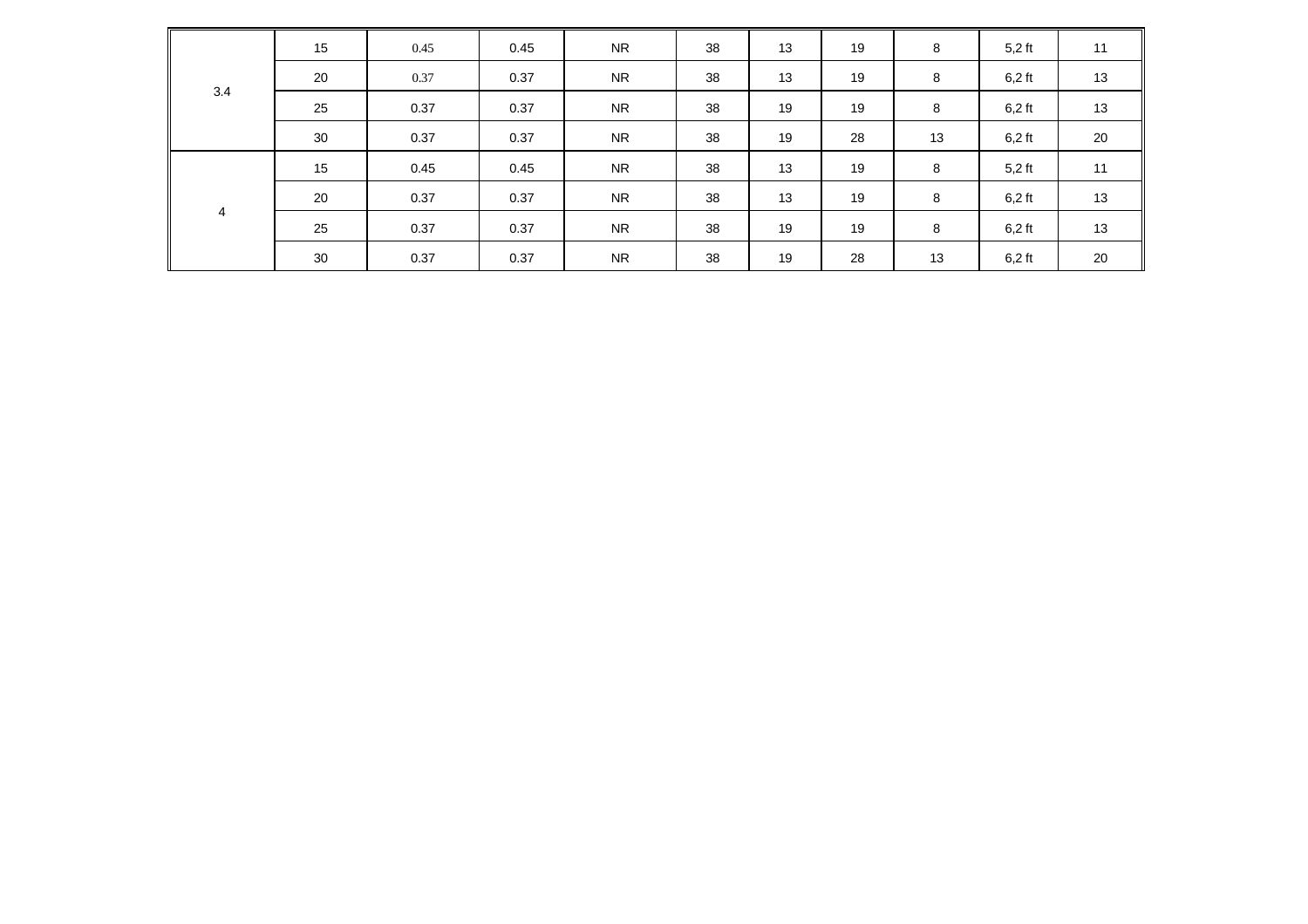# **EXHIBIT "K"EQUIVALENT U-FACTORS ª**

## **TABLE N1102.1.2**

| <b>CLIMATE</b><br>SUB-CLIMATE<br>ZONE | <b>MAXIMUM</b><br><b>WINDOW TO</b><br><b>WALL AREA</b><br><b>RATIO</b> | <b>FENESTRATION</b><br>U-<br><b>FACTOR</b> | <b>SKYLIGHT</b><br><b>U-FACTOR</b> | <b>CEILILNG</b><br>U-<br><b>FACTOR</b> | WOOD FRAME<br>WALL<br>U-<br><b>FACTOR</b> | <b>FLOOR</b><br><b>U-FACTOR</b> | <b>BASEMENT</b><br>WALL<br>U-<br><b>FACTOR</b> | <b>CRAWL SPACE</b><br>WALL<br>U-<br><b>FACTOR</b> |
|---------------------------------------|------------------------------------------------------------------------|--------------------------------------------|------------------------------------|----------------------------------------|-------------------------------------------|---------------------------------|------------------------------------------------|---------------------------------------------------|
|                                       | 15                                                                     | 0.80                                       | 0.80                               | 0.055                                  | 0.086                                     | 0.069                           | 0.360                                          | 0.135                                             |
|                                       | 20                                                                     | 0.75                                       | 0.75                               | 0.035                                  | 0.082                                     | 0.069                           | 0.360                                          | 0.135                                             |
| 2.1                                   | 25                                                                     | 0.65                                       | 0.65                               | 0.035                                  | 0.082                                     | 0.069                           | 0.360                                          | 0.135                                             |
|                                       | 30                                                                     | 0.51                                       | 0.51                               | 0.030                                  | 0.082                                     | 0.069                           | 0.360                                          | 0.135                                             |
|                                       | 15                                                                     | 0.65                                       | 0.65                               | 0.035                                  | 0.082                                     | 0.069                           | 0.122                                          | 0.106                                             |
|                                       | 20                                                                     | 0.55                                       | 0.55                               | 0.030                                  | 0.082                                     | 0.069                           | 0.096                                          | 0.106                                             |
| 2.2                                   | 25                                                                     | 0.51                                       | 0.51                               | 0.030                                  | 0.082                                     | 0.047                           | 0.087                                          | 0.075                                             |
|                                       | 30                                                                     | 0.46                                       | 0.46                               | 0.030                                  | 0.071                                     | 0.047                           | 0.087                                          | 0.075                                             |
|                                       | 15                                                                     | 0.65                                       | 0.65                               | 0.035                                  | 0.082                                     | 0.069                           | 0.122                                          | 0.106                                             |
|                                       | 20                                                                     | 0.55                                       | 0.55                               | 0.030                                  | 0.082                                     | 0.069                           | 0.096                                          | 0.106                                             |
| 3.1                                   | 25                                                                     | 0.51                                       | 0.51                               | 0.030                                  | 0.082                                     | 0.047                           | 0.087                                          | 0.075                                             |
|                                       | 30                                                                     | 0.46                                       | 0.46                               | 0.030                                  | 0.071                                     | 0.047                           | 0.087                                          | 0.075                                             |
|                                       | 15                                                                     | 0.60                                       | 0.60                               | 0.035                                  | 0.082                                     | 0.047                           | 0.096                                          | 0.101                                             |
|                                       | 20                                                                     | 0.51                                       | 0.51                               | 0.030                                  | 0.082                                     | 0.047                           | 0.096                                          | 0.101                                             |
| 3.2                                   | 25                                                                     | 0.45                                       | 0.45                               | 0.030                                  | 0.082                                     | 0.047                           | 0.096                                          | 0.101                                             |
|                                       | 30                                                                     | 0.40                                       | 0.40                               | 0.030                                  | 0.071                                     | 0.047                           | 0.096                                          | 0.101                                             |
|                                       | 15                                                                     | 0.51                                       | 0.51                               | 0.035                                  | 0.082                                     | 0.047                           | 0.092                                          | 0.096                                             |
|                                       | 20                                                                     | 0.45                                       | 0.45                               | 0.030                                  | 0.082                                     | 0.047                           | 0.092                                          | 0.096                                             |
| 3.3                                   | 25                                                                     | 0.40                                       | 0.40                               | 0.030                                  | 0.071                                     | 0.047                           | 0.092                                          | 0.096                                             |
|                                       | 30                                                                     | 0.40                                       | 0.40                               | 0.030                                  | 0.060                                     | 0.047                           | 0.092                                          | 0.096                                             |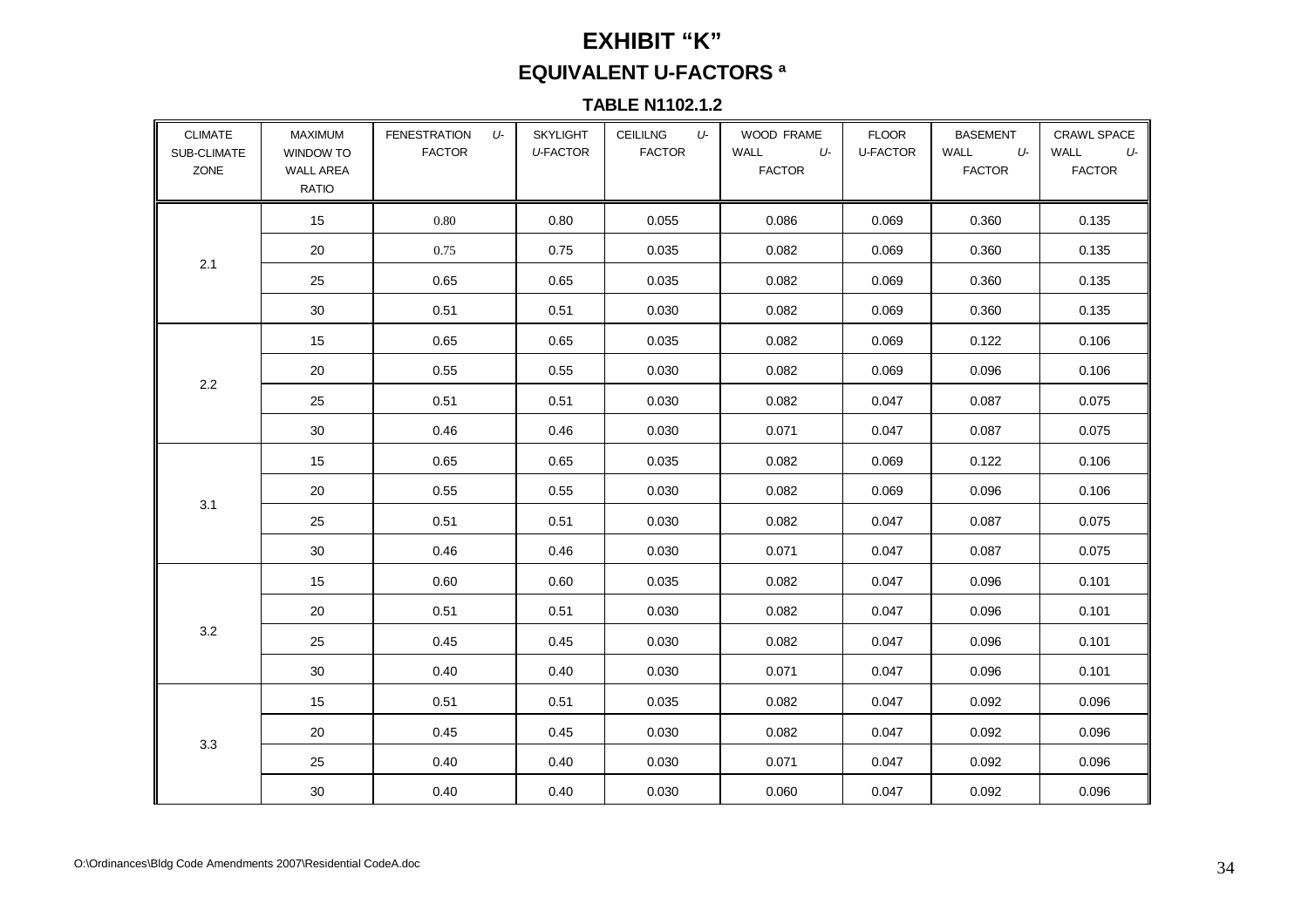| 3.4 | 15 | 0.45 | 0.45 | 0.030 | 0.082 | 0.047 | 0.087 | 0.075 |
|-----|----|------|------|-------|-------|-------|-------|-------|
|     | 20 | 0.37 | 0.37 | 0.030 | 0.082 | 0.047 | 0.087 | 0.065 |
|     | 25 | 0.37 | 0.37 | 0.030 | 0.060 | 0.047 | 0.087 | 0.065 |
|     | 30 | 0.37 | 0.37 | 0.030 | 0.060 | 0.034 | 0.059 | 0.058 |
| 4   | 15 | 0.45 | 0.45 | 0.030 | 0.082 | 0.047 | 0.087 | 0.075 |
|     | 20 | 0.37 | 0.37 | 0.030 | 0.082 | 0.047 | 0.087 | 0.065 |
|     | 25 | 0.37 | 0.37 | 0.030 | 0.060 | 0.047 | 0.087 | 0.065 |
|     | 30 | 0.37 | 0.37 | 0.030 | 0.060 | 0.034 | 0.059 | 0.065 |